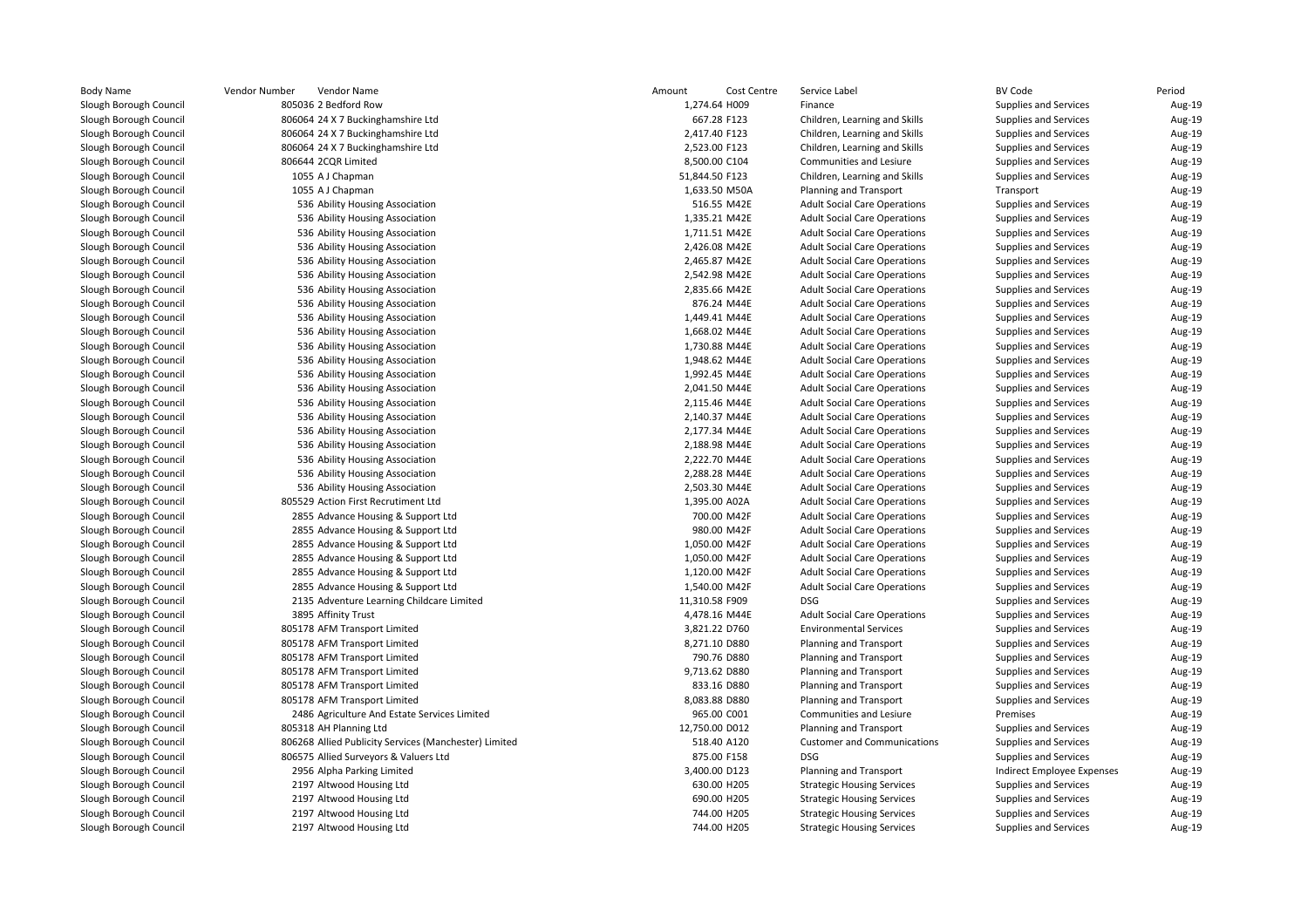2197 Altwood Housing Ltd 2197 Altwood Housing Ltd 2197 Altwood Housing Ltd 2197 Altwood Housing Ltd 2197 Altwood Housing Ltd 2197 Altwood Housing Ltd 2197 Altwood Housing Ltd 2197 Altwood Housing Ltd 2197 Altwood Housing Ltd 2197 Altwood Housing Ltd 2197 Altwood Housing Ltd 2197 Altwood Housing Ltd 2197 Altwood Housing Ltd 2197 Altwood Housing Ltd 2197 Altwood Housing Ltd 2197 Altwood Housing Ltd 2197 Altwood Housing Ltd 2197 Altwood Housing Ltd 2197 Altwood Housing Ltd 2197 Altwood Housing Ltd 2197 Altwood Housing Ltd 2197 Altwood Housing Ltd 2197 Altwood Housing Ltd 2197 Altwood Housing Ltd 8686 Altwood Properties Ltd 805264 Ameresco Limited 3137 Applegarth Care Home Ltd 3137 Applegarth Care Home Ltd 3137 Applegarth Care Home Ltd 3137 Applegarth Care Home Ltd 3137 Applegarth Care Home Ltd 805234 Aquam Water Services Limited 511 Aquaneed Limited 3778 Aranlaw House Care Home 2,812.14 M17C 3350 Arbour Vale School 411,444.87 E509 DSG2073 Arc Preschool Arc Preschool DSG و9,786.10 F909 DSG 818 Arco Ltd 818 Arco Ltd 818 Arco Ltd 818 Arco Ltd 818 Arco Ltd 818 Arco Ltd 818818 Arco Ltd 818 Arco Ltd1 1166 Art Beyond Belief 4,160.00 A07M 4,160.00 A07M 4,160.00 A07M 1826 Arvato Public Sector Services Ltd 1826 Arvato Public Sector Services Ltd 1826 Arvato Public Sector Services Ltd 1826 Arvato Public Sector Services Ltd 1826 Arvato Public Sector Services Ltd 1826 Arvato Public Sector Services Ltd 1826 Arvato Public Sector Services Ltd1826 Arvato Public Sector Services Ltd

| d Housing Ltd                     | 744.00 H205     | <b>Strategic Housing Services</b>   | Supplies and Services        | Aug-19 |
|-----------------------------------|-----------------|-------------------------------------|------------------------------|--------|
| d Housing Ltd                     | 744.00 H205     | <b>Strategic Housing Services</b>   | Supplies and Services        | Aug-19 |
| d Housing Ltd                     | 744.00 H205     | <b>Strategic Housing Services</b>   | Supplies and Services        | Aug-19 |
| d Housing Ltd                     | 744.00 H205     | <b>Strategic Housing Services</b>   | Supplies and Services        | Aug-19 |
| d Housing Ltd                     | 750.00 H205     | <b>Strategic Housing Services</b>   | Supplies and Services        | Aug-19 |
| d Housing Ltd                     | 810.00 H205     | <b>Strategic Housing Services</b>   | Supplies and Services        | Aug-19 |
| d Housing Ltd                     | 870.00 H205     | <b>Strategic Housing Services</b>   | Supplies and Services        | Aug-19 |
| d Housing Ltd                     | 880.00 H205     | <b>Strategic Housing Services</b>   | Supplies and Services        | Aug-19 |
| d Housing Ltd                     | 920.00 H205     | <b>Strategic Housing Services</b>   | Supplies and Services        | Aug-19 |
| d Housing Ltd                     | 930.00 H205     | <b>Strategic Housing Services</b>   | Supplies and Services        | Aug-19 |
| d Housing Ltd                     | 930.00 H205     | <b>Strategic Housing Services</b>   | Supplies and Services        | Aug-19 |
| d Housing Ltd                     | 930.00 H205     | <b>Strategic Housing Services</b>   | Supplies and Services        | Aug-19 |
| d Housing Ltd                     | 930.00 H205     | <b>Strategic Housing Services</b>   | Supplies and Services        | Aug-19 |
| d Housing Ltd                     | 930.00 H205     | <b>Strategic Housing Services</b>   | Supplies and Services        | Aug-19 |
| d Housing Ltd                     | 930.00 H205     | <b>Strategic Housing Services</b>   | Supplies and Services        | Aug-19 |
| d Housing Ltd                     | 930.00 H205     | <b>Strategic Housing Services</b>   | Supplies and Services        | Aug-19 |
| d Housing Ltd                     | 930.00 H205     | <b>Strategic Housing Services</b>   | Supplies and Services        | Aug-19 |
| d Housing Ltd                     | 930.00 H205     | <b>Strategic Housing Services</b>   | Supplies and Services        | Aug-19 |
| d Housing Ltd                     | 1,320.00 H205   | <b>Strategic Housing Services</b>   | <b>Supplies and Services</b> | Aug-19 |
| d Housing Ltd                     | 1,370.00 H205   | <b>Strategic Housing Services</b>   | Supplies and Services        | Aug-19 |
| d Housing Ltd                     | 1,705.00 H205   | <b>Strategic Housing Services</b>   | Supplies and Services        | Aug-19 |
| d Housing Ltd                     | 1,830.00 H205   | <b>Strategic Housing Services</b>   | <b>Supplies and Services</b> | Aug-19 |
| d Housing Ltd                     | 2,325.00 H205   | <b>Strategic Housing Services</b>   | Supplies and Services        | Aug-19 |
| d Housing Ltd                     | 2,475.00 H205   | <b>Strategic Housing Services</b>   | Supplies and Services        | Aug-19 |
| d Properties Ltd                  | 67,108.72 H205  | <b>Strategic Housing Services</b>   | Premises                     | Aug-19 |
| sco Limited                       | 2,500.00 P168   | Capital                             | Supplies and Services        | Aug-19 |
| arth Care Home Ltd                | 2,800.00 M25C   | <b>Adult Social Care Operations</b> | Supplies and Services        | Aug-19 |
| arth Care Home Ltd                | 3,200.00 M25C   | <b>Adult Social Care Operations</b> | Supplies and Services        | Aug-19 |
| arth Care Home Ltd                | 3,400.00 M25C   | <b>Adult Social Care Operations</b> | Supplies and Services        | Aug-19 |
| arth Care Home Ltd                | 2,860.00 M27C   | <b>Adult Social Care Operations</b> | Supplies and Services        | Aug-19 |
| arth Care Home Ltd                | 3,000.00 M27C   | <b>Adult Social Care Operations</b> | Supplies and Services        | Aug-19 |
| <b>Water Services Limited</b>     | 2,816.62 D620   | <b>Environmental Services</b>       | Supplies and Services        | Aug-19 |
| ed Limited                        | 8,348.00 P006   | Capital                             | <b>Capital Charges</b>       | Aug-19 |
| w House Care Home                 | 2,812.14 M17C   | <b>Adult Social Care Operations</b> | Supplies and Services        | Aug-19 |
| Vale School                       | 411,444.87 E509 | <b>DSG</b>                          | Supplies and Services        | Aug-19 |
| school                            | 9,786.10 F909   | <b>DSG</b>                          | Supplies and Services        | Aug-19 |
| d                                 | 1,067.80 D610   | <b>Environmental Services</b>       | Supplies and Services        | Aug-19 |
| d                                 | 1,702.71 D750   | <b>Environmental Services</b>       | Supplies and Services        | Aug-19 |
| d                                 | 792.50 D750     | <b>Environmental Services</b>       | Supplies and Services        | Aug-19 |
| d                                 | 5,494.65 D750   | <b>Environmental Services</b>       |                              |        |
|                                   |                 |                                     | Supplies and Services        | Aug-19 |
| d                                 | 618.41 D610     | <b>Environmental Services</b>       | Supplies and Services        | Aug-19 |
| d                                 | 635.60 D610     | <b>Environmental Services</b>       | Supplies and Services        | Aug-19 |
| d                                 | 895.50 D750     | <b>Environmental Services</b>       | Supplies and Services        | Aug-19 |
| d                                 | 850.00 D610     | <b>Environmental Services</b>       | Supplies and Services        | Aug-19 |
| ond Belief                        | 4,160.00 A07M   | <b>Adult Social Care Operations</b> | Supplies and Services        | Aug-19 |
| <b>Public Sector Services Ltd</b> | 29,167.00 B014  | <b>Customer and Communications</b>  | Premises                     | Aug-19 |
| Public Sector Services Ltd        | 499,574.04 B014 | <b>Customer and Communications</b>  | Supplies and Services        | Aug-19 |
| <b>Public Sector Services Ltd</b> | 397,966.96 B039 | <b>Customer and Communications</b>  | <b>Supplies and Services</b> | Aug-19 |
| <b>Public Sector Services Ltd</b> | 3,210.00 B017   | Finance                             | Supplies and Services        | Aug-19 |
| Public Sector Services Ltd        | 79,979.00 B017  | Finance                             | Supplies and Services        | Aug-19 |
| Public Sector Services Ltd        | 27,097.00 B039  | <b>Customer and Communications</b>  | Supplies and Services        | Aug-19 |
| Public Sector Services Ltd        | 2,185.21 B039   | <b>Customer and Communications</b>  | <b>Supplies and Services</b> | Aug-19 |
| Public Sector Services Ltd        | 2,828.64 B014   | <b>Customer and Communications</b>  | <b>External Receipts</b>     | Aug-19 |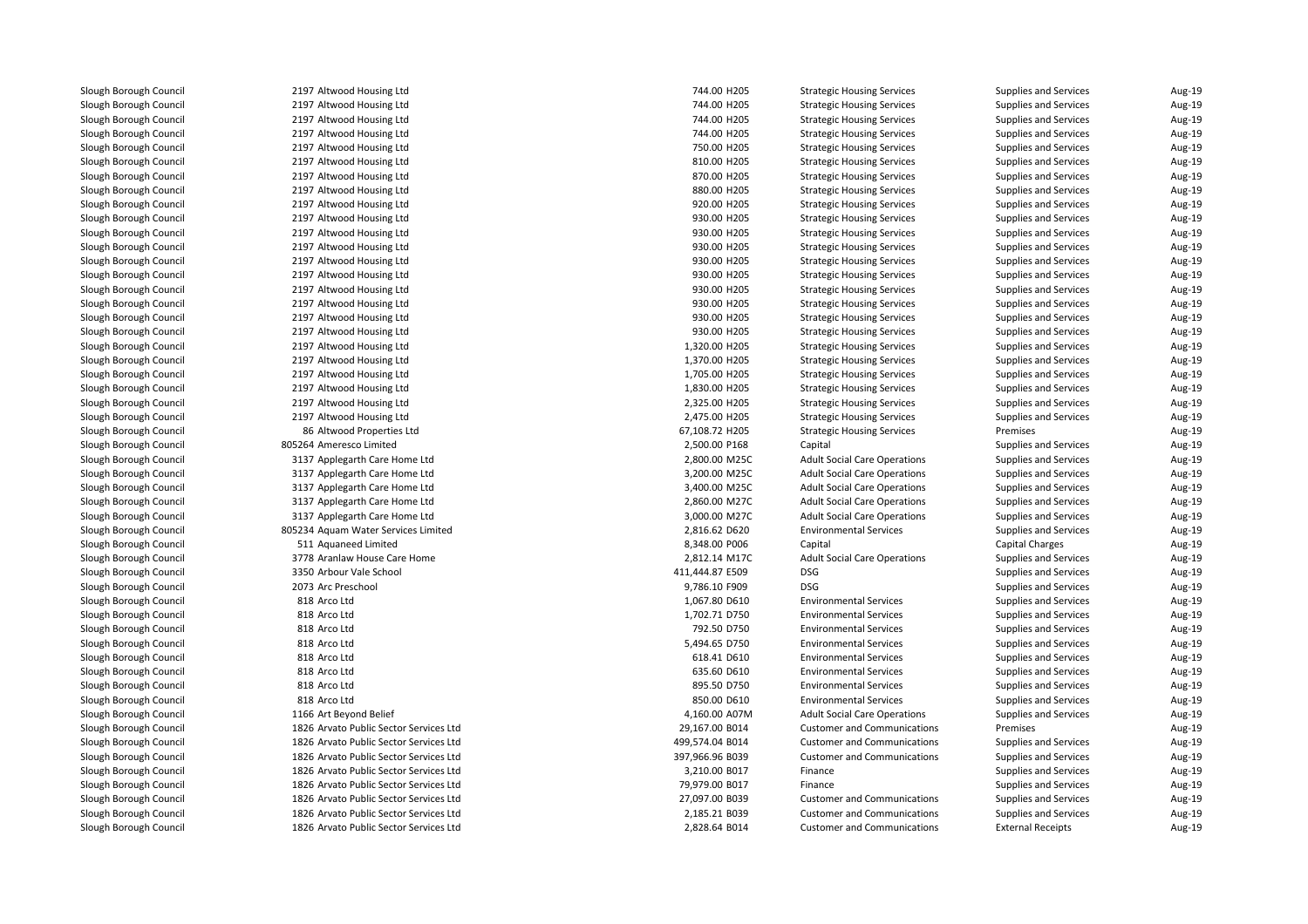| 1826 Arvato Public Sector Services Ltd                         | 1,410.00 P202   | Capital                                  | <b>Capital Charges</b> | Aug-19           |
|----------------------------------------------------------------|-----------------|------------------------------------------|------------------------|------------------|
| 1826 Arvato Public Sector Services Ltd                         | 3,453.44 B014   | <b>Customer and Communications</b>       | Supplies and Services  | Aug-19           |
| 1826 Arvato Public Sector Services Ltd                         | 2,246.53 B014   | <b>Customer and Communications</b>       | Supplies and Services  | Aug-19           |
| 1985 Ascentis                                                  | 585.00 F309     | Communities and Lesiure                  | Supplies and Services  | Aug-19           |
| 420 Ashburn Estate Agents                                      | 128,485.00 H205 | <b>Strategic Housing Services</b>        | Premises               | Aug-19           |
| 803552 Askews and Holts Library Services Ltd                   | 1,988.60 C104   | Communities and Lesiure                  | Supplies and Services  | Aug-19           |
| 803552 Askews and Holts Library Services Ltd                   | 2,395.05 C104   | Communities and Lesiure                  | Supplies and Services  | Aug-19           |
| 803552 Askews and Holts Library Services Ltd                   | 3,144.32 C104   | Communities and Lesiure                  | Supplies and Services  | Aug-19           |
| 803552 Askews and Holts Library Services Ltd                   | 2,412.13 C104   | Communities and Lesiure                  | Supplies and Services  | Aug-19           |
| 803552 Askews and Holts Library Services Ltd                   | 1,531.52 C104   | Communities and Lesiure                  | Supplies and Services  | Aug-19           |
| 3666 Assisted Living South West                                | 3,130.28 M26E   | <b>Adult Social Care Operations</b>      | Supplies and Services  | Aug-19           |
| 804324 Astoria Healthcare                                      | 4,207.01 M27F   | <b>Adult Social Care Operations</b>      | Supplies and Services  | Aug-19           |
| 803988 Audience Systems Limitied                               | 742.80 B175     | <b>Building Management</b>               | Premises               | Aug-19           |
| 803988 Audience Systems Limitied                               | 1,550.63 B175   | <b>Building Management</b>               | Premises               | Aug-19           |
| 827 B & M Care                                                 | 3,321.43 M25C   | <b>Adult Social Care Operations</b>      | Supplies and Services  | Aug-19           |
| 1973 Bates Office Services Limited                             | 3,869.40 P193   | Capital                                  | Capital Charges        | Aug-19           |
| 1973 Bates Office Services Limited                             | 7,586.35 P193   | Capital                                  | <b>Capital Charges</b> | Aug-19           |
| 1973 Bates Office Services Limited                             | 25,733.45 P193  | Capital                                  | <b>Capital Charges</b> | Aug-19           |
| 3370 Baylis Court School                                       | 2,000.00 E709   | <b>DSG</b>                               | Supplies and Services  | Aug-19           |
| 1681 Bcg                                                       | 5,017.00 B246   | Governance                               | Supplies and Services  | Aug-19           |
| 1681 Bcg                                                       | 1,717.00 F210   | Communities and Lesiure                  | Supplies and Services  | Aug-19           |
| 1681 Bcg                                                       | 17,882.00 B246  | Governance                               | Supplies and Services  | Aug-19           |
| 1681 Bcg                                                       | 1,164.00 C010   | Communities and Lesiure                  | Supplies and Services  | Aug-19           |
| 3208 Be Happy Pre School                                       | 7,245.42 F909   | <b>DSG</b>                               | Supplies and Services  | Aug-19           |
| 3208 Be Happy Pre School                                       | 9,006.63 F909   | <b>DSG</b>                               | Supplies and Services  | Aug-19           |
| 609 Beechwood Secondary School                                 | 7,633.33 E519   | <b>DSG</b>                               | Supplies and Services  | Aug-19           |
| 612 Berkshire Healthcare Nhs Foundation Trust                  | 2,758.65 A01D   | <b>Adult Social Care Operations</b>      | <b>Agency Staff</b>    | Aug-19           |
| 612 Berkshire Healthcare Nhs Foundation Trust                  | 3,944.53 A01D   | <b>Adult Social Care Operations</b>      | <b>Agency Staff</b>    | Aug-19           |
| 612 Berkshire Healthcare Nhs Foundation Trust                  | 2,500.00 A07M   | <b>Adult Social Care Operations</b>      | <b>Agency Staff</b>    | Aug-19           |
| 612 Berkshire Healthcare Nhs Foundation Trust                  | 8,833.33 A07M   | <b>Adult Social Care Operations</b>      | <b>Agency Staff</b>    | Aug-19           |
| 612 Berkshire Healthcare Nhs Foundation Trust                  | 1,499.76 A07M   | <b>Adult Social Care Operations</b>      | <b>Agency Staff</b>    | Aug-19           |
| 612 Berkshire Healthcare Nhs Foundation Trust                  | 2,565.74 A07M   | <b>Adult Social Care Operations</b>      | <b>Agency Staff</b>    | Aug-19           |
| 612 Berkshire Healthcare Nhs Foundation Trust                  | 3,038.95 A07M   | <b>Adult Social Care Operations</b>      | <b>Agency Staff</b>    | Aug-19           |
| 612 Berkshire Healthcare Nhs Foundation Trust                  | 3,801.85 A07M   | <b>Adult Social Care Operations</b>      | <b>Agency Staff</b>    | Aug-19           |
| 612 Berkshire Healthcare Nhs Foundation Trust                  | 4,045.96 A07M   | <b>Adult Social Care Operations</b>      | <b>Agency Staff</b>    | Aug-19           |
| 612 Berkshire Healthcare Nhs Foundation Trust                  | 4,277.33 A07M   | <b>Adult Social Care Operations</b>      | <b>Agency Staff</b>    | Aug-19           |
| 612 Berkshire Healthcare Nhs Foundation Trust                  | 6,582.00 A07R   | <b>Adult Social Care Operations</b>      | Supplies and Services  | Aug-19           |
| 612 Berkshire Healthcare Nhs Foundation Trust                  | 43,539.29 A06C  | <b>Adult Social Care Commissioning</b>   | Supplies and Services  | Aug-19           |
| 2308 Bespoke Supportive Tenancies Ltd                          | 1,357.48 A04L   | <b>Adult Social Care Operations</b>      | Supplies and Services  | Aug-19           |
| 2308 Bespoke Supportive Tenancies Ltd                          | 1,696.85 A04L   | <b>Adult Social Care Operations</b>      | Supplies and Services  | Aug-19           |
| 2308 Bespoke Supportive Tenancies Ltd                          | 2,714.96 A04L   | <b>Adult Social Care Operations</b>      | Supplies and Services  | Aug-19           |
| 2308 Bespoke Supportive Tenancies Ltd                          | 32,430.58 M42E  | <b>Adult Social Care Operations</b>      | Supplies and Services  | Aug-19           |
| 1224 Big Yellow Self Storage                                   | 666.00 D508     | <b>Planning and Transport</b>            | Supplies and Services  | Aug-19           |
| 3611 Birch Assist Ltd T/A Bluebird Care (South Bucks & Slough) | 2,383.50 M44C   | <b>Adult Social Care Operations</b>      | Supplies and Services  | Aug-19           |
| 3611 Birch Assist Ltd T/A Bluebird Care (South Bucks & Slough) | 1,942.50 M44C   | <b>Adult Social Care Operations</b>      | Supplies and Services  | Aug-19           |
| 3611 Birch Assist Ltd T/A Bluebird Care (South Bucks & Slough) | 2,194.50 M44D   | <b>Adult Social Care Operations</b>      | Supplies and Services  | Aug-19           |
| 3611 Birch Assist Ltd T/A Bluebird Care (South Bucks & Slough) | 588.00 M44E     | <b>Adult Social Care Operations</b>      | Supplies and Services  | Aug-19           |
| 3611 Birch Assist Ltd T/A Bluebird Care (South Bucks & Slough) | 1,008.00 M44E   | <b>Adult Social Care Operations</b>      | Supplies and Services  | Aug-19           |
| 804965 Blair Tookey                                            | 516.00 C322     | Communities and Lesiure                  | Supplies and Services  | Aug-19           |
|                                                                |                 |                                          |                        |                  |
| 805402 Blue Audio Visual Ltd                                   | 506.93 D320     | <b>Regulatory Services</b><br><b>DSG</b> | Supplies and Services  | Aug-19<br>Aug-19 |
| 803828 Blue Willow Day Nursery Ltd                             | 11,544.20 F909  |                                          | Supplies and Services  |                  |
| 803828 Blue Willow Day Nursery Ltd                             | 171,389.00 P196 | Capital                                  | <b>Capital Charges</b> | Aug-19<br>Aug-19 |
| 805277 BME Imaging Ltd                                         | 5,434.20 D224   | <b>Planning and Transport</b>            | Supplies and Services  |                  |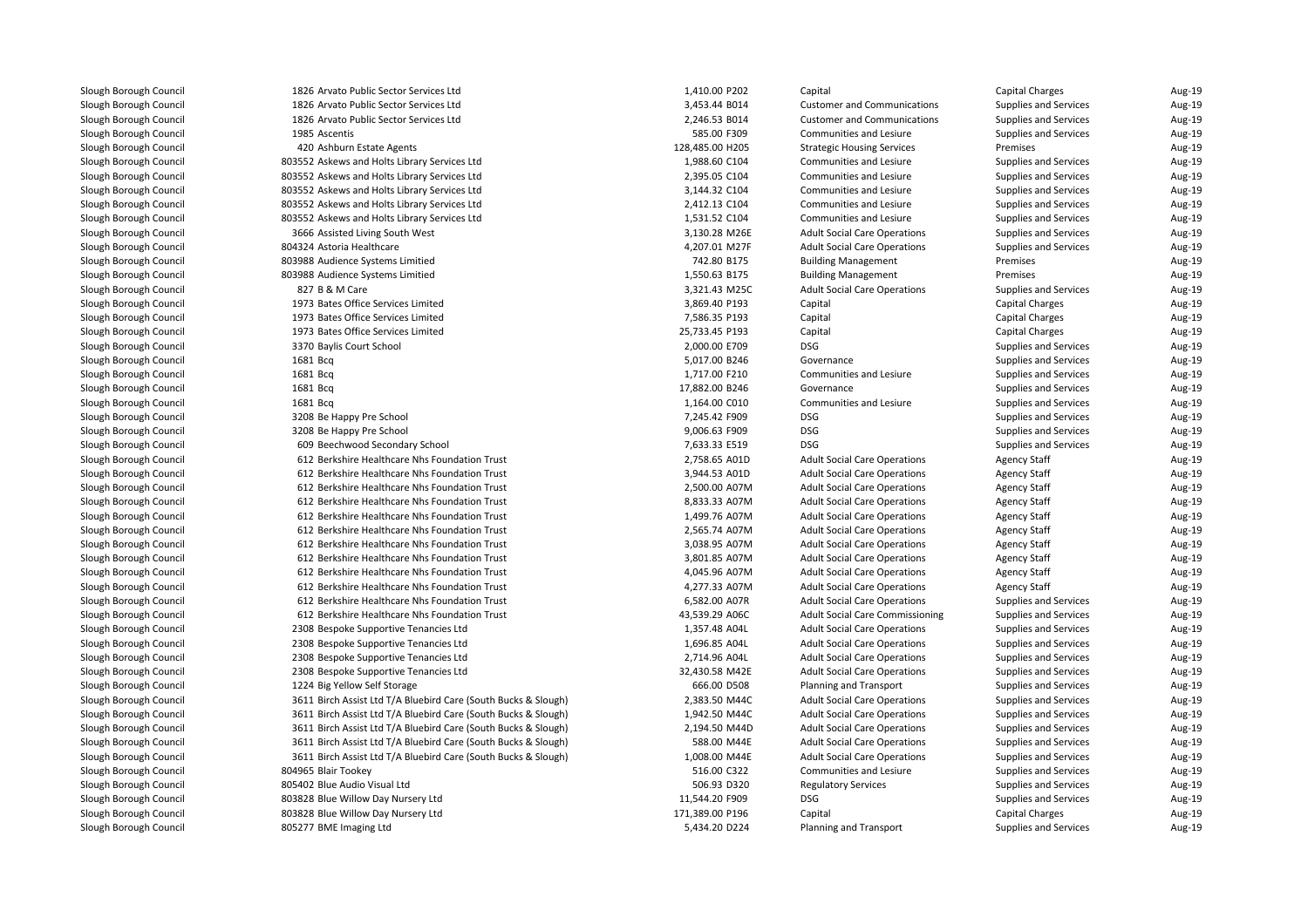| 806712 Bostico Internationl Ltd              | 1,521.71 A07M     | <b>Adult Social Care Operations</b>                                        | Supplies and Services                          | Aug-19 |
|----------------------------------------------|-------------------|----------------------------------------------------------------------------|------------------------------------------------|--------|
| 1815 Botanica Nurseries Ltd                  | 2,738.70 P193     | Capital                                                                    | <b>Capital Charges</b>                         | Aug-19 |
| 805160 Bouygues E&S FM UK Limited            | 26,954.05 K522    | <b>Building Management</b>                                                 | Premises                                       | Aug-19 |
| 805160 Bouygues E&S FM UK Limited            | 26,919.87 K522    | <b>Building Management</b>                                                 | Premises                                       | Aug-19 |
| 805160 Bouygues E&S FM UK Limited            | 33,577.38 K521    | <b>Building Management</b>                                                 | Premises                                       | Aug-19 |
| 805160 Bouygues E&S FM UK Limited            | 62,819.65 K521    | <b>Building Management</b>                                                 | Premises                                       | Aug-19 |
| 805160 Bouygues E&S FM UK Limited            | 19,451.16 K521    | <b>Building Management</b>                                                 | Premises                                       | Aug-19 |
| 805160 Bouygues E&S FM UK Limited            | 39,359.77 K523    | <b>Building Management</b>                                                 | Premises                                       | Aug-19 |
| 805160 Bouygues E&S FM UK Limited            | 39,359.77 K523    | <b>Building Management</b>                                                 | Premises                                       | Aug-19 |
| 805160 Bouygues E&S FM UK Limited            | 1,226.37 K525     | <b>Building Management</b>                                                 | Premises                                       | Aug-19 |
| 805160 Bouygues E&S FM UK Limited            | 1,226.37 K525     | <b>Building Management</b>                                                 | Premises                                       | Aug-19 |
| 805160 Bouygues E&S FM UK Limited            | 6,079.94 K522     | <b>Building Management</b>                                                 | Supplies and Services                          | Aug-19 |
| 805160 Bouygues E&S FM UK Limited            | 6,079.94 K522     | <b>Building Management</b>                                                 | Supplies and Services                          | Aug-19 |
| 805160 Bouygues E&S FM UK Limited            | 5,256.12 B060     | <b>Building Management</b>                                                 | Transport                                      | Aug-19 |
| 805160 Bouygues E&S FM UK Limited            | 5,256.11 B060     | <b>Building Management</b>                                                 | Transport                                      | Aug-19 |
| 805160 Bouygues E&S FM UK Limited            | 1,541,116.86 P193 | Capital                                                                    | <b>Capital Charges</b>                         | Aug-19 |
| 805160 Bouygues E&S FM UK Limited            | 978,369.72 P193   | Capital                                                                    | <b>Capital Charges</b>                         | Aug-19 |
| 805367 Bowden House School                   | 19,990.00 F551    | <b>DSG</b>                                                                 | Supplies and Services                          | Aug-19 |
| 805367 Bowden House School                   | 19,990.00 F551    | <b>DSG</b>                                                                 | Supplies and Services                          | Aug-19 |
| 513 Bracknell Forest Borough Council         | 5,786.70 D501     | <b>Planning and Transport</b>                                              | Supplies and Services                          | Aug-19 |
| 2856 Brain Injury Rehabilitation Trust       | 5,323.14 M26E     | <b>Adult Social Care Operations</b>                                        | Supplies and Services                          | Aug-19 |
| 2856 Brain Injury Rehabilitation Trust       | 7,121.14 M27C     | <b>Adult Social Care Operations</b>                                        | Supplies and Services                          | Aug-19 |
| 805179 Braywood Tree Surgery Ltd             | 2,000.00 D760     | <b>Environmental Services</b>                                              | Supplies and Services                          | Aug-19 |
| 805817 Bright World Nurseries                | 4,517.39 F909     | <b>DSG</b>                                                                 | Supplies and Services                          | Aug-19 |
| 537 British Gas Business                     | 520.33 P575       | Capital                                                                    | <b>Capital Charges</b>                         | Aug-19 |
| 504 Britwell Baptist Pre School              | 5,166.19 F909     | <b>DSG</b>                                                                 | Supplies and Services                          | Aug-19 |
| 964 Bucks County Council                     | 2,300.00 B203     | <b>Strategy and Performance</b>                                            | Supplies and Services                          | Aug-19 |
| 805404 Building Futures Together             | 2,730.00 F217     | Communities and Lesiure                                                    | Supplies and Services                          | Aug-19 |
| 741 Bunnies Pre-School                       | 4,114.38 F909     | <b>DSG</b>                                                                 | Supplies and Services                          | Aug-19 |
| 803553 BUPA CARE HOME (CFH CARE)             | 2,867.86 M25D     | <b>Adult Social Care Operations</b>                                        | Supplies and Services                          | Aug-19 |
| 803553 BUPA CARE HOME (CFH CARE)             | 2,715.77 M25D     | <b>Adult Social Care Operations</b>                                        | Supplies and Services                          | Aug-19 |
| 804448 Bupa Care Homes (ANS) Ltd             | 5,314.29 M15D     | <b>Adult Social Care Operations</b>                                        | Supplies and Services                          | Aug-19 |
| 804448 Bupa Care Homes (ANS) Ltd             | 5,314.29 M15D     | <b>Adult Social Care Operations</b>                                        | Supplies and Services                          | Aug-19 |
| 2177 C F Roberts (Electrical Contractors)Plc | 237,793.87 P180   | Capital                                                                    | <b>Capital Charges</b>                         | Aug-19 |
| 629 C.H.O.I.C.E Limited                      | 8,150.38 M26E     | <b>Adult Social Care Operations</b>                                        | Supplies and Services                          | Aug-19 |
| 629 C.H.O.I.C.E Limited                      | 10,427.25 M26E    | <b>Adult Social Care Operations</b>                                        | Supplies and Services                          | Aug-19 |
| 629 C.H.O.I.C.E Limited                      | 10,756.82 M26E    | <b>Adult Social Care Operations</b>                                        | Supplies and Services                          | Aug-19 |
| 629 C.H.O.I.C.E Limited                      | 10,756.82 M26E    |                                                                            |                                                | Aug-19 |
| 629 C.H.O.I.C.E Limited                      | 10,997.65 M26E    | <b>Adult Social Care Operations</b><br><b>Adult Social Care Operations</b> | Supplies and Services<br>Supplies and Services | Aug-19 |
| 629 C.H.O.I.C.E Limited                      |                   |                                                                            |                                                | Aug-19 |
|                                              | 11,447.41 M26E    | <b>Adult Social Care Operations</b>                                        | Supplies and Services                          |        |
| 629 C.H.O.I.C.E Limited                      | 8,338.68 M26E     | <b>Adult Social Care Operations</b>                                        | Supplies and Services                          | Aug-19 |
| 629 C.H.O.I.C.E Limited                      | 8,934.30 M26E     | <b>Adult Social Care Operations</b>                                        | Supplies and Services                          | Aug-19 |
| 629 C.H.O.I.C.E Limited                      | 8,934.30 M26E     | <b>Adult Social Care Operations</b>                                        | Supplies and Services                          | Aug-19 |
| 629 C.H.O.I.C.E Limited                      | 9,232.11 M26E     | <b>Adult Social Care Operations</b>                                        | Supplies and Services                          | Aug-19 |
| 629 C.H.O.I.C.E Limited                      | 9,232.11 M26E     | <b>Adult Social Care Operations</b>                                        | Supplies and Services                          | Aug-19 |
| 629 C.H.O.I.C.E Limited                      | 9,300.00 M26E     | <b>Adult Social Care Operations</b>                                        | Supplies and Services                          | Aug-19 |
| 629 C.H.O.I.C.E Limited                      | 9,300.00 M26E     | <b>Adult Social Care Operations</b>                                        | Supplies and Services                          | Aug-19 |
| 629 C.H.O.I.C.E Limited                      | 1,107.14 M42E     | <b>Adult Social Care Operations</b>                                        | Supplies and Services                          | Aug-19 |
| 629 C.H.O.I.C.E Limited                      | 5,657.10 M42E     | <b>Adult Social Care Operations</b>                                        | Supplies and Services                          | Aug-19 |
| 629 C.H.O.I.C.E Limited                      | 6,100.18 M42E     | <b>Adult Social Care Operations</b>                                        | Supplies and Services                          | Aug-19 |
| 629 C.H.O.I.C.E Limited                      | 6,145.35 M42E     | <b>Adult Social Care Operations</b>                                        | Supplies and Services                          | Aug-19 |
| 629 C.H.O.I.C.E Limited                      | 6,241.03 M42E     | <b>Adult Social Care Operations</b>                                        | Supplies and Services                          | Aug-19 |
| 629 C.H.O.I.C.E Limited                      | 5,657.10 M42E     | <b>Adult Social Care Operations</b>                                        | Supplies and Services                          | Aug-19 |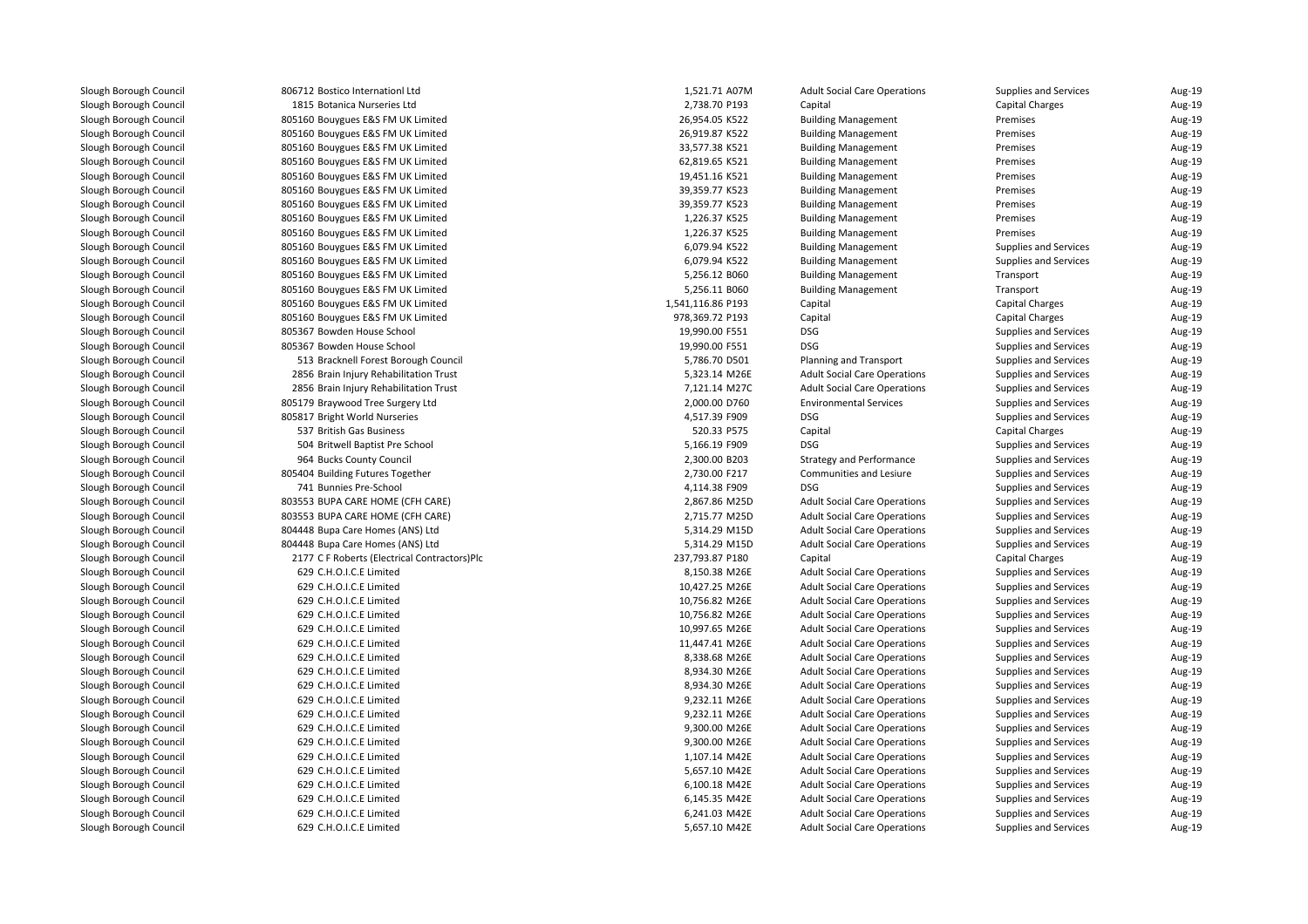629 C.H.O.I.C.E Limited 629 C.H.O.I.C.E Limited 629 C.H.O.I.C.E Limited 629 C.H.O.I.C.E Limited 629 C.H.O.I.C.E Limited 805883 Camelot Care Homes Ltd805482 Camilla Fast Camilla East 550.00 F417 DSG 804861 Care Management Group Ltd 804861 Care Management Group Ltd1 1690 Care Shop Bunzl Healthcare 628.90 A07R **805621 Care Staff Services** 6 Number 2006 2014 12:30 Number 2014 2015 2016 12:40 Number 2014 2015 2016 12:40 Numb 805621 Care Staff Services 884.40 M44C 805621 Care Staff Services 1,091.40 M44C 805621 Care Staff Services 1,262.40 M44C 805621 Care Staff Services 1,518.30 M44C 805621 Care Staff Services 631.80 M44C 805621 Care Staff Services 883.20 M44C 805621 Care Staff Services 884.40 M44C 805621 Care Staff Services 885.90 M44C 805621 Care Staff Services 886.20 M44C 805621 Care Staff Services 1,093.80 M44C**805621 Care Staff Services** 1,136.40 M44C 805621 Care Staff Services 1,261.80 M44C 805621 Care Staff Services 1,263.30 M44C 805621 Care Staff Services 1,518.00 M44C 805621 Care Staff Services 1,766.40 M44C 805621 Care Staff Services 1,776.90 M44C 1162 Care Uk Community Partnership Ltd 1162 Care Uk Community Partnership Ltd 1162 Care Uk Community Partnership Ltd 1162 Care Uk Community Partnership Ltd 1162 Care Uk Community Partnership Ltd 1162 Care Uk Community Partnership Ltd 1162 Care Uk Community Partnership Ltd 1162 Care Uk Community Partnership Ltd 1162 Care Uk Community Partnership Ltd 1162 Care Uk Community Partnership Ltd 1162 Care Uk Community Partnership Ltd 1162 Care Uk Community Partnership Ltd 1162 Care Uk Community Partnership Ltd 1162 Care Uk Community Partnership Ltd 1162 Care Uk Community Partnership Ltd 1162 Care Uk Community Partnership Ltd 1162 Care Uk Community Partnership Ltd 1162 Care Uk Community Partnership Ltd 1162 Care Uk Community Partnership Ltd 1162 Care Uk Community Partnership Ltd 1162 Care Uk Community Partnership Ltd 1162 Care Uk Community Partnership Ltd 1162 Care Uk Community Partnership Ltd 1162 Care Uk Community Partnership Ltd 1162 Care Uk Community Partnership Ltd1162 Care Uk Community Partnership Ltd

| d                   | 6,100.18 M42E  | <b>Adult Social Care Operations</b> | <b>Supplies and Services</b> | Aug-19 |
|---------------------|----------------|-------------------------------------|------------------------------|--------|
| d                   | 6,145.35 M42E  | <b>Adult Social Care Operations</b> | Supplies and Services        | Aug-19 |
| d                   | 6,235.03 M42E  | <b>Adult Social Care Operations</b> | Supplies and Services        | Aug-19 |
| d                   | 2,581.91 M44F  | <b>Adult Social Care Operations</b> | Supplies and Services        | Aug-19 |
| d                   | 2,581.91 M44F  | <b>Adult Social Care Operations</b> | Supplies and Services        | Aug-19 |
| nes Ltd             | 3,100.00 M17C  | <b>Adult Social Care Operations</b> | Supplies and Services        | Aug-19 |
|                     | 550.00 F417    | <b>DSG</b>                          | Supplies and Services        | Aug-19 |
| t Group Ltd         | 13,279.78 M26E | <b>Adult Social Care Operations</b> | Supplies and Services        | Aug-19 |
| t Group Ltd         | 13,897.61 M26E | <b>Adult Social Care Operations</b> | Supplies and Services        | Aug-19 |
| lealthcare          | 628.90 A07R    | <b>Adult Social Care Operations</b> | Supplies and Services        | Aug-19 |
| S                   | 575.40 M44C    | <b>Adult Social Care Operations</b> | Supplies and Services        | Aug-19 |
| s                   | 884.40 M44C    | <b>Adult Social Care Operations</b> | Supplies and Services        | Aug-19 |
| s                   | 1,091.40 M44C  | <b>Adult Social Care Operations</b> | Supplies and Services        | Aug-19 |
| S                   | 1,262.40 M44C  | <b>Adult Social Care Operations</b> | Supplies and Services        | Aug-19 |
| s                   | 1,518.30 M44C  | <b>Adult Social Care Operations</b> | Supplies and Services        | Aug-19 |
| s                   | 631.80 M44C    | <b>Adult Social Care Operations</b> | Supplies and Services        | Aug-19 |
| s                   | 883.20 M44C    | <b>Adult Social Care Operations</b> | Supplies and Services        | Aug-19 |
| s                   | 884.40 M44C    | <b>Adult Social Care Operations</b> | Supplies and Services        | Aug-19 |
| s                   | 885.90 M44C    | <b>Adult Social Care Operations</b> | Supplies and Services        | Aug-19 |
| s                   | 886.20 M44C    | <b>Adult Social Care Operations</b> | Supplies and Services        | Aug-19 |
| s                   | 1,093.80 M44C  | <b>Adult Social Care Operations</b> | Supplies and Services        | Aug-19 |
| S                   | 1,136.40 M44C  | <b>Adult Social Care Operations</b> | Supplies and Services        | Aug-19 |
| s                   | 1,261.80 M44C  | <b>Adult Social Care Operations</b> | Supplies and Services        | Aug-19 |
| s                   | 1,263.30 M44C  | <b>Adult Social Care Operations</b> | Supplies and Services        | Aug-19 |
| s                   | 1,518.00 M44C  | <b>Adult Social Care Operations</b> | Supplies and Services        | Aug-19 |
| s                   | 1,766.40 M44C  | <b>Adult Social Care Operations</b> | Supplies and Services        | Aug-19 |
| Ś                   | 1,776.90 M44C  | <b>Adult Social Care Operations</b> | Supplies and Services        | Aug-19 |
| ity Partnership Ltd | 2,827.20 M15D  | <b>Adult Social Care Operations</b> | Supplies and Services        | Aug-19 |
| ity Partnership Ltd | -3,465.40 M15D | <b>Adult Social Care Operations</b> | Supplies and Services        | Aug-19 |
| ity Partnership Ltd | 3,465.40 M15D  | <b>Adult Social Care Operations</b> | Supplies and Services        | Aug-19 |
| ity Partnership Ltd | 3,465.40 M15D  | <b>Adult Social Care Operations</b> | Supplies and Services        | Aug-19 |
| ity Partnership Ltd | 3,465.40 M15D  | <b>Adult Social Care Operations</b> | Supplies and Services        | Aug-19 |
| ity Partnership Ltd | 1,808.64 M17C  | <b>Adult Social Care Operations</b> | Supplies and Services        | Aug-19 |
| ity Partnership Ltd | 3,465.40 M17C  | <b>Adult Social Care Operations</b> | Supplies and Services        | Aug-19 |
| ity Partnership Ltd | 3,465.40 M17C  | <b>Adult Social Care Operations</b> | Supplies and Services        | Aug-19 |
| ity Partnership Ltd | 3,465.40 M17C  | <b>Adult Social Care Operations</b> | Supplies and Services        | Aug-19 |
| ity Partnership Ltd | 3,617.28 M17C  | <b>Adult Social Care Operations</b> | Supplies and Services        | Aug-19 |
| ity Partnership Ltd | 3,617.28 M17C  | <b>Adult Social Care Operations</b> | Supplies and Services        | Aug-19 |
| ity Partnership Ltd | 3,617.28 M17C  | <b>Adult Social Care Operations</b> | Supplies and Services        | Aug-19 |
| ity Partnership Ltd | 3,617.28 M17C  | <b>Adult Social Care Operations</b> | Supplies and Services        | Aug-19 |
| ity Partnership Ltd | 3,617.28 M17C  | <b>Adult Social Care Operations</b> | Supplies and Services        | Aug-19 |
| ity Partnership Ltd | 3,617.28 M17C  | <b>Adult Social Care Operations</b> | Supplies and Services        | Aug-19 |
| ity Partnership Ltd | 13,615.72 M17C | <b>Adult Social Care Operations</b> | Supplies and Services        | Aug-19 |
| ity Partnership Ltd | 1,804.64 M18C  | <b>Adult Social Care Operations</b> | Supplies and Services        | Aug-19 |
| ity Partnership Ltd | 3,465.40 M18C  | <b>Adult Social Care Operations</b> | Supplies and Services        | Aug-19 |
| ity Partnership Ltd | 3,465.40 M18C  | <b>Adult Social Care Operations</b> | Supplies and Services        | Aug-19 |
| ity Partnership Ltd | 3,465.40 M18C  | <b>Adult Social Care Operations</b> | Supplies and Services        | Aug-19 |
| ity Partnership Ltd | 3,465.40 M18C  | <b>Adult Social Care Operations</b> | Supplies and Services        | Aug-19 |
| ity Partnership Ltd | 3,465.40 M18C  | <b>Adult Social Care Operations</b> | Supplies and Services        | Aug-19 |
| ity Partnership Ltd | 3,465.40 M18C  | <b>Adult Social Care Operations</b> | Supplies and Services        | Aug-19 |
| ity Partnership Ltd | 3,465.40 M18C  | <b>Adult Social Care Operations</b> | Supplies and Services        | Aug-19 |
| ity Partnership Ltd | 3,465.40 M18C  | <b>Adult Social Care Operations</b> | Supplies and Services        | Aug-19 |
| ity Partnership Ltd | 3,465.40 M18C  | <b>Adult Social Care Operations</b> | <b>Supplies and Services</b> | Aug-19 |
|                     |                |                                     |                              |        |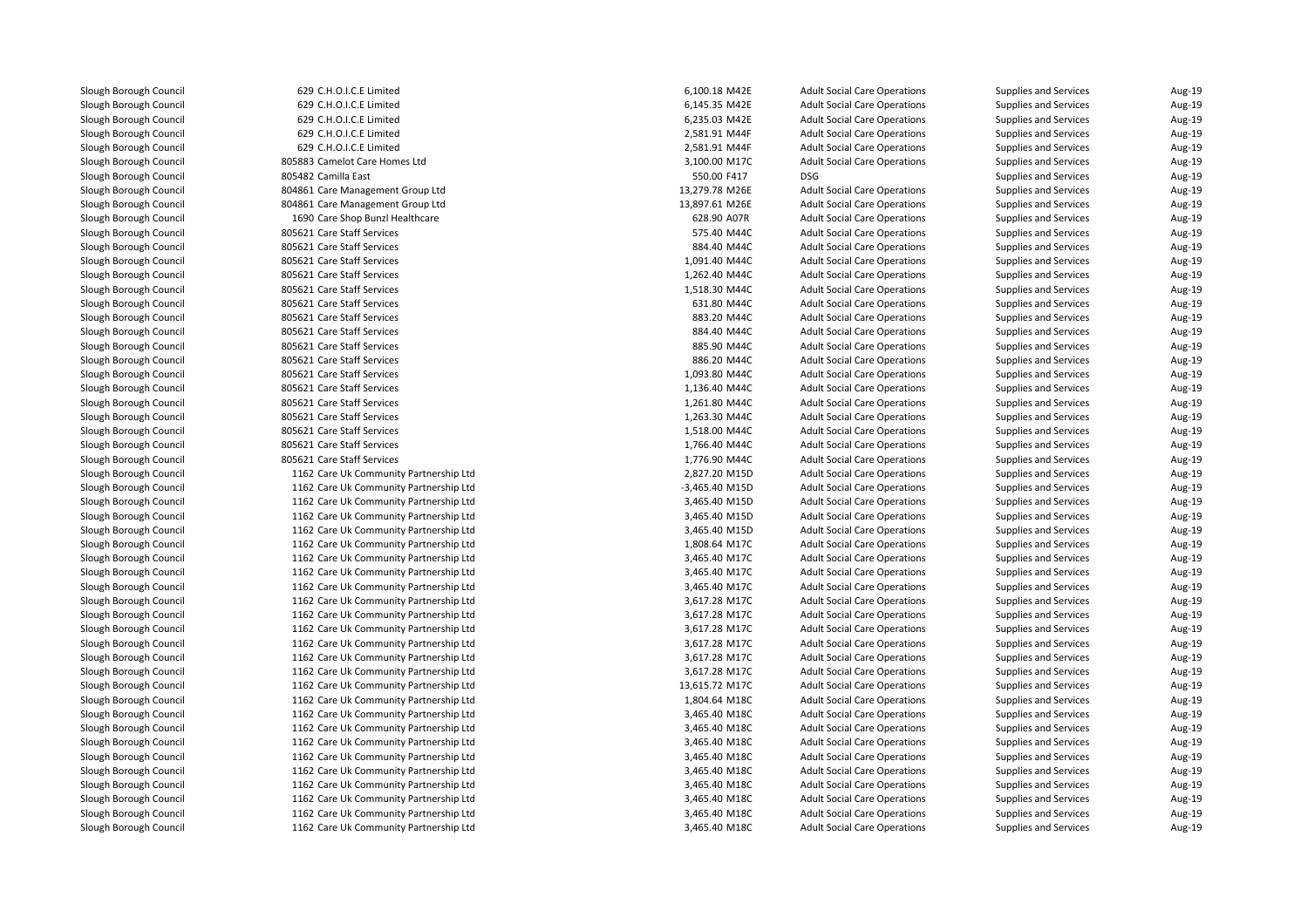Slough Borough Council

 1162 Care Uk Community Partnership Ltd 1162 Care Uk Community Partnership Ltd 1162 Care Uk Community Partnership Ltd 1162 Care Uk Community Partnership Ltd 1162 Care Uk Community Partnership Ltd 1162 Care Uk Community Partnership Ltd 1162 Care Uk Community Partnership Ltd 1162 Care Uk Community Partnership Ltd 1162 Care Uk Community Partnership Ltd 1162 Care Uk Community Partnership Ltd 1162 Care Uk Community Partnership Ltd 1162 Care Uk Community Partnership Ltd 1162 Care Uk Community Partnership Ltd 1162 Care Uk Community Partnership Ltd 1162 Care Uk Community Partnership Ltd 1162 Care Uk Community Partnership Ltd 1162 Care Uk Community Partnership Ltd 1162 Care Uk Community Partnership Ltd 1162 Care Uk Community Partnership Ltd 1162 Care Uk Community Partnership Ltd 1162 Care Uk Community Partnership Ltd 1162 Care Uk Community Partnership Ltd 1162 Care Uk Community Partnership Ltd 1162 Care Uk Community Partnership Ltd 1162 Care Uk Community Partnership Ltd 1162 Care Uk Community Partnership Ltd 1162 Care Uk Community Partnership Ltd 1162 Care Uk Community Partnership Ltd 1162 Care Uk Community Partnership Ltd 1162 Care Uk Community Partnership Ltd 1162 Care Uk Community Partnership Ltd 1162 Care Uk Community Partnership Ltd 1162 Care Uk Community Partnership Ltd 1162 Care Uk Community Partnership Ltd 1162 Care Uk Community Partnership Ltd 1162 Care Uk Community Partnership Ltd 1162 Care Uk Community Partnership Ltd 1162 Care Uk Community Partnership Ltd 1162 Care Uk Community Partnership Ltd 1162 Care Uk Community Partnership Ltd 1162 Care Uk Community Partnership Ltd 1162 Care Uk Community Partnership Ltd 1162 Care Uk Community Partnership Ltd 1162 Care Uk Community Partnership Ltd 1621 Carlisle Security Services Limited 1910 Carousel Buses Ltd 34 Castle Gate Legal And Commercial Ltd804413 Castle Water 804413 Castle Water 804413 Castle Water 804413 Castle Water 418 Castleview School 8 Castleview School **DSG** DSG **DESIGNERS** AND THE MESS OF THE MESS OF THE MESS OF THE MESS OF THE MESS OF THE MESS OF THE MESS OF THE MESS OF THE MESS OF THE MESS OF THE MESS OF THE MESS OF THE MESS OF THE MESS OF THE MESS 803208 CBRE LTD

| 2 Care Uk Community Partnership Ltd                          | 3,465.40 M18C                   | <b>Adult Social Care Operations</b> | Supplies and Services        | Aug-19 |
|--------------------------------------------------------------|---------------------------------|-------------------------------------|------------------------------|--------|
| 2 Care Uk Community Partnership Ltd                          | 3,465.40 M18C                   | <b>Adult Social Care Operations</b> | Supplies and Services        | Aug-19 |
| 2 Care Uk Community Partnership Ltd                          | 3,465.40 M18C                   | <b>Adult Social Care Operations</b> | Supplies and Services        | Aug-19 |
| 2 Care Uk Community Partnership Ltd                          | 3,465.40 M18C                   | <b>Adult Social Care Operations</b> | Supplies and Services        | Aug-19 |
| 2 Care Uk Community Partnership Ltd                          | 3,465.40 M18C                   | <b>Adult Social Care Operations</b> | Supplies and Services        | Aug-19 |
| 2 Care Uk Community Partnership Ltd                          | 3,465.40 M18C                   | <b>Adult Social Care Operations</b> | Supplies and Services        | Aug-19 |
| 2 Care Uk Community Partnership Ltd                          | 3,617.28 M18C                   | <b>Adult Social Care Operations</b> | Supplies and Services        | Aug-19 |
| 2 Care Uk Community Partnership Ltd                          | 3,617.28 M18C                   | <b>Adult Social Care Operations</b> | Supplies and Services        | Aug-19 |
| 2 Care Uk Community Partnership Ltd                          | 3,617.28 M18C                   | <b>Adult Social Care Operations</b> | Supplies and Services        | Aug-19 |
| 2 Care Uk Community Partnership Ltd                          | 3,617.28 M18C                   | <b>Adult Social Care Operations</b> | Supplies and Services        | Aug-19 |
| 2 Care Uk Community Partnership Ltd                          | 3,617.28 M18C                   | <b>Adult Social Care Operations</b> | Supplies and Services        | Aug-19 |
| 2 Care Uk Community Partnership Ltd                          | 55,615.41 M18C                  | <b>Adult Social Care Operations</b> | Supplies and Services        | Aug-19 |
| 2 Care Uk Community Partnership Ltd                          | 2,898.96 M25C                   | <b>Adult Social Care Operations</b> | Supplies and Services        | Aug-19 |
| 2 Care Uk Community Partnership Ltd                          | 3,175.20 M25C                   | <b>Adult Social Care Operations</b> | Supplies and Services        | Aug-19 |
| 2 Care Uk Community Partnership Ltd                          | 3,175.20 M25C                   | <b>Adult Social Care Operations</b> | Supplies and Services        | Aug-19 |
| 2 Care Uk Community Partnership Ltd                          | 3,175.20 M25C                   | <b>Adult Social Care Operations</b> | Supplies and Services        | Aug-19 |
| 2 Care Uk Community Partnership Ltd                          | 3,175.20 M25C                   | <b>Adult Social Care Operations</b> | Supplies and Services        | Aug-19 |
| 2 Care Uk Community Partnership Ltd                          | 3,175.20 M25C                   | <b>Adult Social Care Operations</b> | Supplies and Services        | Aug-19 |
| 2 Care Uk Community Partnership Ltd                          | 7,257.60 M25C                   | <b>Adult Social Care Operations</b> | Supplies and Services        | Aug-19 |
| 2 Care Uk Community Partnership Ltd                          | 2,268.00 M25D                   | <b>Adult Social Care Operations</b> | Supplies and Services        | Aug-19 |
| 2 Care Uk Community Partnership Ltd                          | 2,898.96 M25D                   | <b>Adult Social Care Operations</b> | Supplies and Services        | Aug-19 |
| 2 Care Uk Community Partnership Ltd                          | 3,465.40 M26E                   | <b>Adult Social Care Operations</b> | Supplies and Services        | Aug-19 |
| 2 Care Uk Community Partnership Ltd                          | -3,175.20 M27C                  | <b>Adult Social Care Operations</b> | Supplies and Services        | Aug-19 |
| 2 Care Uk Community Partnership Ltd                          | 2,898.96 M27C                   | <b>Adult Social Care Operations</b> | Supplies and Services        | Aug-19 |
| 2 Care Uk Community Partnership Ltd                          | 2,898.96 M27C                   | <b>Adult Social Care Operations</b> | Supplies and Services        | Aug-19 |
| 2 Care Uk Community Partnership Ltd                          | 2,898.96 M27C                   | <b>Adult Social Care Operations</b> | Supplies and Services        | Aug-19 |
| 2 Care Uk Community Partnership Ltd                          | 2,898.96 M27C                   | <b>Adult Social Care Operations</b> | Supplies and Services        | Aug-19 |
| 2 Care Uk Community Partnership Ltd                          | 2,898.96 M27C                   | <b>Adult Social Care Operations</b> | Supplies and Services        | Aug-19 |
| 2 Care Uk Community Partnership Ltd                          | 2,898.96 M27C                   | <b>Adult Social Care Operations</b> | Supplies and Services        | Aug-19 |
| 2 Care Uk Community Partnership Ltd                          | 2,898.96 M27C                   | <b>Adult Social Care Operations</b> | Supplies and Services        | Aug-19 |
| 2 Care Uk Community Partnership Ltd                          | 3,175.20 M27C                   | <b>Adult Social Care Operations</b> | Supplies and Services        | Aug-19 |
| 2 Care Uk Community Partnership Ltd                          | 3,175.20 M27C                   | <b>Adult Social Care Operations</b> | Supplies and Services        | Aug-19 |
| 2 Care Uk Community Partnership Ltd                          | 3,175.20 M27C                   | <b>Adult Social Care Operations</b> | <b>Supplies and Services</b> | Aug-19 |
| 2 Care Uk Community Partnership Ltd                          | 3,175.20 M27C                   | <b>Adult Social Care Operations</b> | Supplies and Services        | Aug-19 |
| 2 Care Uk Community Partnership Ltd                          | 3,175.20 M27C                   | <b>Adult Social Care Operations</b> | Supplies and Services        | Aug-19 |
| 2 Care Uk Community Partnership Ltd                          | 3,175.20 M27C                   | <b>Adult Social Care Operations</b> | Supplies and Services        | Aug-19 |
| 2 Care Uk Community Partnership Ltd                          | 3,175.20 M27C                   | <b>Adult Social Care Operations</b> | Supplies and Services        | Aug-19 |
| 2 Care Uk Community Partnership Ltd                          | 3,175.20 M27C                   | <b>Adult Social Care Operations</b> | Supplies and Services        | Aug-19 |
| 2 Care Uk Community Partnership Ltd                          | 20,157.64 M27C                  | <b>Adult Social Care Operations</b> | Supplies and Services        | Aug-19 |
| 2 Care Uk Community Partnership Ltd                          | 1,686.19 M28C                   | <b>Adult Social Care Operations</b> | Supplies and Services        | Aug-19 |
| 2 Care Uk Community Partnership Ltd                          | 3,465.40 M28C                   | <b>Adult Social Care Operations</b> | Supplies and Services        | Aug-19 |
| 2 Care Uk Community Partnership Ltd                          | 3,465.40 M28C                   | <b>Adult Social Care Operations</b> | Supplies and Services        | Aug-19 |
| 2 Care Uk Community Partnership Ltd                          | 5,130.72 M28C                   | <b>Adult Social Care Operations</b> | Supplies and Services        | Aug-19 |
| 2 Care Uk Community Partnership Ltd                          |                                 |                                     |                              |        |
|                                                              | 3,511.12 M29C                   | <b>Adult Social Care Operations</b> | Supplies and Services        | Aug-19 |
| 1 Carlisle Security Services Limited<br>0 Carousel Buses Ltd | 17,603.04 P405<br>1,556.52 D512 | Capital                             | Capital Charges              | Aug-19 |
|                                                              |                                 | Planning and Transport              | Supplies and Services        | Aug-19 |
| 4 Castle Gate Legal And Commercial Ltd                       | 4,410.58 F868                   | Children, Learning and Skills       | <b>Supplies and Services</b> | Aug-19 |
| 3 Castle Water                                               | 1,398.68 B068                   | <b>Building Management</b>          | Premises                     | Aug-19 |
| 3 Castle Water                                               | 568.38 B149                     | <b>Building Management</b>          | Premises                     | Aug-19 |
| 3 Castle Water                                               | 819.95 H111                     | Neighbourhood Services              | Premises                     | Aug-19 |
| 3 Castle Water                                               | 847.28 H111                     | Neighbourhood Services              | Premises                     | Aug-19 |
| 8 Castleview School                                          | 40,507.59 E239                  | <b>DSG</b>                          | Supplies and Services        | Aug-19 |
| 8 CBRE LTD                                                   | 77,233.20 A107                  | <b>Building Management</b>          | Premises                     | Aug-19 |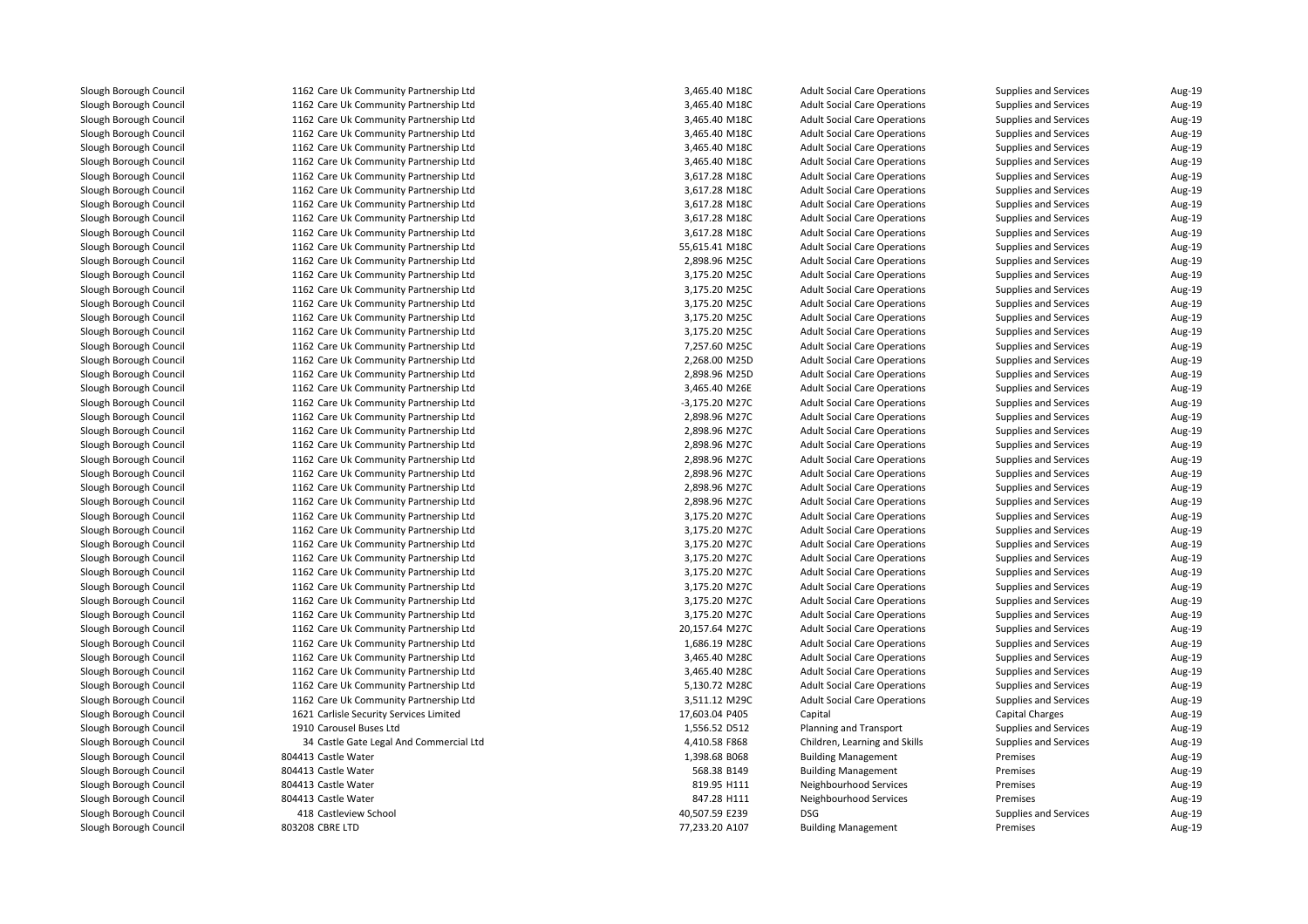| Slough Borough Council | 803208         |
|------------------------|----------------|
| Slough Borough Council | 1837           |
| Slough Borough Council | 1837           |
| Slough Borough Council | 803560         |
| Slough Borough Council | 805619         |
| Slough Borough Council | 3609           |
| Slough Borough Council | 805174         |
| Slough Borough Council | 805174         |
| Slough Borough Council | 805174         |
| Slough Borough Council | 805174         |
| Slough Borough Council | 805174         |
| Slough Borough Council | 2892           |
| Slough Borough Council | 2892           |
| Slough Borough Council | 2892           |
| Slough Borough Council | 2892           |
| Slough Borough Council | 2608           |
| Slough Borough Council | 2608           |
| Slough Borough Council | 2608           |
| Slough Borough Council | 2608           |
|                        | 2608           |
| Slough Borough Council |                |
| Slough Borough Council | 806702<br>3114 |
| Slough Borough Council |                |
| Slough Borough Council | 2871           |
| Slough Borough Council | 2871           |
| Slough Borough Council | 803495         |
| Slough Borough Council | 3752           |
| Slough Borough Council | 3752           |
| Slough Borough Council | 3752           |
| Slough Borough Council | 3752           |
| Slough Borough Council | 3752           |
| Slough Borough Council | 3752           |
| Slough Borough Council | 3752           |
| Slough Borough Council | 3752           |
| Slough Borough Council | 3752           |
| Slough Borough Council | 3752           |
| Slough Borough Council | 3752           |
| Slough Borough Council | 3752           |
| Slough Borough Council | 3752           |
| Slough Borough Council | 3752           |
| Slough Borough Council | 3752           |
| Slough Borough Council | 3752           |
| Slough Borough Council | 3752           |
| Slough Borough Council | 3752           |
| Slough Borough Council | 3752           |
| Slough Borough Council | 3752           |
| Slough Borough Council | 3752           |
| Slough Borough Council | 3752           |
| Slough Borough Council | 3752           |
| Slough Borough Council | 3752           |
| Slough Borough Council | 3752           |
| Slough Borough Council | 3752           |
| Slough Borough Council | 3752           |
| Slough Borough Council | 3752           |

| 3208 CBRE LTD                                            | 30,403.34 A107 | Buil       |
|----------------------------------------------------------|----------------|------------|
| 1837 Cemetery Development Services Ltd                   | 1,150.00 P083  | Cap        |
| 1837 Cemetery Development Services Ltd                   | 10,000.00 P083 | Cap        |
| 3560 Centennial Property Limited T/A Rent Connect        | 14,921.00 H205 | Stra       |
| 5619 Centennial Property Limited T/A The Housing Network | 29,460.00 H205 | Stra       |
| 3609 Centurion Healthcare Ltd                            | 6,031.67 M26E  | Adu        |
| 5174 Certas Energy                                       | 15,518.07 D910 | Envi       |
| 5174 Certas Energy                                       | 10,486.24 D910 | Envi       |
| 5174 Certas Energy                                       | 8,181.60 D910  | Envi       |
| 5174 Certas Energy                                       | 1,159.20 D910  | Envi       |
| 5174 Certas Energy                                       | 1,159.20 D910  | Envi       |
| 2892 Chalfont Lodge                                      | 5,978.57 M15D  | Adu        |
| 2892 Chalfont Lodge                                      | 5,978.57 M15D  | Adu        |
| 2892 Chalfont Lodge                                      | 8,857.14 M15F  | Adu        |
| 2892 Chalfont Lodge                                      | 5,978.57 M26E  | Adu        |
| 2608 Chandos Lodge Nursing Home                          | 3,200.00 M17C  | Adu        |
| 2608 Chandos Lodge Nursing Home                          | 3,600.00 M18C  | Adu        |
| 2608 Chandos Lodge Nursing Home                          | 1,178.57 M18C  | Adu        |
| 2608 Chandos Lodge Nursing Home                          | 3,000.00 M18C  | Adu        |
| 2608 Chandos Lodge Nursing Home                          | 1,828.57 M28C  | Adu        |
| 6702 Cherry Ripe                                         | 550.00 C001    | Con        |
| 3114 Cherry Trees Day Nursery                            | 29,974.33 F909 | <b>DSG</b> |
| 2871 Cherry Trees Residential Care                       | 3,764.29 M27F  | Adu        |
| 2871 Cherry Trees Residential Care                       | 3,764.29 M42F  | Adu        |
| 3495 Christchurch Court Ltd                              | 8,601.88 M15D  | Adu        |
| 3752 Chrome Tree Ltd                                     | 968.66 M44C    | Adu        |
| 3752 Chrome Tree Ltd                                     | 1,058.17 M44C  | Adu        |
| 3752 Chrome Tree Ltd                                     | 1,239.83 M44C  | Adu        |
| 3752 Chrome Tree Ltd                                     | 1,255.74 M44C  | Adu        |
| 3752 Chrome Tree Ltd                                     | 1,281.60 M44C  | Adu        |
| 3752 Chrome Tree Ltd                                     | 2,790.26 M44C  | Adu        |
| 3752 Chrome Tree Ltd                                     | 564.22 M44C    | Adu        |
| 3752 Chrome Tree Ltd                                     | 697.82 M44C    | Adu        |
| 3752 Chrome Tree Ltd                                     | 701.47 M44C    | Adu        |
| 3752 Chrome Tree Ltd                                     | 701.80 M44C    | Adu        |
| 3752 Chrome Tree Ltd                                     | 837.38 M44C    | Adu        |
| 3752 Chrome Tree Ltd                                     | 839.03 M44C    | Adu        |
| 3752 Chrome Tree Ltd                                     | 898.71 M44C    | Adu        |
| 3752 Chrome Tree Ltd                                     | 1,146.67 M44C  | Adu        |
| 3752 Chrome Tree Ltd                                     | 1,262.37 M44C  | Adu        |
| 3752 Chrome Tree Ltd                                     | 1,326.03 M44C  | Adu        |
| 3752 Chrome Tree Ltd                                     | 1,482.16 M44C  | Adu        |
| 3752 Chrome Tree Ltd                                     | 1,872.34 M44C  | Adu        |
| 3752 Chrome Tree Ltd                                     | 1,955.22 M44C  | Adu        |
| 3752 Chrome Tree Ltd                                     | 2,242.95 M44C  | Adu        |
| 3752 Chrome Tree Ltd                                     |                | Adu        |
|                                                          | 2,518.45 M44C  |            |
| 3752 Chrome Tree Ltd                                     | 2,555.58 M44C  | Adu        |
| 3752 Chrome Tree Ltd                                     | 3,096.25 M44C  | Adu        |
| 3752 Chrome Tree Ltd                                     | 695.50 M44C    | Adu        |
| 3752 Chrome Tree Ltd                                     | 815.84 M44C    | Adu        |
| 3752 Chrome Tree Ltd                                     | 821.79 M44C    | Adu        |
| 3752 Chrome Tree Ltd                                     | 834.73 M44C    | Adu        |
| 3752 Chrome Tree Ltd                                     | 1,062.48 M44C  | Adu        |

| 8 CBRE LTD                                            | 30,403.34 A107 | <b>Building Management</b>          | Premises               | Aug-19 |
|-------------------------------------------------------|----------------|-------------------------------------|------------------------|--------|
| 7 Cemetery Development Services Ltd                   | 1,150.00 P083  | Capital                             | Capital Charges        | Aug-19 |
| 7 Cemetery Development Services Ltd                   | 10,000.00 P083 | Capital                             | <b>Capital Charges</b> | Aug-19 |
| 0 Centennial Property Limited T/A Rent Connect        | 14,921.00 H205 | <b>Strategic Housing Services</b>   | Premises               | Aug-19 |
| 9 Centennial Property Limited T/A The Housing Network | 29,460.00 H205 | <b>Strategic Housing Services</b>   | Premises               | Aug-19 |
| 9 Centurion Healthcare Ltd                            | 6,031.67 M26E  | <b>Adult Social Care Operations</b> | Supplies and Services  | Aug-19 |
| 4 Certas Energy                                       | 15,518.07 D910 | <b>Environmental Services</b>       | Supplies and Services  | Aug-19 |
| 4 Certas Energy                                       | 10,486.24 D910 | <b>Environmental Services</b>       | Supplies and Services  | Aug-19 |
| 4 Certas Energy                                       | 8,181.60 D910  | <b>Environmental Services</b>       | Supplies and Services  | Aug-19 |
| 4 Certas Energy                                       | 1,159.20 D910  | <b>Environmental Services</b>       | Supplies and Services  | Aug-19 |
| 4 Certas Energy                                       | 1,159.20 D910  | <b>Environmental Services</b>       | Supplies and Services  | Aug-19 |
| 2 Chalfont Lodge                                      | 5,978.57 M15D  | <b>Adult Social Care Operations</b> | Supplies and Services  | Aug-19 |
| 2 Chalfont Lodge                                      | 5,978.57 M15D  | <b>Adult Social Care Operations</b> | Supplies and Services  | Aug-19 |
| 2 Chalfont Lodge                                      | 8,857.14 M15F  | <b>Adult Social Care Operations</b> | Supplies and Services  | Aug-19 |
| 2 Chalfont Lodge                                      | 5,978.57 M26E  | <b>Adult Social Care Operations</b> | Supplies and Services  | Aug-19 |
| 8 Chandos Lodge Nursing Home                          | 3,200.00 M17C  | <b>Adult Social Care Operations</b> | Supplies and Services  | Aug-19 |
| 8 Chandos Lodge Nursing Home                          | 3,600.00 M18C  | <b>Adult Social Care Operations</b> | Supplies and Services  | Aug-19 |
| 8 Chandos Lodge Nursing Home                          | 1,178.57 M18C  | <b>Adult Social Care Operations</b> | Supplies and Services  | Aug-19 |
| 8 Chandos Lodge Nursing Home                          | 3,000.00 M18C  | <b>Adult Social Care Operations</b> | Supplies and Services  | Aug-19 |
| 8 Chandos Lodge Nursing Home                          | 1,828.57 M28C  | <b>Adult Social Care Operations</b> | Supplies and Services  | Aug-19 |
| 2 Cherry Ripe                                         | 550.00 C001    | Communities and Lesiure             | Premises               | Aug-19 |
| 4 Cherry Trees Day Nursery                            | 29,974.33 F909 | <b>DSG</b>                          | Supplies and Services  | Aug-19 |
| 1 Cherry Trees Residential Care                       | 3,764.29 M27F  | <b>Adult Social Care Operations</b> | Supplies and Services  | Aug-19 |
| 1 Cherry Trees Residential Care                       | 3,764.29 M42F  | <b>Adult Social Care Operations</b> | Supplies and Services  | Aug-19 |
| 5 Christchurch Court Ltd                              | 8,601.88 M15D  | <b>Adult Social Care Operations</b> | Supplies and Services  | Aug-19 |
| 2 Chrome Tree Ltd                                     | 968.66 M44C    | <b>Adult Social Care Operations</b> | Supplies and Services  | Aug-19 |
| 2 Chrome Tree Ltd                                     | 1,058.17 M44C  | <b>Adult Social Care Operations</b> | Supplies and Services  | Aug-19 |
| 2 Chrome Tree Ltd                                     | 1,239.83 M44C  | <b>Adult Social Care Operations</b> | Supplies and Services  | Aug-19 |
| 2 Chrome Tree Ltd                                     | 1,255.74 M44C  | <b>Adult Social Care Operations</b> | Supplies and Services  | Aug-19 |
| 2 Chrome Tree Ltd                                     | 1,281.60 M44C  | <b>Adult Social Care Operations</b> | Supplies and Services  | Aug-19 |
| 2 Chrome Tree Ltd                                     | 2,790.26 M44C  | <b>Adult Social Care Operations</b> | Supplies and Services  | Aug-19 |
| 2 Chrome Tree Ltd                                     | 564.22 M44C    | <b>Adult Social Care Operations</b> | Supplies and Services  | Aug-19 |
| 2 Chrome Tree Ltd                                     | 697.82 M44C    | <b>Adult Social Care Operations</b> | Supplies and Services  | Aug-19 |
| 2 Chrome Tree Ltd                                     | 701.47 M44C    | <b>Adult Social Care Operations</b> | Supplies and Services  | Aug-19 |
| 2 Chrome Tree Ltd                                     | 701.80 M44C    | <b>Adult Social Care Operations</b> | Supplies and Services  | Aug-19 |
| 2 Chrome Tree Ltd                                     | 837.38 M44C    | <b>Adult Social Care Operations</b> | Supplies and Services  | Aug-19 |
| 2 Chrome Tree Ltd                                     | 839.03 M44C    | <b>Adult Social Care Operations</b> | Supplies and Services  | Aug-19 |
| 2 Chrome Tree Ltd                                     | 898.71 M44C    | <b>Adult Social Care Operations</b> | Supplies and Services  | Aug-19 |
| 2 Chrome Tree Ltd                                     | 1,146.67 M44C  | <b>Adult Social Care Operations</b> | Supplies and Services  | Aug-19 |
| 2 Chrome Tree Ltd                                     | 1,262.37 M44C  | <b>Adult Social Care Operations</b> | Supplies and Services  | Aug-19 |
| 2 Chrome Tree Ltd                                     | 1,326.03 M44C  | <b>Adult Social Care Operations</b> | Supplies and Services  | Aug-19 |
| 2 Chrome Tree Ltd                                     | 1,482.16 M44C  | <b>Adult Social Care Operations</b> | Supplies and Services  | Aug-19 |
| 2 Chrome Tree Ltd                                     | 1,872.34 M44C  | <b>Adult Social Care Operations</b> | Supplies and Services  | Aug-19 |
| 2 Chrome Tree Ltd                                     | 1,955.22 M44C  | <b>Adult Social Care Operations</b> | Supplies and Services  | Aug-19 |
| 2 Chrome Tree Ltd                                     | 2,242.95 M44C  | <b>Adult Social Care Operations</b> | Supplies and Services  | Aug-19 |
| 2 Chrome Tree Ltd                                     | 2,518.45 M44C  | <b>Adult Social Care Operations</b> | Supplies and Services  | Aug-19 |
| 2 Chrome Tree Ltd                                     | 2,555.58 M44C  | <b>Adult Social Care Operations</b> | Supplies and Services  | Aug-19 |
| 2 Chrome Tree Ltd                                     | 3,096.25 M44C  | <b>Adult Social Care Operations</b> | Supplies and Services  | Aug-19 |
| 2 Chrome Tree Ltd                                     | 695.50 M44C    | <b>Adult Social Care Operations</b> | Supplies and Services  | Aug-19 |
| 2 Chrome Tree Ltd                                     | 815.84 M44C    | <b>Adult Social Care Operations</b> | Supplies and Services  | Aug-19 |
| 2 Chrome Tree Ltd                                     | 821.79 M44C    | <b>Adult Social Care Operations</b> | Supplies and Services  | Aug-19 |
| 2 Chrome Tree Ltd                                     | 834.73 M44C    | <b>Adult Social Care Operations</b> | Supplies and Services  | Aug-19 |
| 2 Chrome Tree Ltd                                     | 1,062.48 M44C  | <b>Adult Social Care Operations</b> | Supplies and Services  | Aug-19 |
|                                                       |                |                                     |                        |        |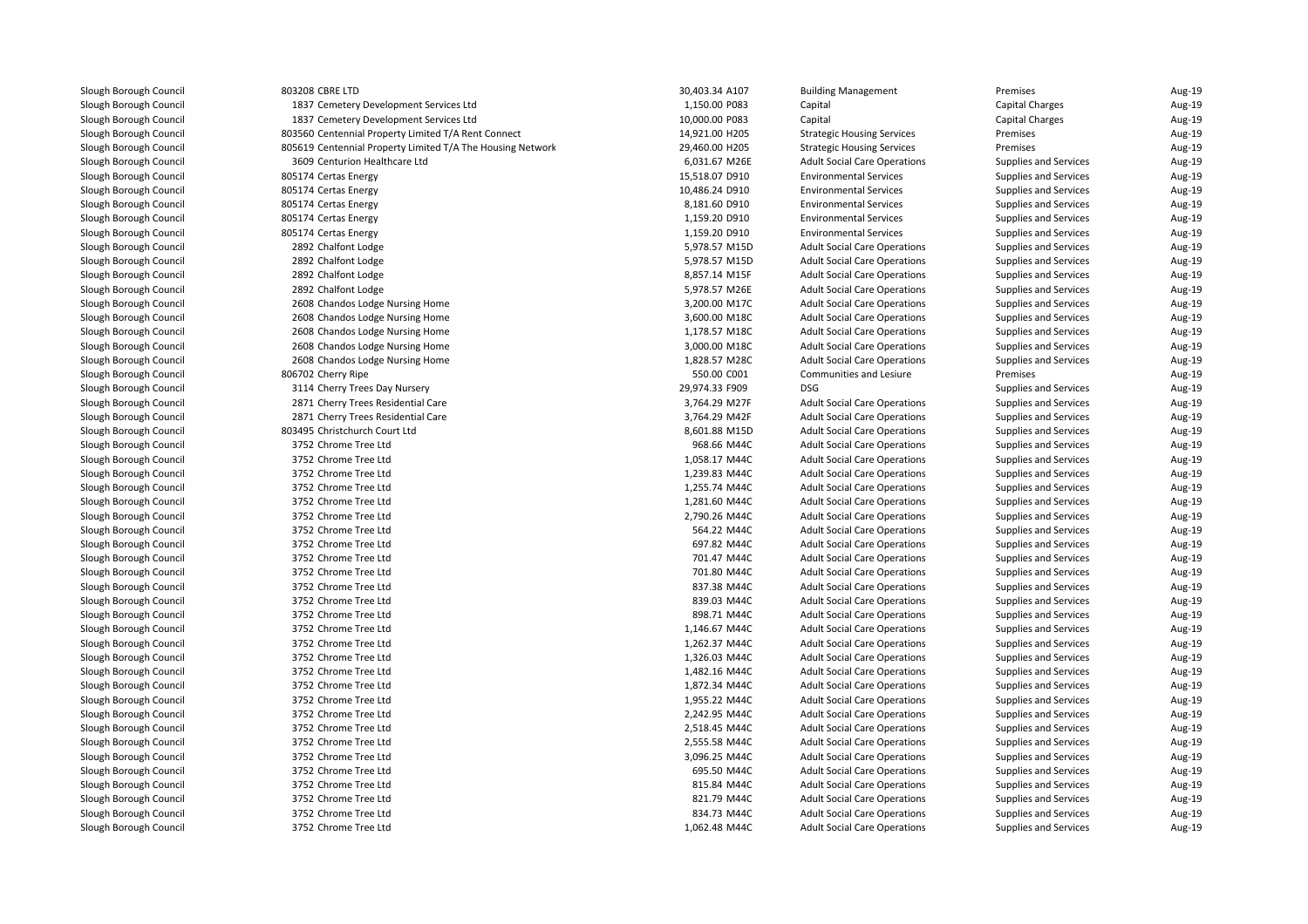| 3752 Chrome Tree Ltd              | 1,099.59 M44C  | <b>Adult Social Care Operations</b> | Supplies and Services        | Aug-19 |
|-----------------------------------|----------------|-------------------------------------|------------------------------|--------|
| 3752 Chrome Tree Ltd              | 1,112.85 M44C  | <b>Adult Social Care Operations</b> | Supplies and Services        | Aug-19 |
| 3752 Chrome Tree Ltd              | 1,196.06 M44C  | <b>Adult Social Care Operations</b> | Supplies and Services        | Aug-19 |
| 3752 Chrome Tree Ltd              | 1,235.52 M44C  | <b>Adult Social Care Operations</b> | Supplies and Services        | Aug-19 |
| 3752 Chrome Tree Ltd              | 1,241.49 M44C  | <b>Adult Social Care Operations</b> | Supplies and Services        | Aug-19 |
| 3752 Chrome Tree Ltd              | 1,252.09 M44C  | <b>Adult Social Care Operations</b> | Supplies and Services        | Aug-19 |
| 3752 Chrome Tree Ltd              | 1,336.31 M44C  | <b>Adult Social Care Operations</b> | <b>Supplies and Services</b> | Aug-19 |
| 3752 Chrome Tree Ltd              | 1,452.65 M44C  | <b>Adult Social Care Operations</b> | Supplies and Services        | Aug-19 |
| 3752 Chrome Tree Ltd              | 1,499.73 M44C  | <b>Adult Social Care Operations</b> | Supplies and Services        | Aug-19 |
| 3752 Chrome Tree Ltd              | 1,918.75 M44C  | <b>Adult Social Care Operations</b> | Supplies and Services        | Aug-19 |
| 3752 Chrome Tree Ltd              | 2,253.24 M44C  | <b>Adult Social Care Operations</b> | Supplies and Services        | Aug-19 |
| 3752 Chrome Tree Ltd              | 3,045.19 M44C  | <b>Adult Social Care Operations</b> | <b>Supplies and Services</b> | Aug-19 |
| 3752 Chrome Tree Ltd              | 567.54 M44C    | <b>Adult Social Care Operations</b> | Supplies and Services        | Aug-19 |
| 3752 Chrome Tree Ltd              | 574.17 M44C    | <b>Adult Social Care Operations</b> | Supplies and Services        | Aug-19 |
| 3752 Chrome Tree Ltd              | 699.14 M44C    | <b>Adult Social Care Operations</b> | Supplies and Services        | Aug-19 |
| 3752 Chrome Tree Ltd              | 701.80 M44C    | <b>Adult Social Care Operations</b> | Supplies and Services        | Aug-19 |
| 3752 Chrome Tree Ltd              | 837.38 M44C    | <b>Adult Social Care Operations</b> | Supplies and Services        | Aug-19 |
| 3752 Chrome Tree Ltd              | 897.05 M44C    | <b>Adult Social Care Operations</b> | Supplies and Services        | Aug-19 |
| 3752 Chrome Tree Ltd              | 977.61 M44C    | <b>Adult Social Care Operations</b> | Supplies and Services        | Aug-19 |
| 3752 Chrome Tree Ltd              | 1,264.36 M44C  | <b>Adult Social Care Operations</b> | Supplies and Services        | Aug-19 |
| 3752 Chrome Tree Ltd              | 1,408.57 M44C  | <b>Adult Social Care Operations</b> | Supplies and Services        | Aug-19 |
| 3752 Chrome Tree Ltd              | 1,872.01 M44C  | <b>Adult Social Care Operations</b> | Supplies and Services        | Aug-19 |
| 3752 Chrome Tree Ltd              | 2,510.16 M44C  | <b>Adult Social Care Operations</b> | Supplies and Services        | Aug-19 |
| 3752 Chrome Tree Ltd              | 2,521.43 M44C  | <b>Adult Social Care Operations</b> | Supplies and Services        | Aug-19 |
| 3752 Chrome Tree Ltd              | 2,558.90 M44C  | <b>Adult Social Care Operations</b> | Supplies and Services        | Aug-19 |
| 3752 Chrome Tree Ltd              | 2,797.56 M44C  | <b>Adult Social Care Operations</b> | Supplies and Services        | Aug-19 |
| 3752 Chrome Tree Ltd              | 3,358.80 M44C  | <b>Adult Social Care Operations</b> | Supplies and Services        | Aug-19 |
| 3752 Chrome Tree Ltd              | 1,056.51 M44D  | <b>Adult Social Care Operations</b> | Supplies and Services        | Aug-19 |
| 3752 Chrome Tree Ltd              | 1,225.24 M48C  | <b>Adult Social Care Operations</b> | Supplies and Services        | Aug-19 |
| 3752 Chrome Tree Ltd              | 1,917.40 M48C  | <b>Adult Social Care Operations</b> | Supplies and Services        | Aug-19 |
| 3752 Chrome Tree Ltd              | 1,844.49 M48C  | <b>Adult Social Care Operations</b> | Supplies and Services        | Aug-19 |
| 3752 Chrome Tree Ltd              | 2,278.75 M48C  | <b>Adult Social Care Operations</b> | Supplies and Services        | Aug-19 |
| 3752 Chrome Tree Ltd              | 1,141.37 M48C  | <b>Adult Social Care Operations</b> | Supplies and Services        | Aug-19 |
| 3752 Chrome Tree Ltd              | 976.95 M48C    | <b>Adult Social Care Operations</b> | Supplies and Services        | Aug-19 |
| 3752 Chrome Tree Ltd              | 1,817.64 M48C  | <b>Adult Social Care Operations</b> | Supplies and Services        | Aug-19 |
| 3752 Chrome Tree Ltd              | 1,125.46 M48C  | <b>Adult Social Care Operations</b> | Supplies and Services        | Aug-19 |
| 3752 Chrome Tree Ltd              | 1,256.41 M48C  | <b>Adult Social Care Operations</b> | Supplies and Services        | Aug-19 |
| 3752 Chrome Tree Ltd              | 1,410.56 M48C  | <b>Adult Social Care Operations</b> | Supplies and Services        | Aug-19 |
| 3752 Chrome Tree Ltd              | 1,917.74 M48C  | <b>Adult Social Care Operations</b> | Supplies and Services        | Aug-19 |
| 803405 Churchmead School          | 947.36 F552    | <b>DSG</b>                          | Supplies and Services        | Aug-19 |
| 803405 Churchmead School          | 1,225.00 F552  | <b>DSG</b>                          | Supplies and Services        | Aug-19 |
| 1573 Cipfa Business Limited       | 1,835.00 B015  | Finance                             | Supplies and Services        | Aug-19 |
| 2674 Cippenham Baptist Pre-School | 7,652.38 F909  | <b>DSG</b>                          | Supplies and Services        | Aug-19 |
| 767 Cippenham Infants School      | 3,166.67 E249  | <b>DSG</b>                          | <b>Supplies and Services</b> | Aug-19 |
| 768 Cippenham Nursery School      | 4,620.00 F550  | <b>DSG</b>                          | Supplies and Services        | Aug-19 |
| 631 Cippenham Primary School      | 8,355.88 E729  | <b>DSG</b>                          | Supplies and Services        | Aug-19 |
| 806550 City Homecare Ltd          | 665.88 M44C    | <b>Adult Social Care Operations</b> | Supplies and Services        | Aug-19 |
| 806550 City Homecare Ltd          | 708.97 M44C    | <b>Adult Social Care Operations</b> | Supplies and Services        | Aug-19 |
| 806550 City Homecare Ltd          | 2,359.74 M44C  | <b>Adult Social Care Operations</b> | Supplies and Services        | Aug-19 |
| 806550 City Homecare Ltd          | 775.18 M44D    | <b>Adult Social Care Operations</b> | Supplies and Services        | Aug-19 |
| 806550 City Homecare Ltd          | 777.00 M44D    | <b>Adult Social Care Operations</b> | Supplies and Services        | Aug-19 |
| 806550 City Homecare Ltd          | 534.60 M44F    | <b>Adult Social Care Operations</b> | Supplies and Services        | Aug-19 |
| 1083 Civica Uk Limited            | 11,650.00 P084 | Capital                             | Supplies and Services        | Aug-19 |
|                                   |                |                                     |                              |        |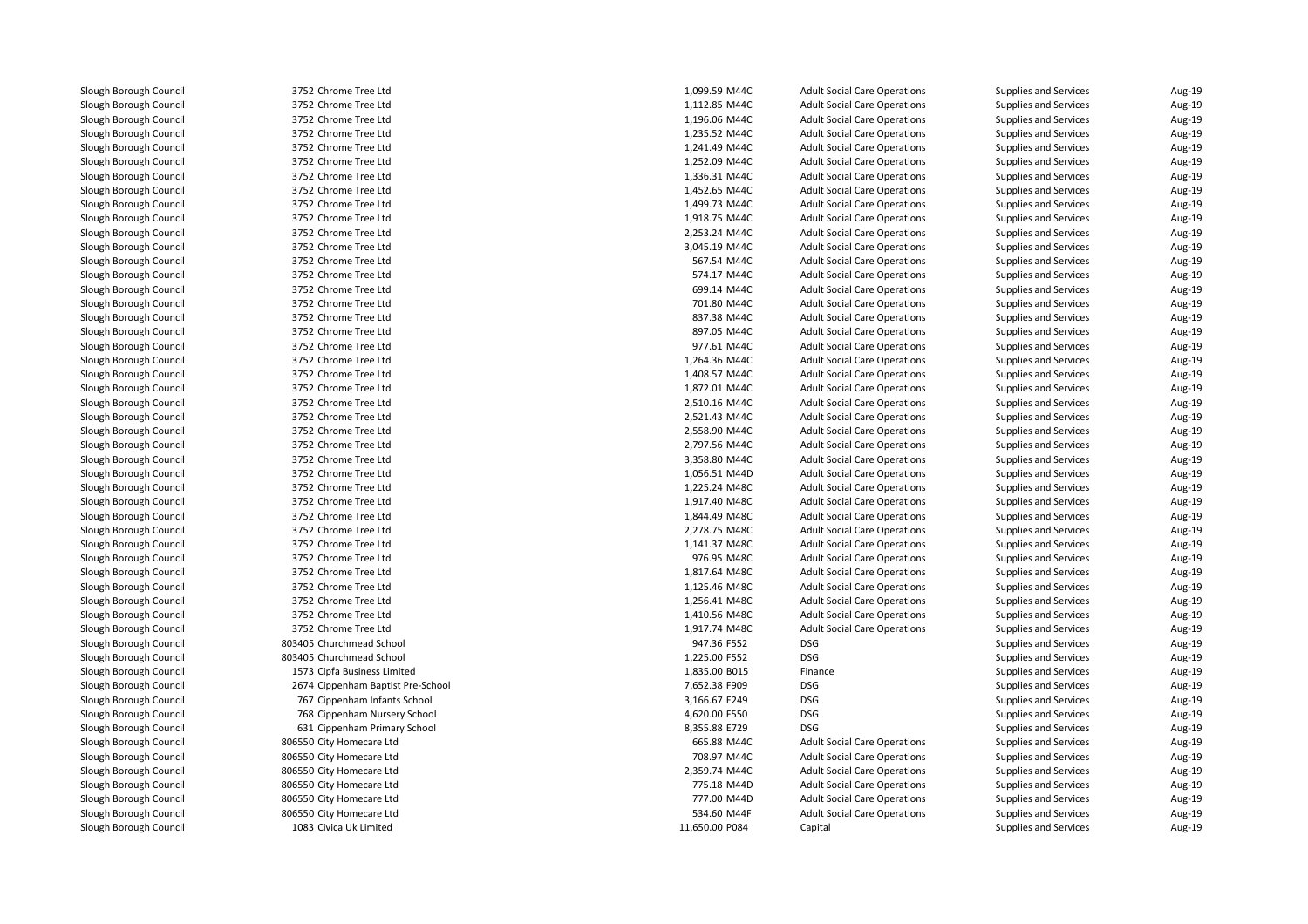| 1151 Claycots Primary School                         | 448,221.80 E209                | <b>DSG</b>                          | Supplies and Services  | Aug-19           |
|------------------------------------------------------|--------------------------------|-------------------------------------|------------------------|------------------|
| 803304 CLC Contractors Limited                       | 8,213.00 C001                  | Communities and Lesiure             | Premises               | Aug-19           |
| 803304 CLC Contractors Limited                       | 7,254.00 C003                  | Communities and Lesiure             | Supplies and Services  | Aug-19           |
| 803564 Clever Digit Media Ltd t/a Forces War Records | 500.00 C104                    | Communities and Lesiure             | Supplies and Services  | Aug-19           |
| 2461 Cobalt Telephone Technologies Ltd               | 2,459.69 D123                  | Planning and Transport              | Supplies and Services  | Aug-19           |
| 3685 Coghlan Lodges Limited                          | 2,586.80 M42E                  | <b>Adult Social Care Operations</b> | Supplies and Services  | Aug-19           |
| 3685 Coghlan Lodges Limited                          | 1,393.40 M42F                  | <b>Adult Social Care Operations</b> | Supplies and Services  | Aug-19           |
| 3685 Coghlan Lodges Limited                          | 1,788.00 M42F                  | <b>Adult Social Care Operations</b> | Supplies and Services  | Aug-19           |
| 3685 Coghlan Lodges Limited                          | 1,788.00 M42F                  | <b>Adult Social Care Operations</b> | Supplies and Services  | Aug-19           |
| 3685 Coghlan Lodges Limited                          | 2,058.00 M42F                  | <b>Adult Social Care Operations</b> | Supplies and Services  | Aug-19           |
| 3685 Coghlan Lodges Limited                          | 2,058.00 M42F                  | <b>Adult Social Care Operations</b> | Supplies and Services  | Aug-19           |
| 3685 Coghlan Lodges Limited                          | 2,058.00 M42F                  | <b>Adult Social Care Operations</b> | Supplies and Services  | Aug-19           |
| 3685 Coghlan Lodges Limited                          | 2,258.00 M42F                  | <b>Adult Social Care Operations</b> | Supplies and Services  | Aug-19           |
| 3685 Coghlan Lodges Limited                          | 2,316.72 M42F                  | <b>Adult Social Care Operations</b> | Supplies and Services  | Aug-19           |
| 3685 Coghlan Lodges Limited                          | 2,316.80 M42F                  | <b>Adult Social Care Operations</b> | Supplies and Services  | Aug-19           |
| 3685 Coghlan Lodges Limited                          | 2,493.00 M42F                  | <b>Adult Social Care Operations</b> | Supplies and Services  | Aug-19           |
| 3685 Coghlan Lodges Limited                          | 2,611.60 M42F                  | <b>Adult Social Care Operations</b> | Supplies and Services  | Aug-19           |
| 3685 Coghlan Lodges Limited                          | 2,116.04 M44D                  | <b>Adult Social Care Operations</b> | Supplies and Services  | Aug-19           |
| 3685 Coghlan Lodges Limited                          | 2,952.60 M44D                  | <b>Adult Social Care Operations</b> | Supplies and Services  | Aug-19           |
| 805823 Collaborative Care Solutions                  | 11,071.42 M42E                 | <b>Adult Social Care Operations</b> | Supplies and Services  | Aug-19           |
| 805823 Collaborative Care Solutions                  | 2,657.14 M42F                  | <b>Adult Social Care Operations</b> | Supplies and Services  | Aug-19           |
| 805823 Collaborative Care Solutions                  | 2,971.57 M42F                  | <b>Adult Social Care Operations</b> | Supplies and Services  | Aug-19           |
| 805823 Collaborative Care Solutions                  | 3,321.42 M42F                  | <b>Adult Social Care Operations</b> | Supplies and Services  | Aug-19           |
| 805823 Collaborative Care Solutions                  | 9,145.00 M44C                  | <b>Adult Social Care Operations</b> | Supplies and Services  | Aug-19           |
| 806524 Colliers International                        | 750.00 J006                    | <b>Housing Revenue Account</b>      | Supplies and Services  | Aug-19           |
| 806524 Colliers International                        | 1,200.00 J006                  | Housing Revenue Account             | Supplies and Services  | Aug-19           |
| 806524 Colliers International                        | 3,666.67 J006                  | Housing Revenue Account             | Supplies and Services  | Aug-19           |
| 806524 Colliers International                        | 68,575.00 P156                 | Capital                             | <b>Capital Charges</b> | Aug-19           |
| 286 Colnbrook C Of E Primary School                  | 15,741.67 E219                 | DSG                                 | Supplies and Services  | Aug-19           |
| 3390 Colnbrook Village Hall                          | 580.00 C037                    | Communities and Lesiure             | Supplies and Services  | Aug-19           |
| 2535 Comfort Care Services                           | 1,687.50 M26E                  | <b>Adult Social Care Operations</b> | Supplies and Services  | Aug-19           |
| 2535 Comfort Care Services                           |                                |                                     |                        |                  |
| 2535 Comfort Care Services                           | 1,743.75 M26E<br>1,743.75 M26E | <b>Adult Social Care Operations</b> | Supplies and Services  | Aug-19<br>Aug-19 |
|                                                      |                                | <b>Adult Social Care Operations</b> | Supplies and Services  |                  |
| 2535 Comfort Care Services                           | 2,550.00 M27F                  | <b>Adult Social Care Operations</b> | Supplies and Services  | Aug-19           |
| 2535 Comfort Care Services                           | 2,635.00 M27F                  | <b>Adult Social Care Operations</b> | Supplies and Services  | Aug-19           |
| 2535 Comfort Care Services                           | 2,635.00 M27F                  | <b>Adult Social Care Operations</b> | Supplies and Services  | Aug-19           |
| 2535 Comfort Care Services                           | 750.00 M28C                    | <b>Adult Social Care Operations</b> | Supplies and Services  | Aug-19           |
| 2535 Comfort Care Services                           | 775.00 M28C                    | <b>Adult Social Care Operations</b> | Supplies and Services  | Aug-19           |
| 2535 Comfort Care Services                           | 775.00 M28C                    | <b>Adult Social Care Operations</b> | Supplies and Services  | Aug-19           |
| 2535 Comfort Care Services                           | 2,325.00 M42E                  | <b>Adult Social Care Operations</b> | Supplies and Services  | Aug-19           |
| 2535 Comfort Care Services                           | 2,175.00 M42E                  | <b>Adult Social Care Operations</b> | Supplies and Services  | Aug-19           |
| 2535 Comfort Care Services                           | 2,247.50 M42E                  | <b>Adult Social Care Operations</b> | Supplies and Services  | Aug-19           |
| 2535 Comfort Care Services                           | 2,247.50 M42E                  | <b>Adult Social Care Operations</b> | Supplies and Services  | Aug-19           |
| 2535 Comfort Care Services                           | 697.50 M42E                    | <b>Adult Social Care Operations</b> | Supplies and Services  | Aug-19           |
| 2535 Comfort Care Services                           | 775.00 M42E                    | <b>Adult Social Care Operations</b> | Supplies and Services  | Aug-19           |
| 2535 Comfort Care Services                           | 775.00 M42E                    | <b>Adult Social Care Operations</b> | Supplies and Services  | Aug-19           |
| 2535 Comfort Care Services                           | 1,558.86 M42E                  | <b>Adult Social Care Operations</b> | Supplies and Services  | Aug-19           |
| 2535 Comfort Care Services                           | 2,325.00 M42E                  | <b>Adult Social Care Operations</b> | Supplies and Services  | Aug-19           |
| 2535 Comfort Care Services                           | 2,635.00 M42E                  | <b>Adult Social Care Operations</b> | Supplies and Services  | Aug-19           |
| 2535 Comfort Care Services                           | 3,192.03 M42E                  | <b>Adult Social Care Operations</b> | Supplies and Services  | Aug-19           |
| 2535 Comfort Care Services                           | 839.21 M42F                    | <b>Adult Social Care Operations</b> | Supplies and Services  | Aug-19           |
| 2535 Comfort Care Services                           | 839.21 M42F                    | <b>Adult Social Care Operations</b> | Supplies and Services  | Aug-19           |
| 2535 Comfort Care Services                           | 839.21 M42F                    | <b>Adult Social Care Operations</b> | Supplies and Services  | Aug-19           |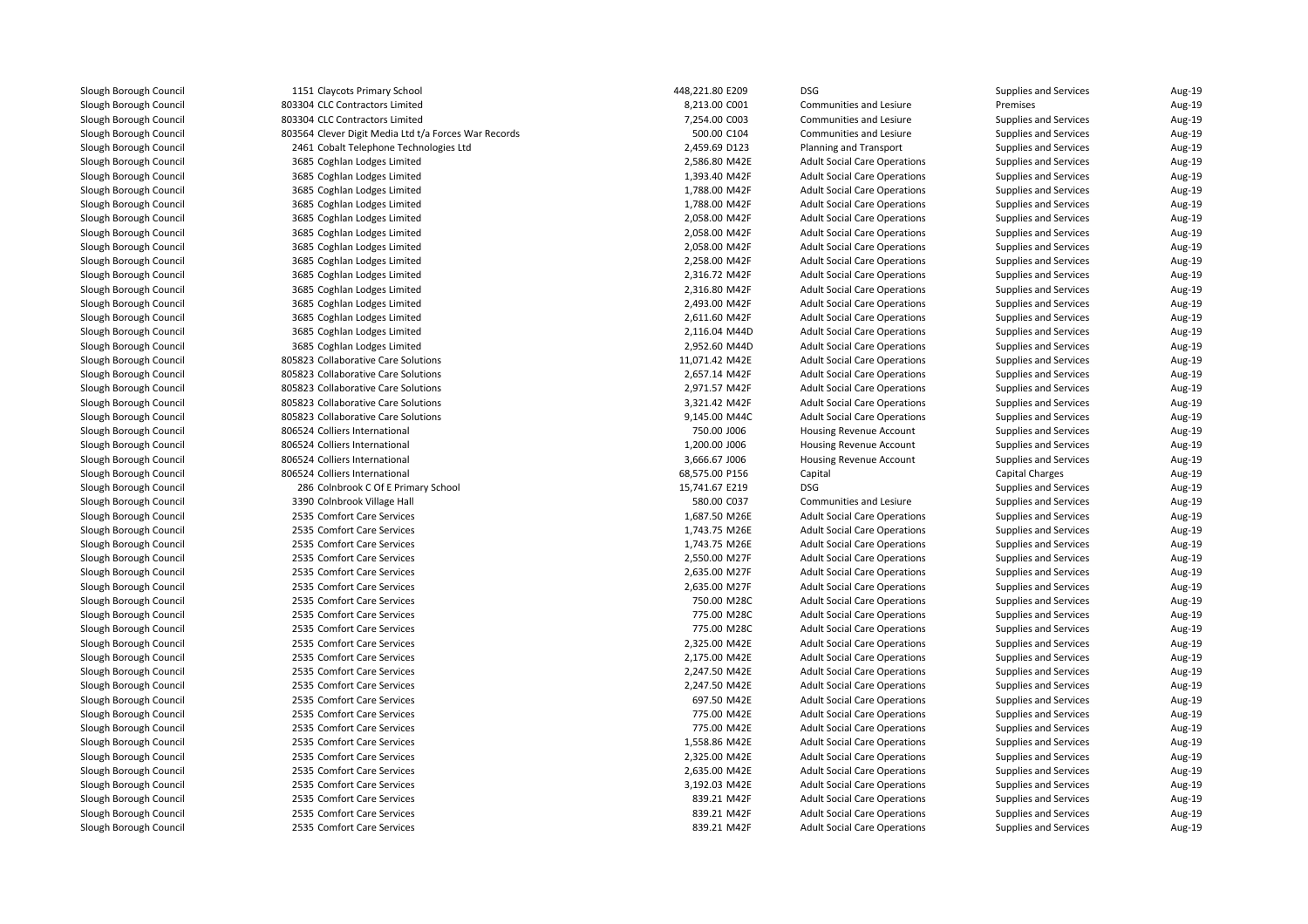| 2535 Comfort Care Services                               | 1,300.80 M42F                  | <b>Adult Social Care Operations</b>                                        | Supplies and Services                          | Aug-19           |
|----------------------------------------------------------|--------------------------------|----------------------------------------------------------------------------|------------------------------------------------|------------------|
| 2535 Comfort Care Services                               | 1,300.80 M42F                  | <b>Adult Social Care Operations</b>                                        | Supplies and Services                          | Aug-19           |
| 2535 Comfort Care Services                               | 2,075.80 M42F                  | <b>Adult Social Care Operations</b>                                        | Supplies and Services                          | Aug-19           |
| 2535 Comfort Care Services                               | 2,414.65 M42F                  | <b>Adult Social Care Operations</b>                                        | Supplies and Services                          | Aug-19           |
| 2535 Comfort Care Services                               | 2,601.56 M42F                  | <b>Adult Social Care Operations</b>                                        | Supplies and Services                          | Aug-19           |
| 2535 Comfort Care Services                               | 2,778.71 M42F                  | <b>Adult Social Care Operations</b>                                        | Supplies and Services                          | Aug-19           |
| 2535 Comfort Care Services                               | 2,778.71 M42F                  | <b>Adult Social Care Operations</b>                                        | Supplies and Services                          | Aug-19           |
| 2535 Comfort Care Services                               | 839.21 M42F                    | <b>Adult Social Care Operations</b>                                        | Supplies and Services                          | Aug-19           |
| 2535 Comfort Care Services                               | 839.21 M42F                    | <b>Adult Social Care Operations</b>                                        | Supplies and Services                          | Aug-19           |
| 2535 Comfort Care Services                               | 839.21 M42F                    | <b>Adult Social Care Operations</b>                                        | Supplies and Services                          | Aug-19           |
| 2535 Comfort Care Services                               | 839.21 M42F                    | <b>Adult Social Care Operations</b>                                        | Supplies and Services                          | Aug-19           |
| 2535 Comfort Care Services                               | 1,007.06 M42F                  | <b>Adult Social Care Operations</b>                                        | Supplies and Services                          | Aug-19           |
| 2535 Comfort Care Services                               | 1,300.80 M42F                  | <b>Adult Social Care Operations</b>                                        | Supplies and Services                          | Aug-19           |
| 2535 Comfort Care Services                               | 1,300.80 M42F                  | <b>Adult Social Care Operations</b>                                        | Supplies and Services                          | Aug-19           |
| 2535 Comfort Care Services                               | 1,300.80 M42F                  | <b>Adult Social Care Operations</b>                                        | Supplies and Services                          | Aug-19           |
| 2535 Comfort Care Services                               | 1,300.80 M42F                  | <b>Adult Social Care Operations</b>                                        | Supplies and Services                          | Aug-19           |
| 2535 Comfort Care Services                               | 1,749.29 M42F                  | <b>Adult Social Care Operations</b>                                        | Supplies and Services                          | Aug-19           |
| 2535 Comfort Care Services                               | 2,075.80 M42F                  | <b>Adult Social Care Operations</b>                                        | Supplies and Services                          | Aug-19           |
| 2535 Comfort Care Services                               | 2,601.56 M42F                  | <b>Adult Social Care Operations</b>                                        | Supplies and Services                          | Aug-19           |
| 2535 Comfort Care Services                               | 2,635.00 M42F                  | <b>Adult Social Care Operations</b>                                        | Supplies and Services                          | Aug-19           |
| 2535 Comfort Care Services                               | 2,635.00 M42F                  | <b>Adult Social Care Operations</b>                                        | Supplies and Services                          | Aug-19           |
| 2535 Comfort Care Services                               | 2,778.71 M42F                  | <b>Adult Social Care Operations</b>                                        | Supplies and Services                          | Aug-19           |
| 2535 Comfort Care Services                               | 2,778.71 M42F                  | <b>Adult Social Care Operations</b>                                        | Supplies and Services                          | Aug-19           |
| 2535 Comfort Care Services                               | 3,893.82 M42F                  | <b>Adult Social Care Operations</b>                                        | Supplies and Services                          | Aug-19           |
| 2535 Comfort Care Services                               | 839.21 M42F                    | <b>Adult Social Care Operations</b>                                        | Supplies and Services                          | Aug-19           |
| 2535 Comfort Care Services                               | 1,762.35 M44C                  | <b>Adult Social Care Operations</b>                                        | Supplies and Services                          | Aug-19           |
| 2535 Comfort Care Services                               | 1,264.29 M44C                  | <b>Adult Social Care Operations</b>                                        | Supplies and Services                          | Aug-19           |
| 2535 Comfort Care Services                               | 1,306.43 M44C                  | <b>Adult Social Care Operations</b>                                        | Supplies and Services                          | Aug-19           |
| 2535 Comfort Care Services                               | 1,306.43 M44C                  | <b>Adult Social Care Operations</b>                                        | Supplies and Services                          | Aug-19           |
| 2535 Comfort Care Services                               | 1,762.35 M44C                  | <b>Adult Social Care Operations</b>                                        | Supplies and Services                          | Aug-19           |
| 2535 Comfort Care Services                               | 2,062.50 M44E                  | <b>Adult Social Care Operations</b>                                        | Supplies and Services                          | Aug-19           |
| 2535 Comfort Care Services                               | 564.20 M44E                    |                                                                            |                                                | Aug-19           |
| 2535 Comfort Care Services                               |                                | <b>Adult Social Care Operations</b>                                        | Supplies and Services                          | Aug-19           |
| 2535 Comfort Care Services                               | 1,984.35 M44E<br>2,131.25 M44E | <b>Adult Social Care Operations</b><br><b>Adult Social Care Operations</b> | Supplies and Services<br>Supplies and Services | Aug-19           |
|                                                          |                                |                                                                            |                                                |                  |
| 2535 Comfort Care Services                               | 2,635.00 M44E                  | <b>Adult Social Care Operations</b>                                        | Supplies and Services                          | Aug-19           |
| 2535 Comfort Care Services<br>2535 Comfort Care Services | 2,804.53 M44E                  | <b>Adult Social Care Operations</b>                                        | Supplies and Services                          | Aug-19<br>Aug-19 |
|                                                          | 4,461.56 M44E                  | <b>Adult Social Care Operations</b>                                        | Supplies and Services                          |                  |
| 2535 Comfort Care Services                               | 503.53 M44F                    | <b>Adult Social Care Operations</b>                                        | Supplies and Services                          | Aug-19           |
| 2535 Comfort Care Services                               | 1,317.50 M44F                  | <b>Adult Social Care Operations</b>                                        | Supplies and Services                          | Aug-19           |
| 2535 Comfort Care Services                               | 2,635.00 M81D                  | <b>Adult Social Care Operations</b>                                        | Supplies and Services                          | Aug-19           |
| 2535 Comfort Care Services                               | 2,886.76 M81D                  | <b>Adult Social Care Operations</b>                                        | Supplies and Services                          | Aug-19           |
| 2535 Comfort Care Services                               | 2,635.00 M81D                  | <b>Adult Social Care Operations</b>                                        | Supplies and Services                          | Aug-19           |
| 1437 Computerised & Digital Security Systems Ltd         | 980.00 K089                    | <b>Regulatory Services</b>                                                 | Supplies and Services                          | Aug-19           |
| 806683 Cornerstone OnDemand Limited                      | 106,750.00 B408                | People                                                                     | Supplies and Services                          | Aug-19           |
| 3290 Corporate Collections London Borough Of Hillingdon  | 6,529.60 M26E                  | <b>Adult Social Care Operations</b>                                        | Supplies and Services                          | Aug-19           |
| 3290 Corporate Collections London Borough Of Hillingdon  | 1,527.99 M26E                  | <b>Adult Social Care Operations</b>                                        | Supplies and Services                          | Aug-19           |
| 805278 Countrystyle Recycling Ltd                        | 2,307.70 D342                  | <b>Environmental Services</b>                                              | Supplies and Services                          | Aug-19           |
| 805278 Countrystyle Recycling Ltd                        | 2,002.40 D342                  | <b>Environmental Services</b>                                              | Supplies and Services                          | Aug-19           |
| 805278 Countrystyle Recycling Ltd                        | 3,569.50 D342                  | <b>Environmental Services</b>                                              | Supplies and Services                          | Aug-19           |
| 3177 Crackerjacks Day Nursery                            | 7,053.65 F909                  | <b>DSG</b>                                                                 | Supplies and Services                          | Aug-19           |
| 3670 Craegmoor Birches Grove Priory                      | 3,533.96 M27F                  | <b>Adult Social Care Operations</b>                                        | Supplies and Services                          | Aug-19           |
| 3670 Craegmoor Birches Grove Priory                      | 3,684.72 M27F                  | <b>Adult Social Care Operations</b>                                        | Supplies and Services                          | Aug-19           |
| 1638 Creative Support Ltd                                | 17,888.08 A02F                 | <b>Adult Social Care Commissioning</b>                                     | Supplies and Services                          | Aug-19           |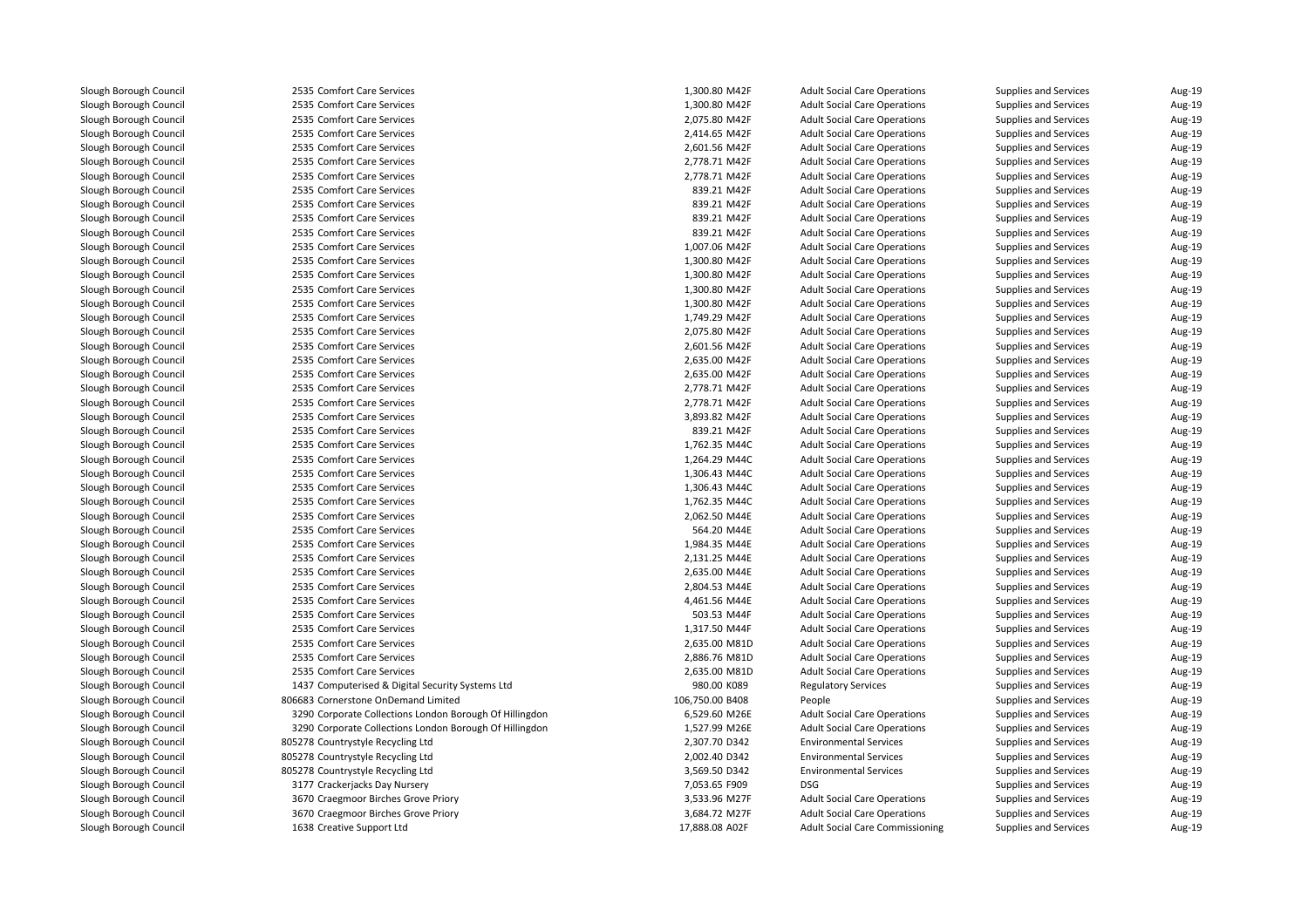| 1638 Creative Support Ltd                                | 23,904.64 A02F  | <b>Adult Social Care Commissioning</b> | Supplies and Services        | Aug-19           |
|----------------------------------------------------------|-----------------|----------------------------------------|------------------------------|------------------|
| 1638 Creative Support Ltd                                | 25,100.25 A02F  | <b>Adult Social Care Commissioning</b> | Supplies and Services        | Aug-19           |
| 1638 Creative Support Ltd                                | 522.00 M42E     | <b>Adult Social Care Operations</b>    | Supplies and Services        | Aug-19           |
| 1638 Creative Support Ltd                                | 517.76 M42E     | <b>Adult Social Care Operations</b>    | Supplies and Services        | Aug-19           |
| 1638 Creative Support Ltd                                | 522.00 M42E     | <b>Adult Social Care Operations</b>    | Supplies and Services        | Aug-19           |
| 1638 Creative Support Ltd                                | 805.77 M42E     | <b>Adult Social Care Operations</b>    | Supplies and Services        | Aug-19           |
| 1638 Creative Support Ltd                                | 906.08 M42E     | <b>Adult Social Care Operations</b>    | <b>Supplies and Services</b> | Aug-19           |
| 1638 Creative Support Ltd                                | 1,035.52 M42E   | <b>Adult Social Care Operations</b>    | Supplies and Services        | Aug-19           |
| 1638 Creative Support Ltd                                | 1,132.60 M42E   | <b>Adult Social Care Operations</b>    | Supplies and Services        | Aug-19           |
| 1638 Creative Support Ltd                                | 1,164.96 M42E   | <b>Adult Social Care Operations</b>    | Supplies and Services        | Aug-19           |
| 1638 Creative Support Ltd                                | 1,287.93 M42E   | <b>Adult Social Care Operations</b>    | Supplies and Services        | Aug-19           |
| 1638 Creative Support Ltd                                | 1,326.76 M42E   | <b>Adult Social Care Operations</b>    | Supplies and Services        | Aug-19           |
| 1638 Creative Support Ltd                                | 1,352.65 M42E   | <b>Adult Social Care Operations</b>    | Supplies and Services        | Aug-19           |
| 1638 Creative Support Ltd                                | 1,391.48 M42E   | <b>Adult Social Care Operations</b>    | Supplies and Services        | Aug-19           |
| 1638 Creative Support Ltd                                | 1,396.66 M42E   | <b>Adult Social Care Operations</b>    | Supplies and Services        | Aug-19           |
| 1638 Creative Support Ltd                                | 1,514.45 M42E   | <b>Adult Social Care Operations</b>    | Supplies and Services        | Aug-19           |
| 1638 Creative Support Ltd                                | 1,520.92 M42E   | <b>Adult Social Care Operations</b>    | Supplies and Services        | Aug-19           |
| 1638 Creative Support Ltd                                | 1,983.67 M42E   | <b>Adult Social Care Operations</b>    |                              |                  |
|                                                          | 2,582.33 M42E   |                                        | Supplies and Services        | Aug-19<br>Aug-19 |
| 1638 Creative Support Ltd                                |                 | <b>Adult Social Care Operations</b>    | Supplies and Services        |                  |
| 1638 Creative Support Ltd                                | 3,358.97 M42E   | <b>Adult Social Care Operations</b>    | Supplies and Services        | Aug-19           |
| 1638 Creative Support Ltd                                | 532.80 M42E     | <b>Adult Social Care Operations</b>    | Supplies and Services        | Aug-19           |
| 1638 Creative Support Ltd                                | 599.40 M42E     | <b>Adult Social Care Operations</b>    | Supplies and Services        | Aug-19           |
| 1638 Creative Support Ltd                                | 829.17 M42E     | <b>Adult Social Care Operations</b>    | Supplies and Services        | Aug-19           |
| 1638 Creative Support Ltd                                | 932.40 M42E     | <b>Adult Social Care Operations</b>    | Supplies and Services        | Aug-19           |
| 1638 Creative Support Ltd                                | 1,065.60 M42E   | <b>Adult Social Care Operations</b>    | Supplies and Services        | Aug-19           |
| 1638 Creative Support Ltd                                | 1,165.50 M42E   | <b>Adult Social Care Operations</b>    | <b>Supplies and Services</b> | Aug-19           |
| 1638 Creative Support Ltd                                | 1,198.80 M42E   | <b>Adult Social Care Operations</b>    | Supplies and Services        | Aug-19           |
| 1638 Creative Support Ltd                                | 1,365.30 M42E   | <b>Adult Social Care Operations</b>    | Supplies and Services        | Aug-19           |
| 1638 Creative Support Ltd                                | 1,431.90 M42E   | <b>Adult Social Care Operations</b>    | Supplies and Services        | Aug-19           |
| 1638 Creative Support Ltd                                | 1,437.23 M42E   | <b>Adult Social Care Operations</b>    | Supplies and Services        | Aug-19           |
| 1638 Creative Support Ltd                                | 1,558.44 M42E   | <b>Adult Social Care Operations</b>    | Supplies and Services        | Aug-19           |
| 1638 Creative Support Ltd                                | 1,565.10 M42E   | <b>Adult Social Care Operations</b>    | Supplies and Services        | Aug-19           |
| 1638 Creative Support Ltd                                | 2,041.29 M42E   | <b>Adult Social Care Operations</b>    | Supplies and Services        | Aug-19           |
| 1638 Creative Support Ltd                                | 2,657.34 M42E   | <b>Adult Social Care Operations</b>    | Supplies and Services        | Aug-19           |
| 1638 Creative Support Ltd                                | 3,456.54 M42E   | <b>Adult Social Care Operations</b>    | Supplies and Services        | Aug-19           |
| 1638 Creative Support Ltd                                | 580.00 M44C     | <b>Adult Social Care Operations</b>    | Supplies and Services        | Aug-19           |
| 1638 Creative Support Ltd                                | 666.00 M44C     | <b>Adult Social Care Operations</b>    | Supplies and Services        | Aug-19           |
| 1638 Creative Support Ltd                                | 549.45 M44D     | <b>Adult Social Care Operations</b>    | Supplies and Services        | Aug-19           |
| 1638 Creative Support Ltd                                | 609.00 M44E     | <b>Adult Social Care Operations</b>    | Supplies and Services        | Aug-19           |
| 1638 Creative Support Ltd                                | 812.00 M44E     | <b>Adult Social Care Operations</b>    | Supplies and Services        | Aug-19           |
| 1638 Creative Support Ltd                                | 812.00 M44E     | <b>Adult Social Care Operations</b>    | Supplies and Services        | Aug-19           |
| 1638 Creative Support Ltd                                | 841.00 M44E     | <b>Adult Social Care Operations</b>    | Supplies and Services        | Aug-19           |
| 1638 Creative Support Ltd                                | 1,058.50 M44E   | <b>Adult Social Care Operations</b>    | Supplies and Services        | Aug-19           |
| 1638 Creative Support Ltd                                | 699.30 M44E     | <b>Adult Social Care Operations</b>    | Supplies and Services        | Aug-19           |
| 1638 Creative Support Ltd                                | 932.40 M44E     | <b>Adult Social Care Operations</b>    | Supplies and Services        | Aug-19           |
| 1638 Creative Support Ltd                                | 932.40 M44E     | <b>Adult Social Care Operations</b>    | Supplies and Services        | Aug-19           |
| 1638 Creative Support Ltd                                | 965.70 M44E     | <b>Adult Social Care Operations</b>    | Supplies and Services        | Aug-19           |
| 1638 Creative Support Ltd                                | 1,215.45 M44E   | <b>Adult Social Care Operations</b>    | Supplies and Services        | Aug-19           |
| 1638 Creative Support Ltd                                | 580.00 M44F     | <b>Adult Social Care Operations</b>    | Supplies and Services        | Aug-19           |
| 1638 Creative Support Ltd                                | 940.73 M44F     | <b>Adult Social Care Operations</b>    | Supplies and Services        | Aug-19           |
| 1523 Criminal Records Bureau                             | 1,144.00 D316   | <b>Regulatory Services</b>             | Supplies and Services        | Aug-19           |
| 806549 Cushman & Wakefield Debenham Tie Leung Limited    | 119,000.00 P156 | Capital                                | <b>Capital Charges</b>       | Aug-19           |
| 803771 D&D of Berkshire Ltd t/a The Christmas Decorators | 10,450.00 C043  | <b>Customer and Communications</b>     | Supplies and Services        | Aug-19           |
|                                                          |                 |                                        |                              |                  |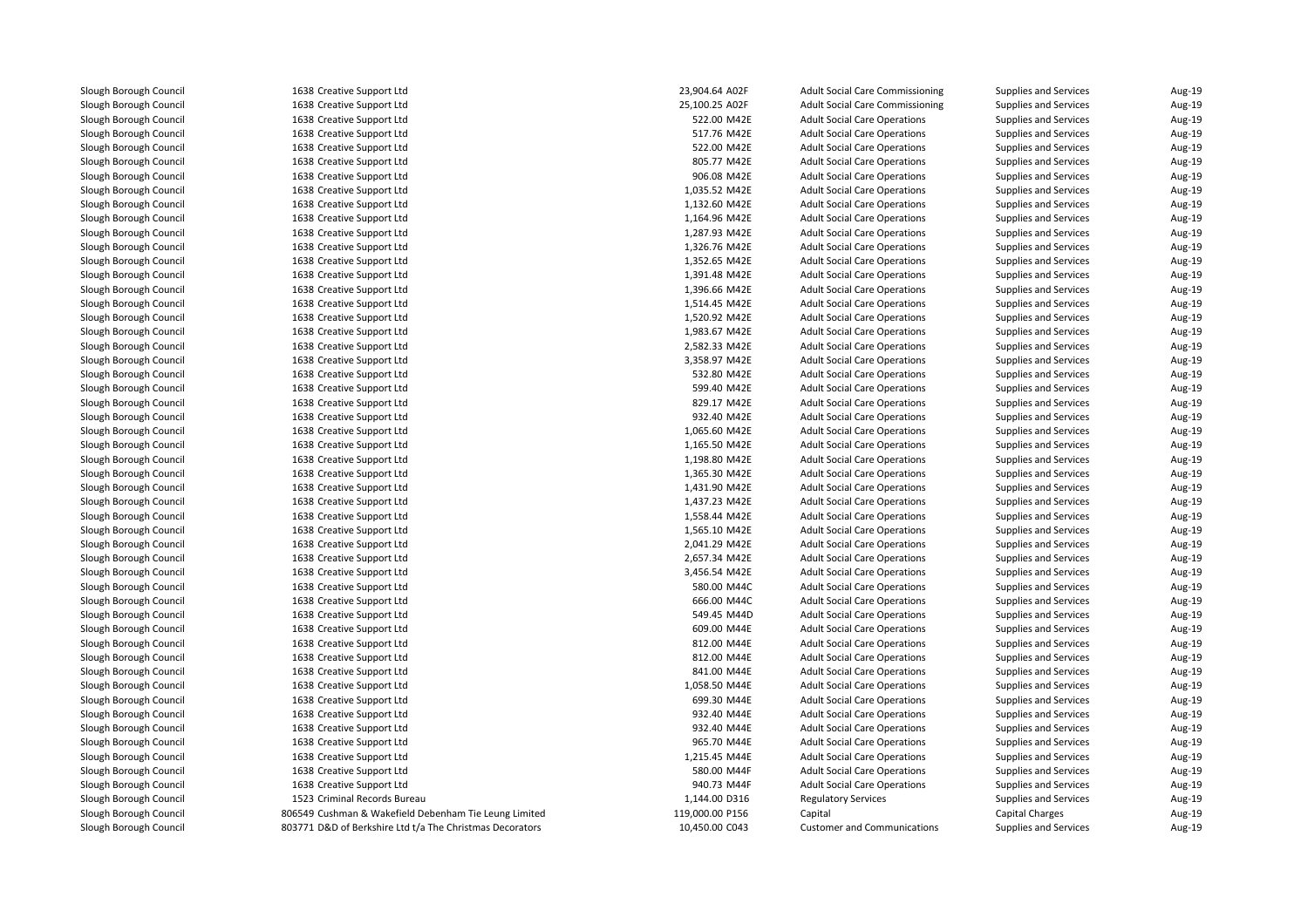| 806707 Datatank Ltd                                                           | 4,000.00 B007   | Finance                             | Supplies and Services  | Aug-19           |
|-------------------------------------------------------------------------------|-----------------|-------------------------------------|------------------------|------------------|
| 805744 DATCHET MONTESSORI SCHOOL                                              | 1,050.00 F550   | <b>DSG</b>                          | Supplies and Services  | Aug-19           |
| 1897 Datchet St.Marys C Of E Academy                                          | 5,058.00 F552   | <b>DSG</b>                          | Supplies and Services  | Aug-19           |
| 1897 Datchet St.Marys C Of E Academy                                          | 5,185.00 F552   | <b>DSG</b>                          | Supplies and Services  | Aug-19           |
| 1492 David Almond Executive Driver                                            | 1,459.39 B228   | Governance                          | Transport              | Aug-19           |
| 636 David John (Papers) Ltd                                                   | 798.00 K059     | <b>Customer and Communications</b>  | Supplies and Services  | Aug-19           |
| 1840 Davitt Jones Bould Limited                                               | 3,482.10 B079   | Regeneration                        | Supplies and Services  | Aug-19           |
| 1840 Davitt Jones Bould Limited                                               | 550.00 B082     | Regeneration                        | Supplies and Services  | Aug-19           |
| 1840 Davitt Jones Bould Limited                                               | 1,669.50 P204   | Capital                             | <b>Capital Charges</b> | Aug-19           |
| 1840 Davitt Jones Bould Limited                                               | 13,837.00 P156  | Capital                             | <b>Capital Charges</b> | Aug-19           |
| 1840 Davitt Jones Bould Limited                                               | 17,060.00 P156  | Capital                             | <b>Capital Charges</b> | Aug-19           |
| 1840 Davitt Jones Bould Limited                                               | 13,838.74 P156  | Capital                             | <b>Capital Charges</b> | Aug-19           |
| 1840 Davitt Jones Bould Limited                                               | 10,780.00 P156  | Capital                             | <b>Capital Charges</b> | Aug-19           |
| 2099 Dawsonrentals Bus And Coach Limited                                      | 1,324.67 M50A   | <b>Planning and Transport</b>       | Supplies and Services  | Aug-19           |
| 2099 Dawsonrentals Bus And Coach Limited                                      | 1,324.67 M50A   | Planning and Transport              | Supplies and Services  | Aug-19           |
| 2099 Dawsonrentals Bus And Coach Limited                                      | 1,324.67 M50A   | Planning and Transport              | Supplies and Services  | Aug-19           |
| 2099 Dawsonrentals Bus And Coach Limited                                      | 1,333.72 M50A   | Planning and Transport              | Supplies and Services  | Aug-19           |
| 2068 Dds Demolition                                                           | 180,215.46 P127 | Capital                             | <b>Capital Charges</b> | Aug-19           |
| 805749 DEDWORTH GREEN FIRST SCHOOL                                            | 3,079.76 F552   | <b>DSG</b>                          | Supplies and Services  | Aug-19           |
| 805000 Definitive PSA Limited                                                 | 1,608.00 M28E   | <b>Adult Social Care Operations</b> | Transport              | Aug-19           |
| 804903 Dennis Eagle Limited                                                   | 13,495.86 D610  | <b>Environmental Services</b>       | Supplies and Services  | Aug-19           |
| 804903 Dennis Eagle Limited                                                   | 1,273.32 D630   | <b>Environmental Services</b>       | Supplies and Services  | Aug-19           |
| 804903 Dennis Eagle Limited                                                   | 550.37 D610     | <b>Environmental Services</b>       | Supplies and Services  | Aug-19           |
| 3982 Derwen College                                                           | 9,051.70 F462   | <b>DSG</b>                          | Supplies and Services  | Aug-19           |
| 3982 Derwen College                                                           | 10,666.67 F462  | <b>DSG</b>                          | Supplies and Services  | Aug-19           |
| 806159 Devon Piatt-Panton                                                     | 510.00 C322     | Communities and Lesiure             | Supplies and Services  | Aug-19           |
| 806016 Diamond Resourcing T/A Better Healthcare Services                      | 957.20 M44E     | <b>Adult Social Care Operations</b> | Supplies and Services  | Aug-19           |
| 806016 Diamond Resourcing T/A Better Healthcare Services                      | 1,027.82 M44E   | <b>Adult Social Care Operations</b> | Supplies and Services  | Aug-19           |
| 806016 Diamond Resourcing T/A Better Healthcare Services                      | 1,013.60 M44E   | <b>Adult Social Care Operations</b> | Supplies and Services  | Aug-19           |
| 3554 Dimensions (Uk) Ltd                                                      | 5,401.53 M42E   | <b>Adult Social Care Operations</b> | Supplies and Services  | Aug-19           |
| 3554 Dimensions (Uk) Ltd                                                      | 5,647.36 M42E   | <b>Adult Social Care Operations</b> | Supplies and Services  | Aug-19           |
| 3554 Dimensions (Uk) Ltd                                                      | 5,985.92 M42E   | <b>Adult Social Care Operations</b> | Supplies and Services  | Aug-19           |
| 3554 Dimensions (Uk) Ltd                                                      | 6,220.59 M42E   | <b>Adult Social Care Operations</b> | Supplies and Services  | Aug-19           |
| 3554 Dimensions (Uk) Ltd                                                      | 6,733.29 M42E   | <b>Adult Social Care Operations</b> | Supplies and Services  | Aug-19           |
| 3554 Dimensions (Uk) Ltd                                                      | 6,904.63 M42E   | <b>Adult Social Care Operations</b> | Supplies and Services  | Aug-19           |
| 3554 Dimensions (Uk) Ltd                                                      | 6,915.92 M42E   | <b>Adult Social Care Operations</b> | Supplies and Services  | Aug-19           |
| 3554 Dimensions (Uk) Ltd                                                      | 7,185.58 M42E   | <b>Adult Social Care Operations</b> | Supplies and Services  | Aug-19           |
| 3554 Dimensions (Uk) Ltd                                                      | 6,592.81 M42E   | <b>Adult Social Care Operations</b> | Supplies and Services  | Aug-19           |
| 3554 Dimensions (Uk) Ltd                                                      | 7,239.03 M42E   | <b>Adult Social Care Operations</b> | Supplies and Services  | Aug-19           |
| 805483 Direct Tyre Managenent Ltd                                             | 4,200.23 D610   | <b>Environmental Services</b>       | Transport              | Aug-19           |
| 803306 Ditton Park Academy                                                    | 16,475.63 E269  | <b>DSG</b>                          | Supplies and Services  | Aug-19           |
| 804284 DK PRODUKTIONS LTD                                                     | 1,450.00 C010   | Communities and Lesiure             | Supplies and Services  | Aug-19           |
| 1457 Dr Norman Gordon                                                         | 1,633.75 D320   | <b>Regulatory Services</b>          | Supplies and Services  | Aug-19           |
|                                                                               | 540.00 C001     | Communities and Lesiure             | Premises               |                  |
| 854 Drayton Fencing<br>806713 Dyslexia Action Shop (Real Group Ltd)           | 580.00 F463     | <b>DSG</b>                          | Supplies and Services  | Aug-19<br>Aug-19 |
|                                                                               | 6,283.01 F909   | <b>DSG</b>                          | Supplies and Services  | Aug-19           |
| 803177 Early Steps Preschool<br>806309 EASTHAMPSTEAD PARK COMMUNITY SCHL      | 5,815.00 F552   | <b>DSG</b>                          |                        | Aug-19           |
|                                                                               |                 |                                     | Supplies and Services  |                  |
| 1528 Ecolab Limited                                                           | 1,021.14 A03F   | <b>Adult Social Care Operations</b> | Supplies and Services  | Aug-19           |
| 803301 Eden Girls School                                                      | 666.67 E279     | <b>DSG</b>                          | Supplies and Services  | Aug-19           |
| 1299 Edf Energy                                                               | 72,930.50 K526  | <b>Building Management</b>          | Premises               | Aug-19           |
| 803821 Educational Leadership & Learning Partners (ELLP)<br>806057 Elliott UK | 3,750.00 F200   | Children, Learning and Skills       | <b>Agency Staff</b>    | Aug-19           |
|                                                                               | -1,970.51 P101  | Capital                             | <b>Capital Charges</b> | Aug-19           |
| 806057 Elliott UK                                                             | -580.00 P101    | Capital                             | <b>Capital Charges</b> | Aug-19           |
|                                                                               |                 |                                     |                        |                  |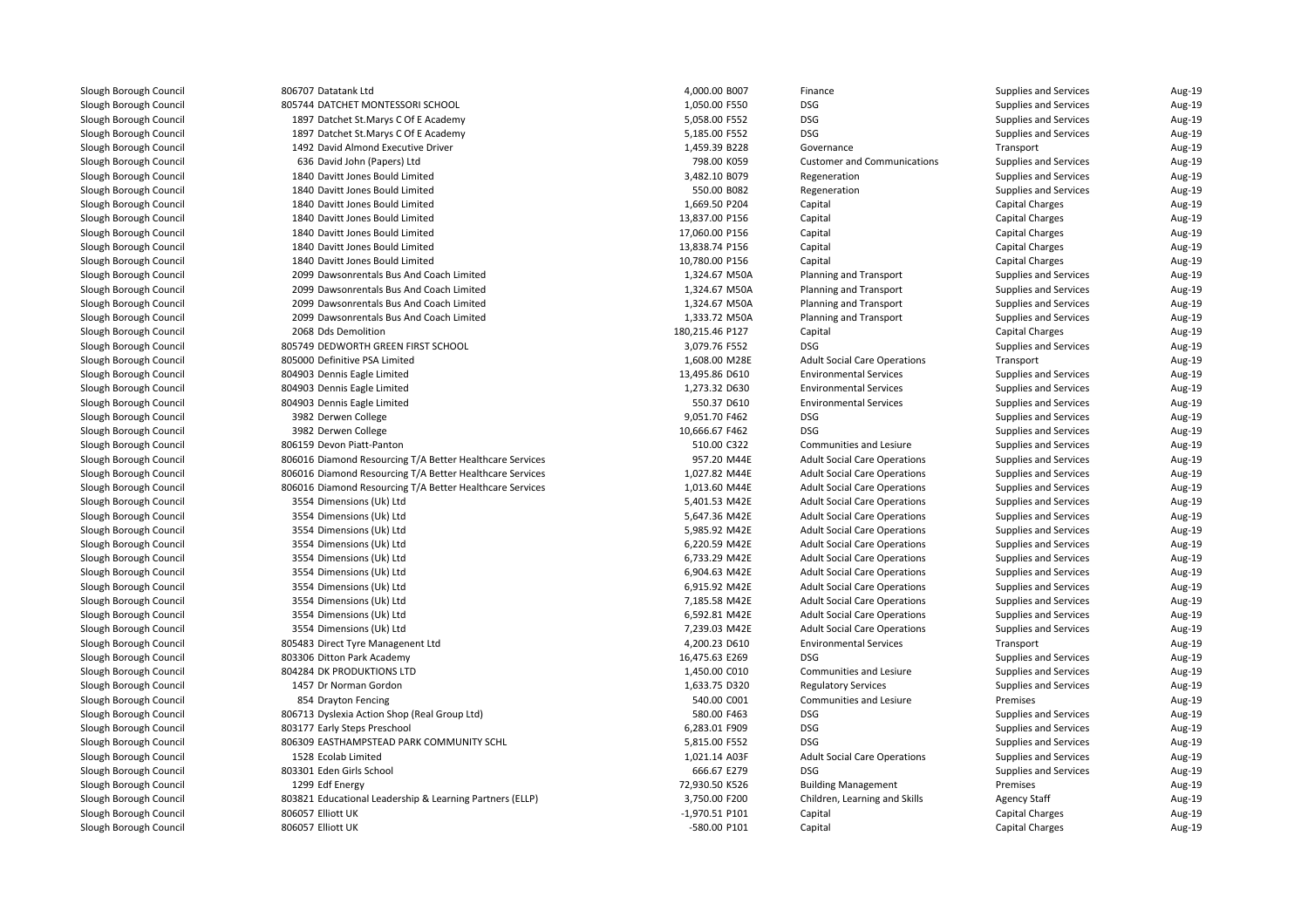806057 Elliott UK 806057 Elliott UK 806057 Elliott UK 806057 Elliott UK 806057 Elliott UK806355 Elysium Healthcare 806355 Elvsium Healthcare 805423 Enriched Care 805423 Enriched Care 805423 Enriched Care 805423 Enriched Care 639 Environment Agency 805569 Ethical Commercial Services Ltd 2677 Eton House Residential Home 2,657.14 M27C 2677 Eton House Residential Home 2,657.14 M27C 1995 Eton Wick C Of E First School 3,138.00 F552 DSG 806501 Excellent Healthcare Services Ltd 806501 Excellent Healthcare Services Ltd 1992 Facultatieve Technologies Ltd 1992 Facultatieve Technologies Ltd 1992 Facultatieve Technologies Ltd 805225 Falcon Surfacing Ltd 805225 Falcon Surfacing Ltd 805225 Falcon Surfacing Ltd 805225 Falcon Surfacing Ltd 805225 Falcon Surfacing Ltd 805225 Falcon Surfacing Ltd 805225 Falcon Surfacing Ltd 805225 Falcon Surfacing Ltd 805225 Falcon Surfacing Ltd 805225 Falcon Surfacing Ltd 805225 Falcon Surfacing Ltd 805225 Falcon Surfacing Ltd 805225 Falcon Surfacing Ltd 805225 Falcon Surfacing Ltd 805225 Falcon Surfacing Ltd 641 Falon Nameplates Limited 2678 Farnham Common Nurseries Ltd 475 Farnham Road Surgery 5,000.00 A04C 804850 Feltham Construction Ltd 806734 Fill Metallbau UK Ltd 754 First Steps Day Nursery 9,375.33 F909 DSG 1626 Five Star Radio Cars Limited 1626 Five Star Radio Cars Limited 1626 Five Star Radio Cars Limited2519 Fleet Tutors Fleet Tutors 1,122.00 F446 DSG2519 Fleet Tutors Fleet Tutors 2,946.00 F446 DSG2519 Fleet Tutors Fleet Tutors 1,392.00 F446 DSG2519 Fleet Tutors Fleet Tutors 1,392.00 F446 DSG2519 Fleet Tutors Fleet Tutors 2,784.00 F446 DSG 2204 Fleetdrive Management Ltd 2204 Fleetdrive Management Ltd2204 Fleetdrive Management Ltd

| 7 Elliott UK                        | 4,287.38 P101  | Capital                                | <b>Capital Charges</b>       | Aug-19 |
|-------------------------------------|----------------|----------------------------------------|------------------------------|--------|
| 7 Elliott UK                        | 4,287.38 P101  | Capital                                | <b>Capital Charges</b>       | Aug-19 |
| 7 Elliott UK                        | 4,867.38 P101  | Capital                                | <b>Capital Charges</b>       | Aug-19 |
| 7 Elliott UK                        | 4,243.75 P101  | Capital                                | <b>Capital Charges</b>       | Aug-19 |
| 7 Elliott UK                        | 4,287.38 P101  | Capital                                | Capital Charges              | Aug-19 |
| 5 Elysium Healthcare                | 9,388.66 M26E  | <b>Adult Social Care Operations</b>    | Supplies and Services        | Aug-19 |
| 5 Elysium Healthcare                | 10,827.99 M26E | <b>Adult Social Care Operations</b>    | Supplies and Services        | Aug-19 |
| 3 Enriched Care                     | 2,879.90 M42F  | <b>Adult Social Care Operations</b>    | Supplies and Services        | Aug-19 |
| 3 Enriched Care                     | 1,647.34 M80F  | <b>Adult Social Care Operations</b>    | Supplies and Services        | Aug-19 |
| 3 Enriched Care                     | 1,758.01 M80F  | <b>Adult Social Care Operations</b>    | Supplies and Services        | Aug-19 |
| 3 Enriched Care                     | 2,048.17 M80F  | <b>Adult Social Care Operations</b>    | Supplies and Services        | Aug-19 |
| 9 Environment Agency                | 1,353.00 D308  | Planning and Transport                 | Supplies and Services        | Aug-19 |
| 9 Ethical Commercial Services Ltd   | 39,250.00 B017 | Finance                                | Supplies and Services        | Aug-19 |
| 7 Eton House Residential Home       | 2,657.14 M27C  | <b>Adult Social Care Operations</b>    | Supplies and Services        | Aug-19 |
| 7 Eton House Residential Home       | 2,657.14 M27C  | <b>Adult Social Care Operations</b>    | Supplies and Services        | Aug-19 |
| 5 Eton Wick C Of E First School     | 3,138.00 F552  | <b>DSG</b>                             | Supplies and Services        | Aug-19 |
| 1 Excellent Healthcare Services Ltd | 869.25 M44C    | <b>Adult Social Care Operations</b>    | Supplies and Services        | Aug-19 |
| 1 Excellent Healthcare Services Ltd | 640.50 M44F    | <b>Adult Social Care Operations</b>    | Supplies and Services        | Aug-19 |
| 2 Facultatieve Technologies Ltd     | 18,890.50 D320 | <b>Regulatory Services</b>             | Premises                     | Aug-19 |
| 2 Facultatieve Technologies Ltd     | 18,890.50 D320 | <b>Regulatory Services</b>             | Premises                     | Aug-19 |
| 2 Facultatieve Technologies Ltd     | 61,324.00 D320 | <b>Regulatory Services</b>             | Premises                     | Aug-19 |
| 5 Falcon Surfacing Ltd              | 2,260.05 D760  | <b>Environmental Services</b>          | Supplies and Services        | Aug-19 |
| 5 Falcon Surfacing Ltd              | 4,125.40 D760  | <b>Environmental Services</b>          | Supplies and Services        | Aug-19 |
| 5 Falcon Surfacing Ltd              | 2,720.40 D760  | <b>Environmental Services</b>          | Supplies and Services        | Aug-19 |
| 5 Falcon Surfacing Ltd              | 875.00 D880    | Planning and Transport                 | Supplies and Services        | Aug-19 |
| 5 Falcon Surfacing Ltd              | 1,538.89 D880  | Planning and Transport                 | Supplies and Services        | Aug-19 |
| 5 Falcon Surfacing Ltd              | 1,087.06 D880  | Planning and Transport                 | Supplies and Services        | Aug-19 |
| 5 Falcon Surfacing Ltd              | 531.20 D880    | Planning and Transport                 | Supplies and Services        | Aug-19 |
| 5 Falcon Surfacing Ltd              | 1,400.00 D880  | Planning and Transport                 | Supplies and Services        | Aug-19 |
| 5 Falcon Surfacing Ltd              | 4,360.44 D880  | Planning and Transport                 | Supplies and Services        | Aug-19 |
| 5 Falcon Surfacing Ltd              | 780.00 D880    | Planning and Transport                 | Supplies and Services        | Aug-19 |
| 5 Falcon Surfacing Ltd              | 947.60 D880    | <b>Planning and Transport</b>          | Supplies and Services        | Aug-19 |
| 5 Falcon Surfacing Ltd              | 2,259.52 D880  | Planning and Transport                 | Supplies and Services        | Aug-19 |
| 5 Falcon Surfacing Ltd              | 2,745.00 D880  | Planning and Transport                 | Supplies and Services        | Aug-19 |
| 5 Falcon Surfacing Ltd              | 3,418.23 D880  | Planning and Transport                 | Supplies and Services        | Aug-19 |
| 5 Falcon Surfacing Ltd              | 13,127.12 D880 | Planning and Transport                 | <b>Supplies and Services</b> | Aug-19 |
| 1 Falon Nameplates Limited          | 582.45 D320    | <b>Regulatory Services</b>             | Supplies and Services        | Aug-19 |
| 8 Farnham Common Nurseries Ltd      | 960.00 D750    | <b>Environmental Services</b>          | Supplies and Services        | Aug-19 |
| 5 Farnham Road Surgery              | 5,000.00 A04C  | <b>Adult Social Care Commissioning</b> | Supplies and Services        | Aug-19 |
| 0 Feltham Construction Ltd          | 34,546.56 P095 | Capital                                | <b>Capital Charges</b>       | Aug-19 |
| 4 Fill Metallbau UK Ltd             | 17,268.00 P193 | Capital                                | <b>Capital Charges</b>       | Aug-19 |
| 4 First Steps Day Nursery           | 9,375.33 F909  | <b>DSG</b>                             | Supplies and Services        | Aug-19 |
| 6 Five Star Radio Cars Limited      | 875.00 F123    |                                        |                              | Aug-19 |
| 6 Five Star Radio Cars Limited      | 1,170.00 F123  | Children, Learning and Skills          | Supplies and Services        | Aug-19 |
|                                     |                | Children, Learning and Skills          | Supplies and Services        |        |
| 6 Five Star Radio Cars Limited      | 1,520.00 F123  | Children, Learning and Skills          | Supplies and Services        | Aug-19 |
| 9 Fleet Tutors                      | 1,122.00 F446  | <b>DSG</b>                             | Supplies and Services        | Aug-19 |
| 9 Fleet Tutors                      | 2,946.00 F446  | <b>DSG</b>                             | Supplies and Services        | Aug-19 |
| 9 Fleet Tutors                      | 1,392.00 F446  | <b>DSG</b>                             | Supplies and Services        | Aug-19 |
| 9 Fleet Tutors                      | 1,392.00 F446  | <b>DSG</b>                             | Supplies and Services        | Aug-19 |
| 9 Fleet Tutors                      | 2,784.00 F446  | <b>DSG</b>                             | Supplies and Services        | Aug-19 |
| 4 Fleetdrive Management Ltd         | 700.00 M50A    | <b>Planning and Transport</b>          | Transport                    | Aug-19 |
| 4 Fleetdrive Management Ltd         | 500.08 M50A    | Planning and Transport                 | Transport                    | Aug-19 |
| 4 Fleetdrive Management Ltd         | 500.08 M50A    | Planning and Transport                 | Transport                    | Aug-19 |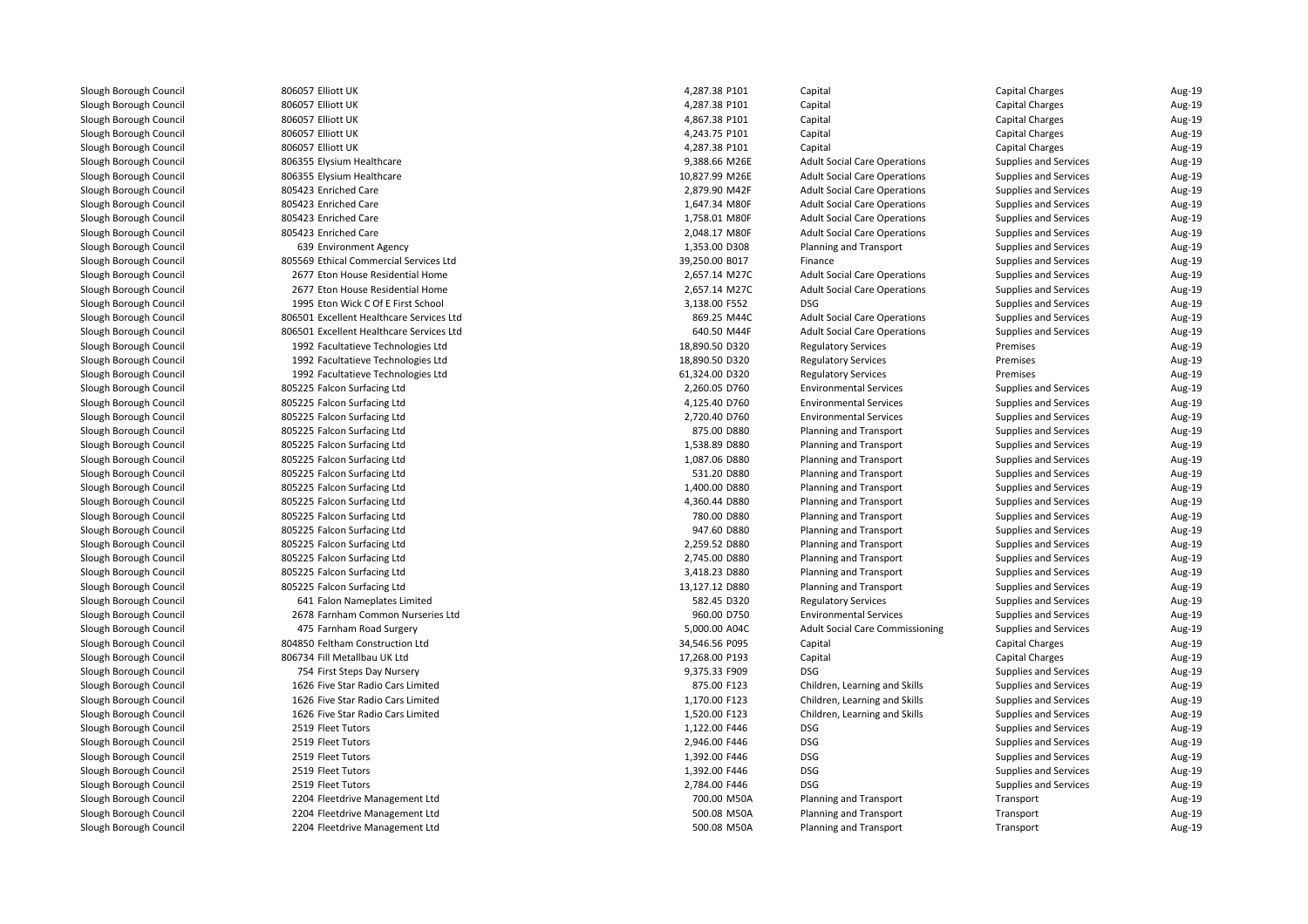2204 Fleetdrive Management Ltd 2460 Forest Bridge School Ltd 2460 Forest Bridge School Ltd 2460 Forest Bridge School Ltd 2460 Forest Bridge School Ltd 2460 Forest Bridge School Ltd 2460 Forest Bridge School Ltd 3826 Forever Homecare Ltd 3826 Forever Homecare Ltd 3826 Forever Homecare Ltd 3826 Forever Homecare Ltd 3826 Forever Homecare Ltd 3826 Forever Homecare Ltd 3826 Forever Homecare Ltd 3826 Forever Homecare Ltd 3826 Forever Homecare Ltd 3826 Forever Homecare Ltd 3826 Forever Homecare Ltd 3826 Forever Homecare Ltd 3826 Forever Homecare Ltd 3826 Forever Homecare Ltd 3826 Forever Homecare Ltd 3826 Forever Homecare Ltd 3826 Forever Homecare Ltd 3826 Forever Homecare Ltd1204 Forget Me Not 3,400.00 M27C 3,400.00 M27C 1204 Forget Me Not 4 Forget Me Not 3,400.00 M27C 1204 Forget Me Not 3,400.00 M27C 3,400.00 M27C 806249 Formact Ltd647 Foxborough Primary School 647 Foxborough Primary School 10,272.64 E229 DSG**1** 3,949.58 M18C 806616 Foxleigh Grove Nursing Home 3,949.58 M2C 3,949.58 M18C 762 Freight Transport Association 2252 Frimley Health Nhs Foundation Trust 3,263.06 F549 DSG 2252 Frimley Health Nhs Foundation Trust 3,780.00 F549 DSG 806480 Frontier NX Limited 806480 Frontier NX Limited1555 Gallagher Bassett l 1,190.00 F558 BSG BOO26 GARIMA AGRAWAL 1,190.00 F558 BSG BSG BOO26 GARIMA AGRAWAL 20 BSG BOO26 BSG BSG BOO26 1758 Gas Advisory Services Limited 805190 GB Sport & Leisure UK Ltd1729 Geomatics Limited T/A Land-Surv 806300 Glasscubes Limited805667 Glenside Glenside 8,370.00 M25D 806204 GLOBAL MEDIATION LIMITED 652 Godolphin Infant School 35,999.95 E289 DSG 2830 Golden Rose Comm Care Ltd 2830 Golden Rose Comm Care Ltd 2830 Golden Rose Comm Care Ltd 2830 Golden Rose Comm Care Ltd 805693 Gowrings Mobility Group LTD 805693 Gowrings Mobility Group LTD806485 GPF Lewis Plc

| 4 Fleetdrive Management Ltd           | 500.08 M50A     | Planning and Transport                 | Transport                    | Aug-19 |
|---------------------------------------|-----------------|----------------------------------------|------------------------------|--------|
| 0 Forest Bridge School Ltd            | 5,202.00 F551   | <b>DSG</b>                             | Supplies and Services        | Aug-19 |
| 0 Forest Bridge School Ltd            | 6,484.00 F551   | <b>DSG</b>                             | Supplies and Services        | Aug-19 |
| 0 Forest Bridge School Ltd            | 6,484.00 F551   | <b>DSG</b>                             | Supplies and Services        | Aug-19 |
| 0 Forest Bridge School Ltd            | 8,218.00 F551   | <b>DSG</b>                             | Supplies and Services        | Aug-19 |
| 0 Forest Bridge School Ltd            | 11,859.33 F551  | <b>DSG</b>                             | Supplies and Services        | Aug-19 |
| 0 Forest Bridge School Ltd            | 11,859.33 F551  | <b>DSG</b>                             | Supplies and Services        | Aug-19 |
| 6 Forever Homecare Ltd                | 782.51 M44C     | <b>Adult Social Care Operations</b>    | Supplies and Services        | Aug-19 |
| 6 Forever Homecare Ltd                | 1,618.38 M44C   | <b>Adult Social Care Operations</b>    | Supplies and Services        | Aug-19 |
| 6 Forever Homecare Ltd                | 511.15 M44C     | <b>Adult Social Care Operations</b>    | Supplies and Services        | Aug-19 |
| 6 Forever Homecare Ltd                | 540.75 M44C     | <b>Adult Social Care Operations</b>    | Supplies and Services        | Aug-19 |
| 6 Forever Homecare Ltd                | 621.15 M44C     | <b>Adult Social Care Operations</b>    | Supplies and Services        | Aug-19 |
| 6 Forever Homecare Ltd                | 773.85 M44C     | <b>Adult Social Care Operations</b>    | Supplies and Services        | Aug-19 |
| 6 Forever Homecare Ltd                | 809.86 M44C     | <b>Adult Social Care Operations</b>    | Supplies and Services        | Aug-19 |
| 6 Forever Homecare Ltd                | 894.45 M44C     | <b>Adult Social Care Operations</b>    | Supplies and Services        | Aug-19 |
| 6 Forever Homecare Ltd                | 907.57 M44C     | <b>Adult Social Care Operations</b>    | Supplies and Services        | Aug-19 |
| 6 Forever Homecare Ltd                | 912.32 M44C     | <b>Adult Social Care Operations</b>    | Supplies and Services        | Aug-19 |
| 6 Forever Homecare Ltd                | 1,051.34 M44C   | <b>Adult Social Care Operations</b>    | Supplies and Services        | Aug-19 |
| 6 Forever Homecare Ltd                | 1,110.53 M44C   | <b>Adult Social Care Operations</b>    | Supplies and Services        | Aug-19 |
| 6 Forever Homecare Ltd                | 804.28 M44D     | <b>Adult Social Care Operations</b>    | Supplies and Services        | Aug-19 |
| 6 Forever Homecare Ltd                | 1,266.86 M44D   | <b>Adult Social Care Operations</b>    | Supplies and Services        | Aug-19 |
| 6 Forever Homecare Ltd                | 1,454.18 M44D   | <b>Adult Social Care Operations</b>    | Supplies and Services        | Aug-19 |
| 6 Forever Homecare Ltd                | 1,072.00 M44E   | <b>Adult Social Care Operations</b>    | Supplies and Services        | Aug-19 |
| 6 Forever Homecare Ltd                | 759.00 M44F     | <b>Adult Social Care Operations</b>    | Supplies and Services        | Aug-19 |
| 6 Forever Homecare Ltd                | 665.53 M48C     | <b>Adult Social Care Operations</b>    | Supplies and Services        | Aug-19 |
| 4 Forget Me Not                       | 3,400.00 M27C   | <b>Adult Social Care Operations</b>    | Supplies and Services        | Aug-19 |
| 4 Forget Me Not                       | 3,400.00 M27C   | <b>Adult Social Care Operations</b>    | Supplies and Services        | Aug-19 |
| 4 Forget Me Not                       | 3,400.00 M27C   | <b>Adult Social Care Operations</b>    | Supplies and Services        | Aug-19 |
| 9 Formact Ltd                         | 1,868.00 P006   | Capital                                | Capital Charges              | Aug-19 |
| 7 Foxborough Primary School           | 929.27 F200     | Children, Learning and Skills          | <b>Agency Staff</b>          | Aug-19 |
| 7 Foxborough Primary School           | 10,272.64 E229  | <b>DSG</b>                             | Supplies and Services        | Aug-19 |
| 6 Foxleigh Grove Nursing Home         | 3,949.58 M18C   | <b>Adult Social Care Operations</b>    | <b>Supplies and Services</b> | Aug-19 |
| 2 Freight Transport Association       | 750.00 D610     | <b>Environmental Services</b>          | Indirect Employee Expenses   | Aug-19 |
| 2 Frimley Health Nhs Foundation Trust | 3,263.06 F549   | <b>DSG</b>                             | Supplies and Services        | Aug-19 |
| 2 Frimley Health Nhs Foundation Trust | 3,780.00 F549   | <b>DSG</b>                             | <b>Supplies and Services</b> | Aug-19 |
| 0 Frontier NX Limited                 | 773.75 A04C     | <b>Adult Social Care Commissioning</b> | Supplies and Services        | Aug-19 |
| 0 Frontier NX Limited                 | 3,345.00 A04C   | <b>Adult Social Care Commissioning</b> | Supplies and Services        | Aug-19 |
| 5 Gallagher Bassett                   | 57,077.43 B018  | Finance                                | Supplies and Services        | Aug-19 |
| 6 GARIMA AGRAWAL                      | 1,190.00 F558   | <b>DSG</b>                             | Supplies and Services        | Aug-19 |
| 8 Gas Advisory Services Limited       | 3,689.00 J606   | <b>Housing Revenue Account</b>         | Supplies and Services        | Aug-19 |
| 0 GB Sport & Leisure UK Ltd           | 1,160.50 D750   | <b>Environmental Services</b>          | Supplies and Services        | Aug-19 |
| 9 Geomatics Limited T/A Land-Surv     | 2,500.00 P192   | Capital                                | <b>Capital Charges</b>       | Aug-19 |
| 0 Glasscubes Limited                  | 2,880.00 P201   | Capital                                | <b>Capital Charges</b>       | Aug-19 |
| 7 Glenside                            | 8,370.00 M25D   | <b>Adult Social Care Operations</b>    | Supplies and Services        | Aug-19 |
| 4 GLOBAL MEDIATION LIMITED            | 2,600.00 F446   | <b>DSG</b>                             | Supplies and Services        | Aug-19 |
| 2 Godolphin Infant School             | 35,999.95 E289  | <b>DSG</b>                             | Supplies and Services        | Aug-19 |
| 0 Golden Rose Comm Care Ltd           | 893.00 M44C     | <b>Adult Social Care Operations</b>    | Supplies and Services        | Aug-19 |
| 0 Golden Rose Comm Care Ltd           | 2,280.00 M44C   | <b>Adult Social Care Operations</b>    | Supplies and Services        | Aug-19 |
| 0 Golden Rose Comm Care Ltd           | 2,384.18 M44C   | <b>Adult Social Care Operations</b>    | Supplies and Services        | Aug-19 |
| 0 Golden Rose Comm Care Ltd           | 9,150.00 A06C   | <b>Adult Social Care Commissioning</b> | Supplies and Services        | Aug-19 |
| 3 Gowrings Mobility Group LTD         | 900.00 M50A     | Planning and Transport                 | Transport                    | Aug-19 |
| 3 Gowrings Mobility Group LTD         | 900.00 M50A     | Planning and Transport                 | Transport                    | Aug-19 |
| 5 GPF Lewis Plc                       | 274,221.47 P101 | Capital                                | <b>Capital Charges</b>       | Aug-19 |
|                                       |                 |                                        |                              |        |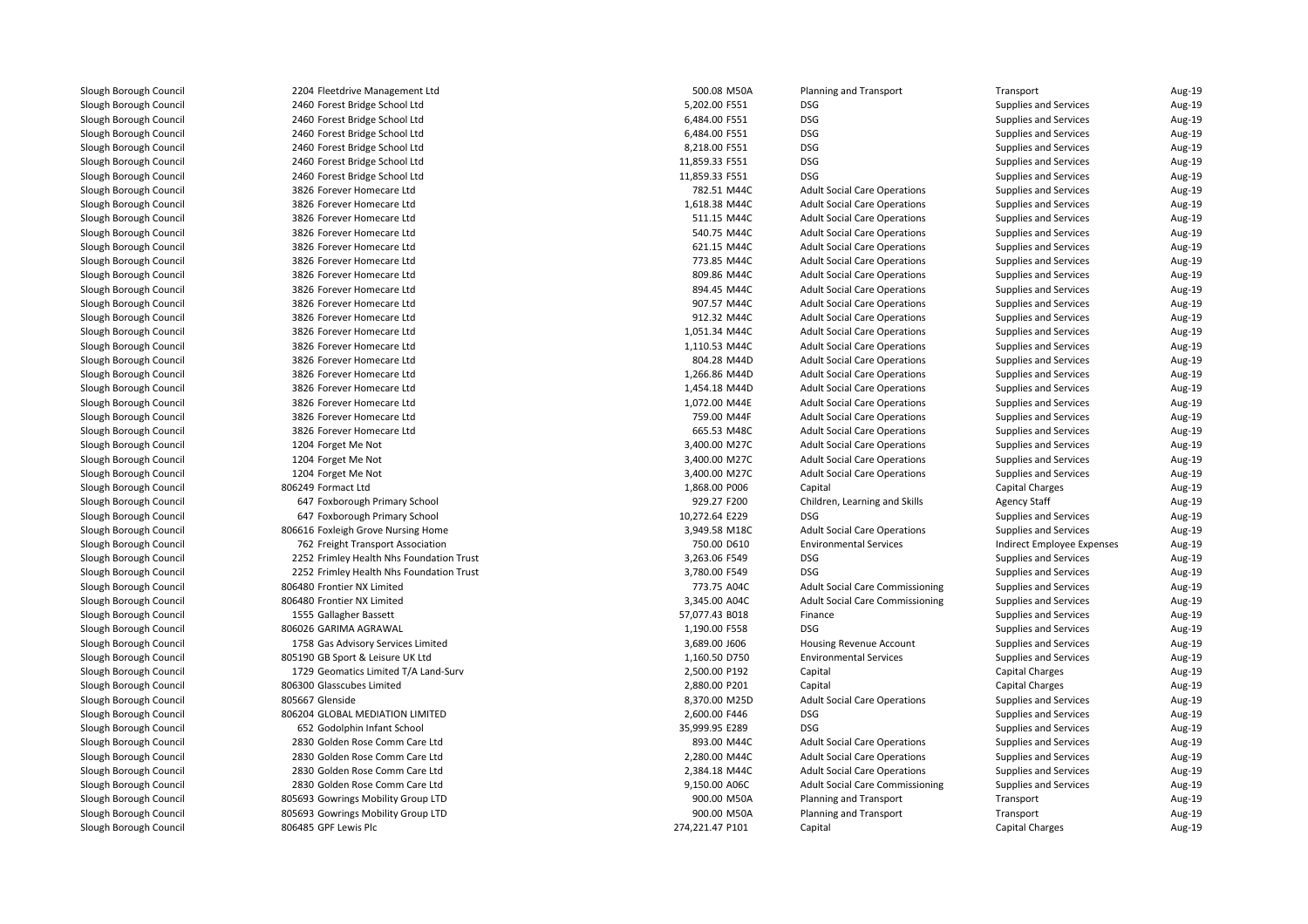| 805186 Grafton Merchanting GB Ltd                     | 818.56 D880     | <b>Planning and Transport</b>          | Supplies and Services        | Aug-19 |
|-------------------------------------------------------|-----------------|----------------------------------------|------------------------------|--------|
| 848 Graham Peters Ltd                                 | 12,000.00 P547  | Capital                                | <b>Capital Charges</b>       | Aug-19 |
| 848 Graham Peters Ltd                                 | 7,311.68 P006   | Capital                                | <b>Capital Charges</b>       | Aug-19 |
| 805191 Graphiti Art Ltd                               | 1,177.00 D630   | <b>Environmental Services</b>          | Premises                     | Aug-19 |
| 805191 Graphiti Art Ltd                               | 2,820.00 D880   | <b>Planning and Transport</b>          | Supplies and Services        | Aug-19 |
| 1571 Grc Bailiffs                                     | 4,145.00 C001   | Communities and Lesiure                | Premises                     | Aug-19 |
| 1571 Grc Bailiffs                                     | 4,595.00 C001   | Communities and Lesiure                | Premises                     | Aug-19 |
| 1571 Grc Bailiffs                                     | 4,680.00 H253   | Neighbourhood Services                 | Supplies and Services        | Aug-19 |
| 804577 Green Monarch ZC2016 c/o Savills(UK) Limited   | 2,000.00 B417   | Economic Development                   | Premises                     | Aug-19 |
| 805069 Grove Academy                                  | 2,833.33 E299   | <b>DSG</b>                             | Supplies and Services        | Aug-19 |
| 804447 Grundon Waste Management Limited               | 1,692.00 D342   | <b>Environmental Services</b>          | Supplies and Services        | Aug-19 |
| 804447 Grundon Waste Management Limited               | 464,451.05 D342 | <b>Environmental Services</b>          | Supplies and Services        | Aug-19 |
| 3228 H Plus Care Ltd                                  | 3,174.58 M15F   | <b>Adult Social Care Operations</b>    | Supplies and Services        | Aug-19 |
| 3228 H Plus Care Ltd                                  | 3,268.29 M17C   | <b>Adult Social Care Operations</b>    | Supplies and Services        | Aug-19 |
| 3228 H Plus Care Ltd                                  | 3,141.85 M17C   | <b>Adult Social Care Operations</b>    | Supplies and Services        | Aug-19 |
| 3228 H Plus Care Ltd                                  | 3,174.58 M18C   | <b>Adult Social Care Operations</b>    | Supplies and Services        | Aug-19 |
| 3228 H Plus Care Ltd                                  | 3,174.58 M18C   | <b>Adult Social Care Operations</b>    | <b>Supplies and Services</b> | Aug-19 |
| 3228 H Plus Care Ltd                                  | 12,116.57 M26E  | <b>Adult Social Care Operations</b>    | Supplies and Services        | Aug-19 |
| 1828 Hallens Solicitors                               | 875.00 D900     | <b>Environmental Services</b>          | Indirect Employee Expenses   | Aug-19 |
| 746 Hanover Housing Association                       | 917.44 A05F     | <b>Adult Social Care Operations</b>    | Supplies and Services        | Aug-19 |
| 746 Hanover Housing Association                       | 963.80 A05F     | <b>Adult Social Care Operations</b>    | Supplies and Services        | Aug-19 |
| 746 Hanover Housing Association                       | 978.44 A05F     | <b>Adult Social Care Operations</b>    | Supplies and Services        | Aug-19 |
| 805540 harrison.evans LTD                             | 16,790.00 J020  | Housing Revenue Account                | Supplies and Services        | Aug-19 |
| 400 Hart & Co (Windsor) Ltd                           | 4,543.34 C001   | Communities and Lesiure                | Premises                     | Aug-19 |
| 400 Hart & Co (Windsor) Ltd                           | 3,328.00 C043   | <b>Customer and Communications</b>     | Supplies and Services        | Aug-19 |
| 1465 HAS Technology Limited                           | 1,893.57 M44C   | <b>Adult Social Care Operations</b>    | Supplies and Services        | Aug-19 |
| 1465 HAS Technology Limited                           | 552.08 A02F     | <b>Adult Social Care Commissioning</b> | Supplies and Services        | Aug-19 |
| 1465 HAS Technology Limited                           | 1,095.92 A07R   | <b>Adult Social Care Operations</b>    | Supplies and Services        | Aug-19 |
| 804986 Havencare Ltd                                  | 5,118.00 M26E   | <b>Adult Social Care Operations</b>    | Supplies and Services        | Aug-19 |
| 804986 Havencare Ltd                                  | 5,118.00 M26E   | <b>Adult Social Care Operations</b>    | Supplies and Services        | Aug-19 |
| 804986 Havencare Ltd                                  | 5,118.00 M26E   | <b>Adult Social Care Operations</b>    | Supplies and Services        | Aug-19 |
| 3176 Hawks Bmx Wheels Project                         | 500.00 C038     | Communities and Lesiure                | Supplies and Services        | Aug-19 |
| 1381 Haybrook College                                 | 118,308.22 E809 | <b>DSG</b>                             | Supplies and Services        | Aug-19 |
| 1381 Haybrook College                                 | 1,830.00 F235   | <b>DSG</b>                             | Supplies and Services        | Aug-19 |
| 1381 Haybrook College                                 | 8,000.00 F235   | <b>DSG</b>                             | Supplies and Services        | Aug-19 |
| 1381 Haybrook College                                 | 28,000.00 F235  | <b>DSG</b>                             | Supplies and Services        | Aug-19 |
| 1381 Haybrook College                                 | 4,000.00 F235   | <b>DSG</b>                             | Supplies and Services        | Aug-19 |
| 1381 Haybrook College                                 | 800.00 F235     | <b>DSG</b>                             | Supplies and Services        | Aug-19 |
| 1381 Haybrook College                                 | 1,200.00 F235   | <b>DSG</b>                             | Supplies and Services        | Aug-19 |
| 3784 Haybrook College Pru                             | 147,320.00 E809 | <b>DSG</b>                             | Supplies and Services        | Aug-19 |
| 803753 Healthcare Homes                               | 2,825.43 M15D   | <b>Adult Social Care Operations</b>    | Supplies and Services        | Aug-19 |
| 803753 Healthcare Homes                               | 3,321.43 M18C   | <b>Adult Social Care Operations</b>    | Supplies and Services        | Aug-19 |
| 803753 Healthcare Homes                               | 3,100.00 M27C   | <b>Adult Social Care Operations</b>    | Supplies and Services        | Aug-19 |
| 1686 Herald Chase                                     | 6,496.00 B252   | <b>Customer and Communications</b>     | Supplies and Services        | Aug-19 |
| 1686 Herald Chase                                     | 9,872.00 B252   | <b>Customer and Communications</b>     | Supplies and Services        | Aug-19 |
| 3387 Herschel Grammar School                          | 833.33 E309     | <b>DSG</b>                             | Supplies and Services        | Aug-19 |
| 806731 High Hurlands Homes                            | 26,361.96 M26E  | <b>Adult Social Care Operations</b>    | Supplies and Services        | Aug-19 |
| 805660 Highpoint Implementation and Training Services | 800.00 P161     | Capital                                | Indirect Employee Expenses   | Aug-19 |
| 806071 HLM Architects                                 | 3,700.00 P101   | Capital                                | <b>Capital Charges</b>       | Aug-19 |
| 850 Holy Family Catholic Primary School               | 157,599.83 E259 | <b>DSG</b>                             | Supplies and Services        | Aug-19 |
| 1914 Huntcliff Limited                                | 2,056.25 J028   | Housing Revenue Account                | Supplies and Services        | Aug-19 |
| 2917 Imperial Coaches Ltd                             | 1,200.00 C322   | Communities and Lesiure                | Supplies and Services        | Aug-19 |
|                                                       |                 |                                        |                              |        |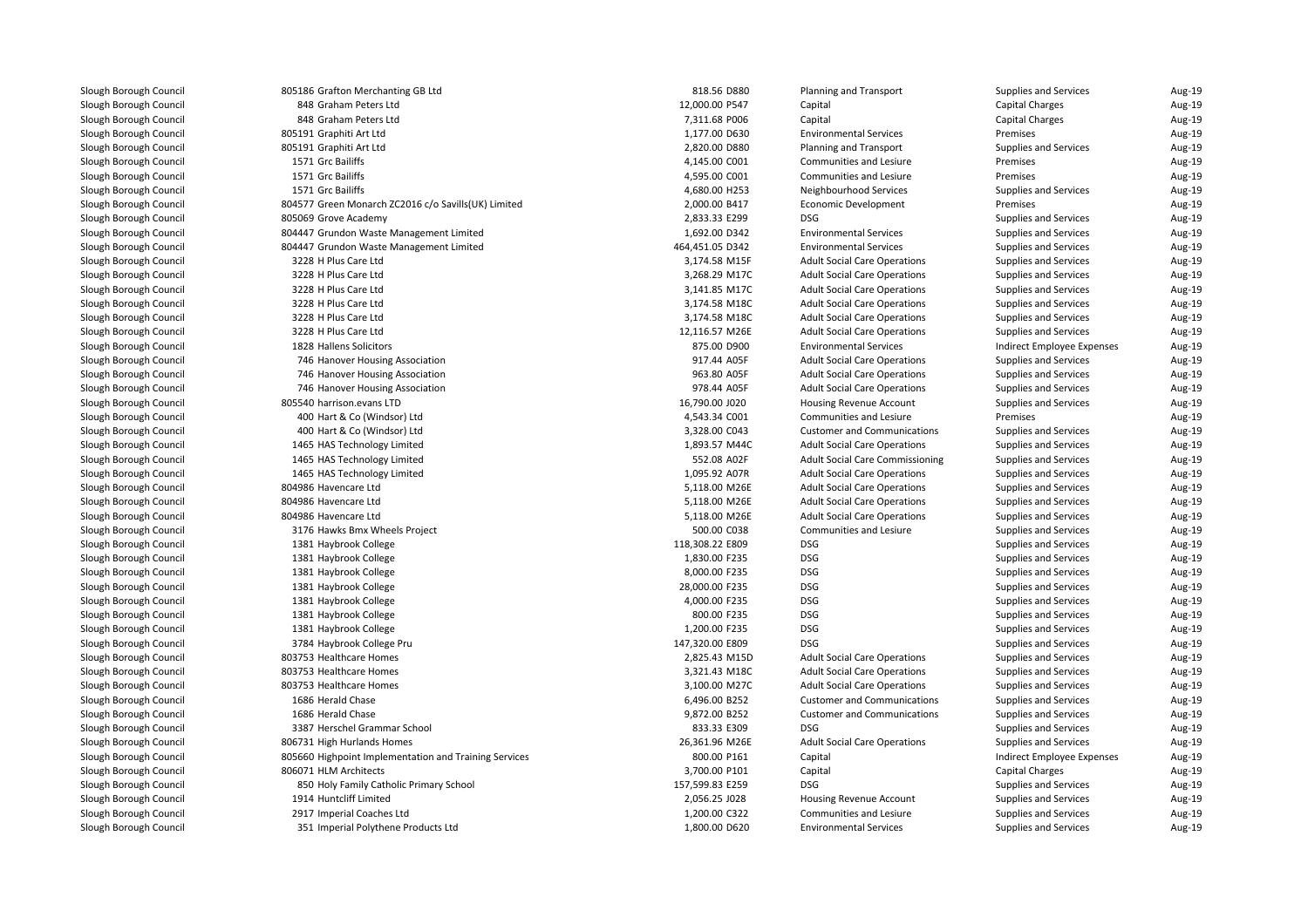| 351 Imperial Polythene Products Ltd             | 1,335.00 D620  | <b>Environmental Services</b>          | <b>Supplies and Services</b> | Aug-19 |
|-------------------------------------------------|----------------|----------------------------------------|------------------------------|--------|
| 351 Imperial Polythene Products Ltd             | 1,335.00 D620  | <b>Environmental Services</b>          | Supplies and Services        | Aug-19 |
| 3269 In Hand Care Services Ltd                  | 840.35 M44C    | <b>Adult Social Care Operations</b>    | Supplies and Services        | Aug-19 |
| 3269 In Hand Care Services Ltd                  | 507.73 M44C    | <b>Adult Social Care Operations</b>    | Supplies and Services        | Aug-19 |
| 3269 In Hand Care Services Ltd                  | 721.60 M44C    | <b>Adult Social Care Operations</b>    | Supplies and Services        | Aug-19 |
| 3269 In Hand Care Services Ltd                  | 764.80 M44C    | <b>Adult Social Care Operations</b>    | Supplies and Services        | Aug-19 |
| 3269 In Hand Care Services Ltd                  | 842.73 M44C    | <b>Adult Social Care Operations</b>    | Supplies and Services        | Aug-19 |
| 3269 In Hand Care Services Ltd                  | 879.02 M44C    | <b>Adult Social Care Operations</b>    | Supplies and Services        | Aug-19 |
| 3269 In Hand Care Services Ltd                  | 933.60 M44C    | <b>Adult Social Care Operations</b>    | Supplies and Services        | Aug-19 |
| 3269 In Hand Care Services Ltd                  | 1,100.86 M44D  | <b>Adult Social Care Operations</b>    | Supplies and Services        | Aug-19 |
| 3269 In Hand Care Services Ltd                  | 751.47 M44D    | <b>Adult Social Care Operations</b>    | Supplies and Services        | Aug-19 |
| 3269 In Hand Care Services Ltd                  | 576.00 M44F    | <b>Adult Social Care Operations</b>    | Supplies and Services        | Aug-19 |
| 3269 In Hand Care Services Ltd                  | 576.00 M44F    | <b>Adult Social Care Operations</b>    | Supplies and Services        | Aug-19 |
| 3269 In Hand Care Services Ltd                  | 3,125.87 M48C  | <b>Adult Social Care Operations</b>    | Supplies and Services        | Aug-19 |
| 805325 Instarmac Group plc                      | 643.44 D880    | Planning and Transport                 | Supplies and Services        | Aug-19 |
| 805325 Instarmac Group plc                      | 2,257.20 D880  | <b>Planning and Transport</b>          | Supplies and Services        | Aug-19 |
| 3172 Intelligent Transport Services             | 6,308.21 D508  | <b>Planning and Transport</b>          | Supplies and Services        | Aug-19 |
| 3500 Igra Slough Islamic Primary School         | 22,360.06 E489 | <b>DSG</b>                             | Supplies and Services        | Aug-19 |
| 2919 Islamic Shakhsiyah Foundation              | 6,872.95 F909  | <b>DSG</b>                             | Supplies and Services        | Aug-19 |
| 806736 J E Evans Associates                     | 1,800.00 P156  | Capital                                | <b>Capital Charges</b>       | Aug-19 |
| 753 Jack In The Box Day Nursery                 | 8,130.93 F909  | <b>DSG</b>                             | Supplies and Services        | Aug-19 |
| 805377 Jack Steadman                            | 720.00 C037    | Communities and Lesiure                | Supplies and Services        | Aug-19 |
| 733 James Elliman School                        | 28,528.53 E319 | <b>DSG</b>                             | Supplies and Services        | Aug-19 |
| 805226 JD Surfacing & Civil Engineering Limited | 2,674.25 D880  | <b>Planning and Transport</b>          | Supplies and Services        | Aug-19 |
| 805226 JD Surfacing & Civil Engineering Limited | 7,365.89 D880  | <b>Planning and Transport</b>          | Supplies and Services        | Aug-19 |
| 805226 JD Surfacing & Civil Engineering Limited | 9,501.15 D880  | <b>Planning and Transport</b>          | Supplies and Services        | Aug-19 |
| 805226 JD Surfacing & Civil Engineering Limited | 2,285.00 D880  | <b>Planning and Transport</b>          | Supplies and Services        | Aug-19 |
| 805226 JD Surfacing & Civil Engineering Limited | 8,959.43 D880  | <b>Planning and Transport</b>          | Supplies and Services        | Aug-19 |
| 805226 JD Surfacing & Civil Engineering Limited | 2,918.17 D880  | <b>Planning and Transport</b>          | Supplies and Services        | Aug-19 |
| 805226 JD Surfacing & Civil Engineering Limited | 7,461.59 D880  | <b>Planning and Transport</b>          | Supplies and Services        | Aug-19 |
| 804698 Jenny Hooper SEN Consulting Ltd          | 3,705.00 F500  | Children, Learning and Skills          | Supplies and Services        | Aug-19 |
| 1835 Jlt Speciality Limited                     | 4,330.37 B018  | Finance                                | Supplies and Services        | Aug-19 |
| 1835 Jlt Speciality Limited                     | 12,224.34 B018 | Finance                                | Supplies and Services        | Aug-19 |
| 1592 Jmw Systems Limited                        | 9,828.00 D512  | Planning and Transport                 | Supplies and Services        | Aug-19 |
| 196 Joes Folly                                  | 2,635.16 H253  | Neighbourhood Services                 | Supplies and Services        | Aug-19 |
| 1770 John Robertson Limited                     | 840.75 D320    | <b>Regulatory Services</b>             | Premises                     | Aug-19 |
| 804313 John Smith (Water Zorbs)                 | 650.00 C038    | Communities and Lesiure                | Supplies and Services        | Aug-19 |
| 2200 Joshua Pilmore                             | 525.00 C322    | Communities and Lesiure                | Supplies and Services        | Aug-19 |
| 805699 K&J Carers Ltd                           | 2,229.00 M48C  | <b>Adult Social Care Operations</b>    | Supplies and Services        | Aug-19 |
| 201 Kamal Enterprises Ltd                       | 532.03 A04C    | <b>Adult Social Care Commissioning</b> | Supplies and Services        | Aug-19 |
| 2620 Kcare Nursing Agency Ltd                   | 672.00 M44C    | <b>Adult Social Care Operations</b>    | Supplies and Services        | Aug-19 |
| 2620 Kcare Nursing Agency Ltd                   | 984.00 M44C    | <b>Adult Social Care Operations</b>    | Supplies and Services        | Aug-19 |
|                                                 | 996.00 M44C    | <b>Adult Social Care Operations</b>    |                              |        |
| 2620 Kcare Nursing Agency Ltd                   |                |                                        | Supplies and Services        | Aug-19 |
| 2620 Kcare Nursing Agency Ltd                   | 1,020.00 M44C  | <b>Adult Social Care Operations</b>    | Supplies and Services        | Aug-19 |
| 2620 Kcare Nursing Agency Ltd                   | 1,600.00 M44C  | <b>Adult Social Care Operations</b>    | Supplies and Services        | Aug-19 |
| 2620 Kcare Nursing Agency Ltd                   | 2,000.00 M44C  | <b>Adult Social Care Operations</b>    | Supplies and Services        | Aug-19 |
| 2620 Kcare Nursing Agency Ltd                   | 2,000.00 M44C  | <b>Adult Social Care Operations</b>    | Supplies and Services        | Aug-19 |
| 2620 Kcare Nursing Agency Ltd                   | 2,000.00 M44C  | <b>Adult Social Care Operations</b>    | Supplies and Services        | Aug-19 |
| 2620 Kcare Nursing Agency Ltd                   | 2,016.00 M44C  | <b>Adult Social Care Operations</b>    | Supplies and Services        | Aug-19 |
| 2620 Kcare Nursing Agency Ltd                   | 2,880.00 M48C  | <b>Adult Social Care Operations</b>    | Supplies and Services        | Aug-19 |
| 2620 Kcare Nursing Agency Ltd                   | 2,480.00 M48C  | <b>Adult Social Care Operations</b>    | Supplies and Services        | Aug-19 |
| 2620 Kcare Nursing Agency Ltd                   | 2,880.00 M48C  | <b>Adult Social Care Operations</b>    | Supplies and Services        | Aug-19 |
| 804968 KEL Computing Limited                    | 1,904.83 B081  | Regeneration                           | Supplies and Services        | Aug-19 |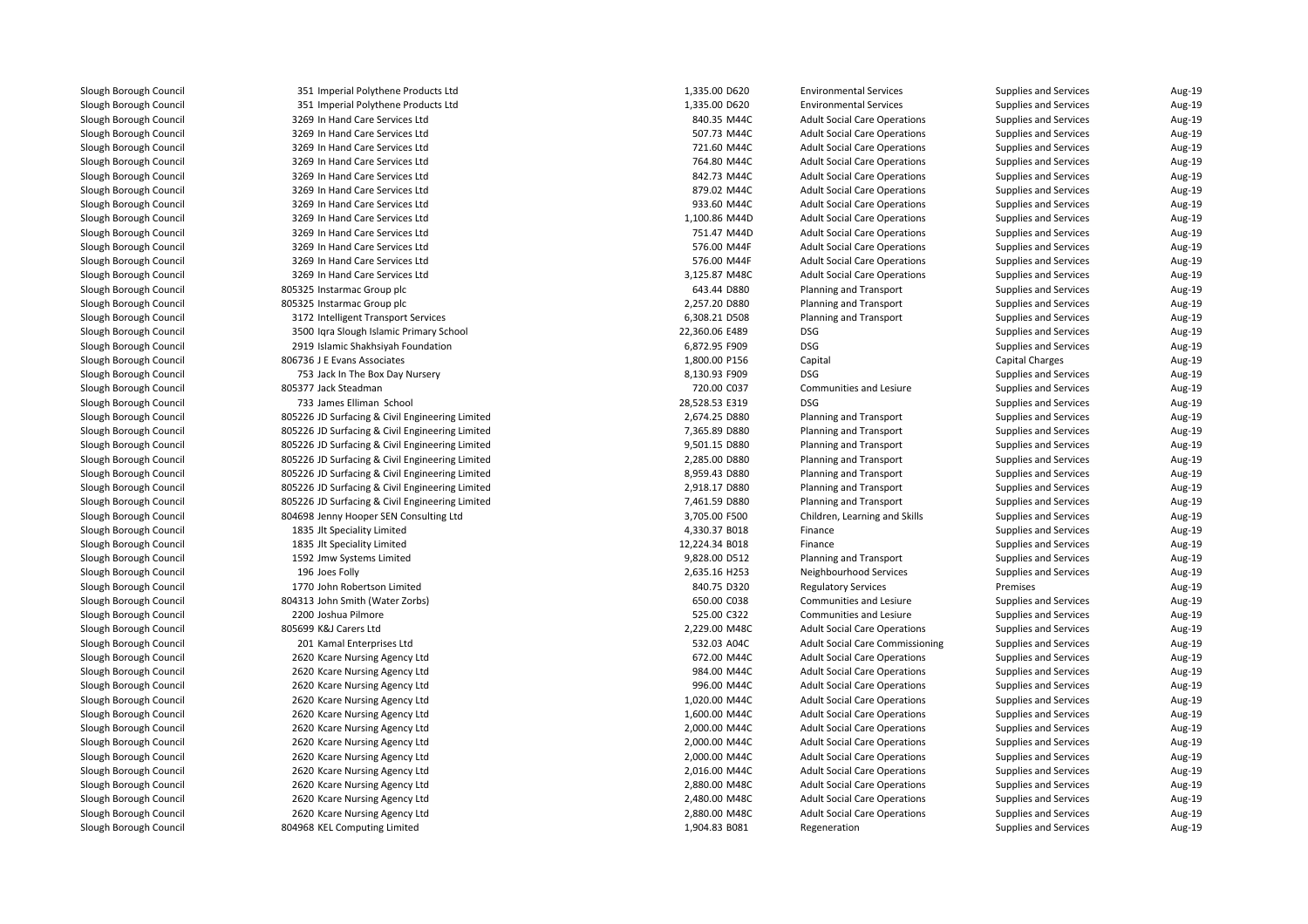1996 Keysoft Solutions Limited 803210 Keytracker Ltd**803916 Kharis Solutions 1,848.00 M44C** 1,848.00 M44C 803916 Kharis Solutions 2,079.00 M44C 803916 Kharis Solutions 2,079.00 M44C 803916 Kharis Solutions 2,079.00 M44C803916 Kharis Solutions 6 Kharis Solutions 2,079.00 M44C 803916 Kharis Solutions 736.00 M44C**803916 Kharis Solutions 1,848.00 M44C** 1,848.00 M44C 803916 Kharis Solutions 1,947.00 M44C 803916 Kharis Solutions 2,062.50 M44C 803916 Kharis Solutions 2,079.00 M44C803916 Kharis Solutions 6 Kharis Solutions 2,079.00 M44C 803916 Kharis Solutions 2,079.00 M44C 803916 Kharis Solutions 2,079.00 M44C 803916 Kharis Solutions 2,079.00 M44C 803916 Kharis Solutions 3,107.00 M44D 803916 Kharis Solutions 3,107.00 M44D803916 Kharis Solutions 6 Kharis Solutions 2,292.00 M44D 803916 Kharis Solutions 803916 Kharis Solutions **803916 Kharis Solutions 1,699.50 M48C** 2,699.50 M48C 2,699.50 M48C 2,699.50 M48C 2,699.50 M48C 2,699.50 M48C 2,699 **1** 803916 Kharis Solutions **1,848.00 M48C** 803916 Kharis Solutions 6 Kharis Solutions 2012 1,353.00 M48C 803916 Kharis Solutions 6 Kharis Solutions 2012 1,848.00 M48C **1** 803916 Kharis Solutions **1,848.00 M48C**  806579 Kisimul Group Ltd 806579 Kisimul Group Ltd 806579 Kisimul Group Ltd 806579 Kisimul Group Ltd 806579 Kisimul Group Ltd 806579 Kisimul Group Ltd 806579 Kisimul Group Ltd804546 Korn Ferry Korn Ferry 616.00 A07M806642 Kwik Fit 664 Langley Grammar School 833.33 E329 DSG 1699 Langley Hall Primary Academy 1,833.33 E739 DSG 3001 Langley Haven Care Homes Ltd 3001 Langley Haven Care Homes Ltd 3001 Langley Haven Care Homes Ltd 3001 Langley Haven Care Homes Ltd 3001 Langley Haven Care Homes Ltd 3001 Langley Haven Care Homes Ltd 3001 Langley Haven Care Homes Ltd 3001 Langley Haven Care Homes Ltd 3001 Langley Haven Care Homes Ltd 3001 Langley Haven Care Homes Ltd 3001 Langley Haven Care Homes Ltd2681 Langley Sound & Light 803686 Lascelles Park Nursery 3,234.00 F550 DSG 803686 Lascelles Park Nursery 17,063.62 F909 DSG 806426 LAURA FRANKLIN1 **3482 Leonard Cheshire Disability** 4,708.77 M25D

| 6 Keysoft Solutions Limited    | 6,600.00 B039                  | <b>Customer and Communications</b>                             | <b>Supplies and Services</b>             | Aug-19           |
|--------------------------------|--------------------------------|----------------------------------------------------------------|------------------------------------------|------------------|
| 0 Keytracker Ltd               | 1,173.50 P193                  | Capital                                                        | Capital Charges                          | Aug-19           |
| 6 Kharis Solutions             | 1,848.00 M44C                  | <b>Adult Social Care Operations</b>                            | Supplies and Services                    | Aug-19           |
| 6 Kharis Solutions             | 2,079.00 M44C                  | <b>Adult Social Care Operations</b>                            | Supplies and Services                    | Aug-19           |
| 6 Kharis Solutions             | 2,079.00 M44C                  | <b>Adult Social Care Operations</b>                            | <b>Supplies and Services</b>             | Aug-19           |
| 6 Kharis Solutions             | 2,079.00 M44C                  | <b>Adult Social Care Operations</b>                            | Supplies and Services                    | Aug-19           |
| 6 Kharis Solutions             | 2,079.00 M44C                  | <b>Adult Social Care Operations</b>                            | Supplies and Services                    | Aug-19           |
| 6 Kharis Solutions             | 736.00 M44C                    | <b>Adult Social Care Operations</b>                            | Supplies and Services                    | Aug-19           |
| 6 Kharis Solutions             | 1,848.00 M44C                  | <b>Adult Social Care Operations</b>                            | Supplies and Services                    | Aug-19           |
| 6 Kharis Solutions             | 1,947.00 M44C                  | <b>Adult Social Care Operations</b>                            | Supplies and Services                    | Aug-19           |
| 6 Kharis Solutions             | 2,062.50 M44C                  | <b>Adult Social Care Operations</b>                            | Supplies and Services                    | Aug-19           |
| 6 Kharis Solutions             | 2,079.00 M44C                  | <b>Adult Social Care Operations</b>                            | Supplies and Services                    | Aug-19           |
| 6 Kharis Solutions             | 2,079.00 M44C                  | <b>Adult Social Care Operations</b>                            | Supplies and Services                    | Aug-19           |
| 6 Kharis Solutions             | 2,079.00 M44C                  | <b>Adult Social Care Operations</b>                            | Supplies and Services                    | Aug-19           |
| 6 Kharis Solutions             | 2,079.00 M44C                  | <b>Adult Social Care Operations</b>                            | Supplies and Services                    | Aug-19           |
| 6 Kharis Solutions             | 2,079.00 M44C                  | <b>Adult Social Care Operations</b>                            | Supplies and Services                    | Aug-19           |
| 6 Kharis Solutions             | 3,107.00 M44D                  | <b>Adult Social Care Operations</b>                            | Supplies and Services                    | Aug-19           |
| 6 Kharis Solutions             | 3,107.00 M44D                  | <b>Adult Social Care Operations</b>                            | <b>Supplies and Services</b>             | Aug-19           |
| 6 Kharis Solutions             | 2,292.00 M44D                  | <b>Adult Social Care Operations</b>                            | Supplies and Services                    | Aug-19           |
| 6 Kharis Solutions             | 10,206.00 M44E                 | <b>Adult Social Care Operations</b>                            | Supplies and Services                    | Aug-19           |
| 6 Kharis Solutions             | 10,899.00 M44E                 | <b>Adult Social Care Operations</b>                            | Supplies and Services                    | Aug-19           |
| 6 Kharis Solutions             | 1,699.50 M48C                  | <b>Adult Social Care Operations</b>                            | Supplies and Services                    | Aug-19           |
| 6 Kharis Solutions             | 1,848.00 M48C                  | <b>Adult Social Care Operations</b>                            | Supplies and Services                    | Aug-19           |
| 6 Kharis Solutions             | 1,353.00 M48C                  | <b>Adult Social Care Operations</b>                            | Supplies and Services                    | Aug-19           |
| 6 Kharis Solutions             | 1,848.00 M48C                  | <b>Adult Social Care Operations</b>                            | Supplies and Services                    | Aug-19           |
| 6 Kharis Solutions             | 1,848.00 M48C                  | <b>Adult Social Care Operations</b>                            | Supplies and Services                    | Aug-19           |
| 9 Kisimul Group Ltd            | -37,602.95 F462                | <b>DSG</b>                                                     | Supplies and Services                    | Aug-19           |
| 9 Kisimul Group Ltd            | -37,602.95 F462                | <b>DSG</b>                                                     | <b>Supplies and Services</b>             | Aug-19           |
| 9 Kisimul Group Ltd            | -10,714.27 F462                | <b>DSG</b>                                                     | Supplies and Services                    | Aug-19           |
| 9 Kisimul Group Ltd            | 18,177.28 F462                 | <b>DSG</b>                                                     | Supplies and Services                    | Aug-19           |
| 9 Kisimul Group Ltd            | 26,192.30 F462                 | <b>DSG</b>                                                     | Supplies and Services                    | Aug-19           |
| 9 Kisimul Group Ltd            | 63,795.25 F462                 | <b>DSG</b>                                                     | Supplies and Services                    | Aug-19           |
| 9 Kisimul Group Ltd            | 63,795.25 F462                 | <b>DSG</b>                                                     | Supplies and Services                    | Aug-19           |
| 6 Korn Ferry                   | 616.00 A07M                    | <b>Adult Social Care Operations</b>                            | Indirect Employee Expenses               | Aug-19           |
| 2 Kwik Fit                     | 968.40 H253                    | Neighbourhood Services                                         | Supplies and Services                    | Aug-19           |
| 4 Langley Grammar School       | 833.33 E329                    | <b>DSG</b>                                                     | Supplies and Services                    | Aug-19           |
| 9 Langley Hall Primary Academy | 1,833.33 E739                  | <b>DSG</b>                                                     | Supplies and Services                    | Aug-19           |
| 1 Langley Haven Care Homes Ltd | 3,365.71 M25C                  | <b>Adult Social Care Operations</b>                            | Supplies and Services                    | Aug-19           |
| 1 Langley Haven Care Homes Ltd | 3,365.71 M25C                  | <b>Adult Social Care Operations</b>                            | Supplies and Services                    | Aug-19           |
| 1 Langley Haven Care Homes Ltd | 3,365.71 M25C                  | <b>Adult Social Care Operations</b>                            | Supplies and Services                    | Aug-19           |
| 1 Langley Haven Care Homes Ltd | 3,985.71 M25C                  | <b>Adult Social Care Operations</b>                            | Supplies and Services                    | Aug-19           |
| 1 Langley Haven Care Homes Ltd | 3,365.71 M27C                  | <b>Adult Social Care Operations</b>                            | Supplies and Services                    | Aug-19           |
| 1 Langley Haven Care Homes Ltd | 3,365.71 M27C                  | <b>Adult Social Care Operations</b>                            | Supplies and Services                    | Aug-19           |
| 1 Langley Haven Care Homes Ltd | 3,365.71 M27C                  | <b>Adult Social Care Operations</b>                            | Supplies and Services                    | Aug-19           |
|                                |                                |                                                                |                                          |                  |
| 1 Langley Haven Care Homes Ltd | 3,365.71 M27C<br>3,365.71 M27F | <b>Adult Social Care Operations</b>                            | Supplies and Services                    | Aug-19<br>Aug-19 |
| 1 Langley Haven Care Homes Ltd |                                | <b>Adult Social Care Operations</b>                            | Supplies and Services                    |                  |
| 1 Langley Haven Care Homes Ltd | 3,365.71 M28C                  | <b>Adult Social Care Operations</b>                            | Supplies and Services                    | Aug-19           |
| 1 Langley Haven Care Homes Ltd | 3,365.71 M29C                  | <b>Adult Social Care Operations</b><br>Communities and Lesiure | <b>Supplies and Services</b><br>Premises | Aug-19           |
| 1 Langley Sound & Light        | 1,283.33 CO01                  |                                                                |                                          | Aug-19           |
| 6 Lascelles Park Nursery       | 3,234.00 F550                  | <b>DSG</b>                                                     | Supplies and Services                    | Aug-19           |
| 6 Lascelles Park Nursery       | 17,063.62 F909                 | <b>DSG</b>                                                     | <b>Supplies and Services</b>             | Aug-19           |
| 6 LAURA FRANKLIN               | 604.73 F417                    | <b>DSG</b>                                                     | Supplies and Services                    | Aug-19           |
| 2 Leonard Cheshire Disability  | 4,708.77 M25D                  | <b>Adult Social Care Operations</b>                            | <b>Supplies and Services</b>             | Aug-19           |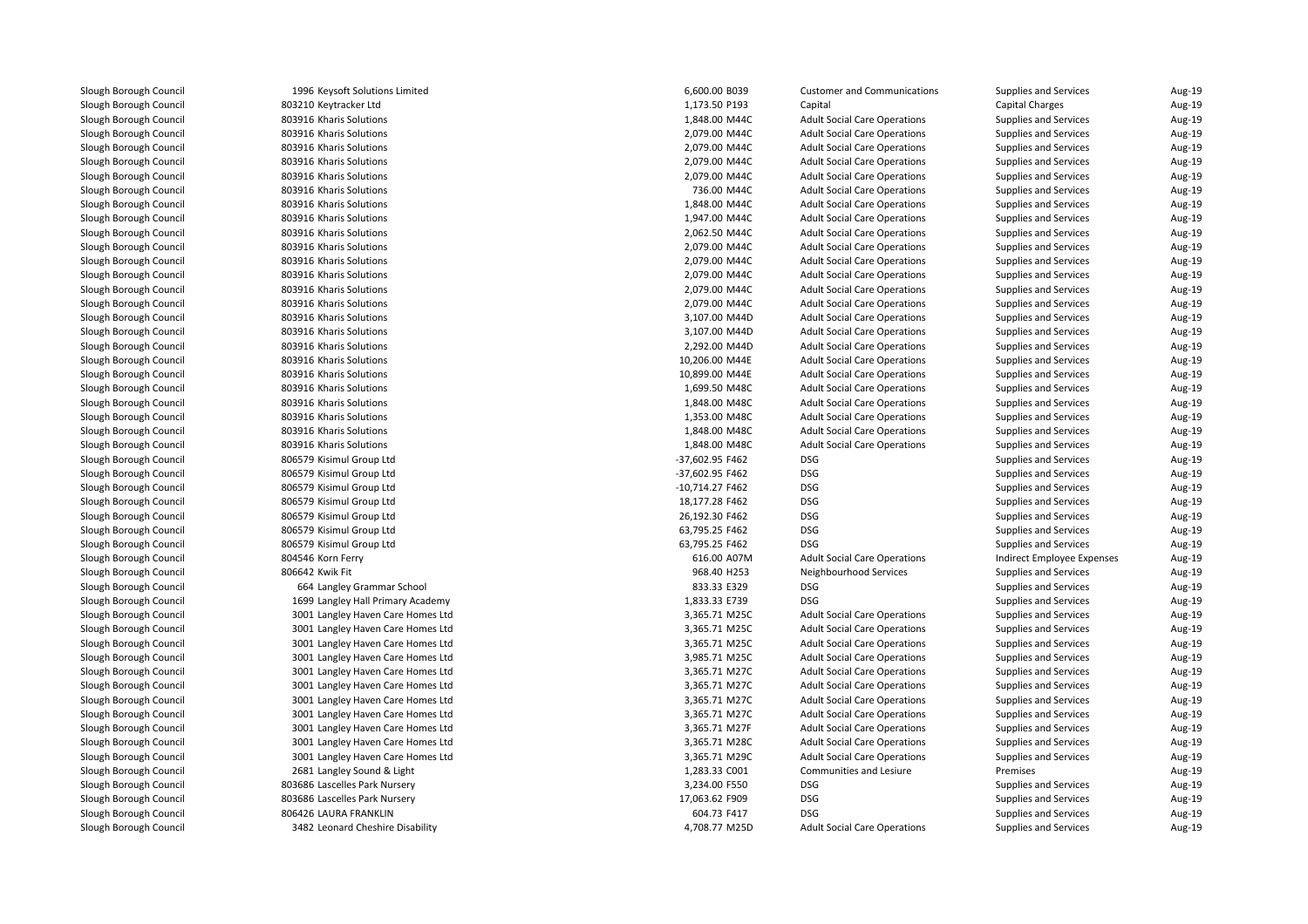| 3482 Leonard Cheshire Disability                             | 5,008.76 M25D   | <b>Adult Social Care Operations</b> | Supplies and Services      | Aug-19 |
|--------------------------------------------------------------|-----------------|-------------------------------------|----------------------------|--------|
| 1513 Lex Autolease Limited                                   | 583.84 M50A     | <b>Planning and Transport</b>       | Supplies and Services      | Aug-19 |
| 1513 Lex Autolease Limited                                   | 583.84 M50A     | <b>Planning and Transport</b>       | Supplies and Services      | Aug-19 |
| 365 Lexisnexis Butterworths                                  | 8,762.31 B096   | Governance                          | Supplies and Services      | Aug-19 |
| 397 Liquidlogic                                              | 4,383.49 A03D   | <b>Adult Social Care Operations</b> | Supplies and Services      | Aug-19 |
| 397 Liquidlogic                                              | 5,479.36 A03D   | <b>Adult Social Care Operations</b> | Supplies and Services      | Aug-19 |
| 804692 Little Diamonds Pre School                            | 2,436.00 F550   | <b>DSG</b>                          | Supplies and Services      | Aug-19 |
| 804692 Little Diamonds Pre School                            | 2,436.00 F550   | <b>DSG</b>                          | Supplies and Services      | Aug-19 |
| 804692 Little Diamonds Pre School                            | 17,311.09 F909  | <b>DSG</b>                          | Supplies and Services      | Aug-19 |
| 3791 Littledown Pru                                          | 17,110.00 E807  | <b>DSG</b>                          | Supplies and Services      | Aug-19 |
| 667 Littledown School                                        | 55,589.65 E807  | <b>DSG</b>                          | Supplies and Services      | Aug-19 |
| 792 Local Government Association                             | 921.00 J006     | Housing Revenue Account             | Supplies and Services      | Aug-19 |
| 792 Local Government Association                             | 545.00 B204     | <b>Chief Executive</b>              | Supplies and Services      | Aug-19 |
| 792 Local Government Association                             | 545.00 B216     | Governance                          | Supplies and Services      | Aug-19 |
| 804544 London Borough of Harrow                              | 7,055.15 B096   | Governance                          | Indirect Employee Expenses | Aug-19 |
| 804544 London Borough of Harrow                              | 75,757.11 B096  | Governance                          | Indirect Employee Expenses | Aug-19 |
| 668 London Borough Of Hounslow                               | 14,897.50 D012  | <b>Planning and Transport</b>       | Supplies and Services      | Aug-19 |
| 308 London Hire Ltd                                          | 1,050.00 M50A   | <b>Planning and Transport</b>       | Transport                  | Aug-19 |
| 308 London Hire Ltd                                          | 1,050.00 M50A   | Planning and Transport              | Transport                  | Aug-19 |
| 308 London Hire Ltd                                          | 1,020.00 M50A   | <b>Planning and Transport</b>       | Supplies and Services      | Aug-19 |
| 805007 London Learning Consortium                            | 1,300.00 H207   | <b>Strategic Housing Services</b>   | Indirect Employee Expenses | Aug-19 |
| 805007 London Learning Consortium                            | 1,300.00 J019   | Housing Revenue Account             | Indirect Employee Expenses | Aug-19 |
| 805007 London Learning Consortium                            | 1,300.00 J019   | Housing Revenue Account             | Indirect Employee Expenses | Aug-19 |
| 1282 Long Close School                                       | 12,357.70 F909  | <b>DSG</b>                          | Supplies and Services      | Aug-19 |
| 804585 Longlea Ltd                                           | 3,985.71 M18C   | <b>Adult Social Care Operations</b> | Supplies and Services      | Aug-19 |
| 3910 Lookahead Care & Support                                | 15,051.68 H216  | <b>Strategic Housing Services</b>   | <b>Government Grants</b>   | Aug-19 |
| 3910 Lookahead Care & Support                                | 19,913.00 H216  | <b>Strategic Housing Services</b>   | <b>Government Grants</b>   | Aug-19 |
| 803596 Lorensbergs Limited                                   | 7,354.95 C104   | Communities and Lesiure             | Supplies and Services      | Aug-19 |
| 804917 Luisa Figueiredo                                      | 875.00 C037     | Communities and Lesiure             | Supplies and Services      | Aug-19 |
| 1195 Lynch Hill (Foundation Primary) School                  | 21,926.91 E749  | <b>DSG</b>                          | Supplies and Services      | Aug-19 |
| 1771 Lynch Hill Academy                                      | 2,882.65 E359   | <b>DSG</b>                          | Supplies and Services      | Aug-19 |
| 290 Lyreco Uk Limited                                        | 1,320.00 P193   | Capital                             | <b>Capital Charges</b>     | Aug-19 |
| 3424 M D Homes                                               | 4,871.43 M15F   | <b>Adult Social Care Operations</b> | Supplies and Services      | Aug-19 |
| 1874 Maccabee Pets Hotel                                     | 510.00 H253     | Neighbourhood Services              | Supplies and Services      | Aug-19 |
| 1874 Maccabee Pets Hotel                                     | 595.00 H253     | Neighbourhood Services              | Supplies and Services      | Aug-19 |
| 806704 Mackenzie (Stoke Road) LTD                            | 15,000.00 H206  | <b>Strategic Housing Services</b>   | Supplies and Services      | Aug-19 |
| 806288 Makin Projects Ltd                                    | 650.00 C010     | Communities and Lesiure             | Supplies and Services      | Aug-19 |
| 1941 Manor Green School                                      | 16,100.00 F551  | <b>DSG</b>                          | Supplies and Services      | Aug-19 |
| 3768 Marish Academy Trust                                    | 3,570.00 F550   | <b>DSG</b>                          | Supplies and Services      | Aug-19 |
| 529 Marish Primary School                                    | 69,993.84 E759  | <b>DSG</b>                          | Supplies and Services      | Aug-19 |
| 2087 Marlow Opportunity Playgroup                            | 2,251.08 F550   | <b>DSG</b>                          | Supplies and Services      | Aug-19 |
| 2751 Martin Conway                                           | 618.40 M44F     | <b>Adult Social Care Operations</b> | Supplies and Services      | Aug-19 |
| 2751 Martin Conway                                           | 618.40 M80F     | <b>Adult Social Care Operations</b> | Supplies and Services      | Aug-19 |
| 2752 Martin Conway                                           | 501.62 H205     | <b>Strategic Housing Services</b>   | Supplies and Services      | Aug-19 |
| 2752 Martin Conway                                           | 501.62 H205     | <b>Strategic Housing Services</b>   | Supplies and Services      | Aug-19 |
| 1886 Matrix Scm                                              | 264,011.24 B023 | Finance                             | <b>Agency Staff</b>        | Aug-19 |
| 1886 Matrix Scm                                              | 181,248.93 B023 | Finance                             | <b>Agency Staff</b>        | Aug-19 |
| 1886 Matrix Scm                                              | 287,922.63 B023 | Finance                             | <b>Agency Staff</b>        | Aug-19 |
| 1886 Matrix Scm                                              | 234,153.14 B023 | Finance                             | <b>Agency Staff</b>        | Aug-19 |
| 806349 MEL Research Ltd                                      | 11,542.00 J028  | Housing Revenue Account             | Supplies and Services      | Aug-19 |
| 203 Mencap                                                   | 2,640.00 A04F   | <b>Adult Social Care Operations</b> | Premises                   | Aug-19 |
| 805218 Merit Thornton Planning and Community Consultants Ltd | 10,157.50 D012  | <b>Planning and Transport</b>       | Supplies and Services      | Aug-19 |
| 1887 Michael Dyson Associates Ltd                            | 4,700.00 H202   | <b>Strategic Housing Services</b>   | Premises                   | Aug-19 |
|                                                              |                 |                                     |                            |        |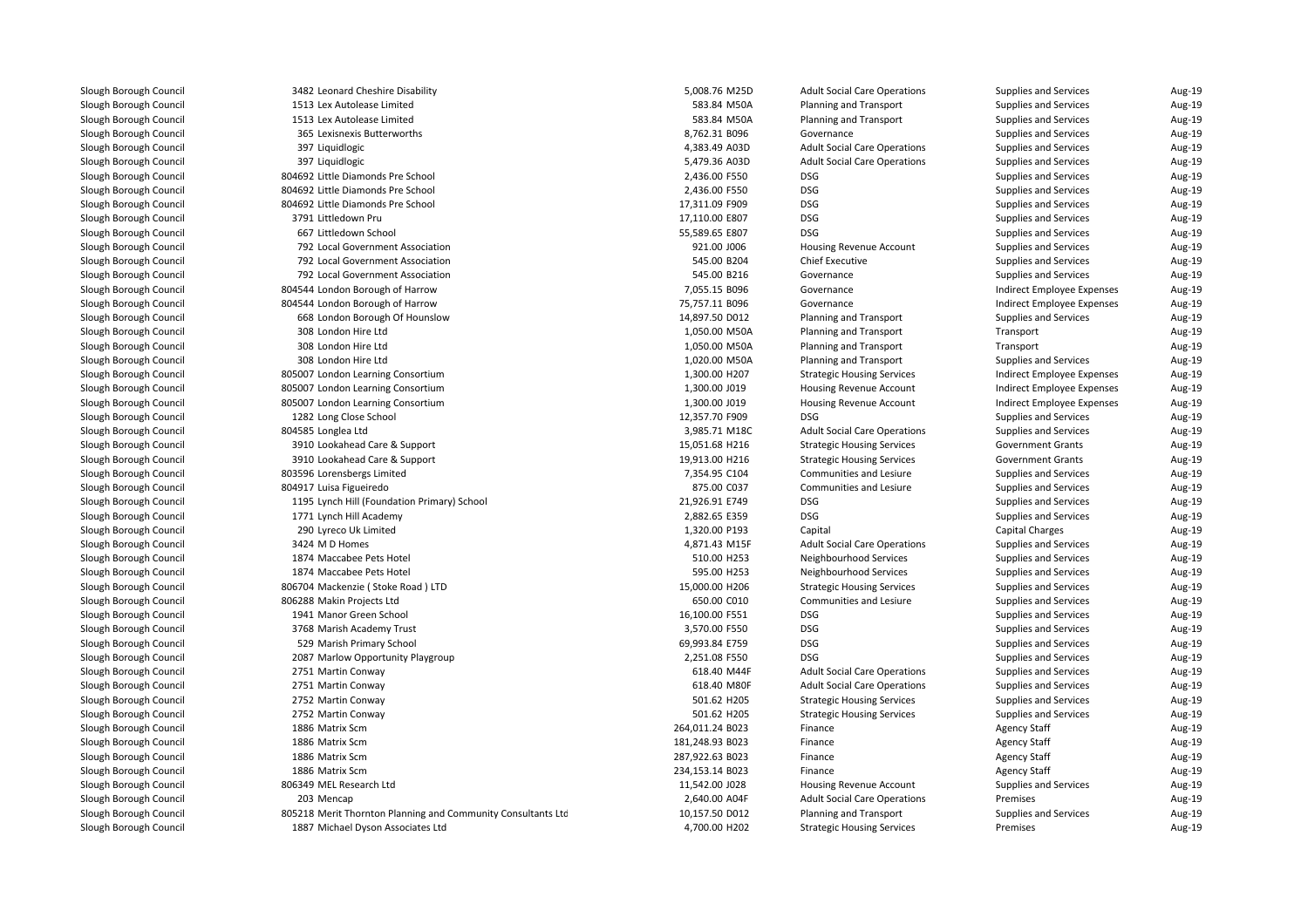1887 Michael Dyson Associates Ltd 1887 Michael Dyson Associates Ltd625 Middlesex University 625 Middlesex University 625 Middlesex University 1496 Mighty Acorns Day Nursery Ltd1472 Millennium & Conthorne Hotels 2106 Mj Events Support Ltd 805121 MMCG (2) Limitedd  $3,321.43 \text{ M}$  805121 MMCG (2) Limitedd 3,321.43 M17C 805121 MMCG (2) Limitedd 2,628.57 M18C 805121 MMCG (2) Limitedd  $3,321.43 \text{ M}180$  805121 MMCG (2) Limitedd  $3,321.43 \text{ M}180$  805121 MMCG (2) Limitedd 3,321.43 M18C 805121 MMCG (2) Limitedd  $3,321.43 \text{ M}180$  805121 MMCG (2) Limitedd  $3,321.43 \text{ M}180$  805121 MMCG (2) Limitedd 3,321.43 M18C 805121 MMCG (2) Limitedd  $3,321.43 \text{ M}180$  805121 MMCG (2) Limitedd  $3,321.43 \text{ M}180$  805121 MMCG (2) Limitedd 3,321.43 M18C 805121 MMCG (2) Limitedd  $3,321.43 \text{ M}180$  805121 MMCG (2) Limitedd  $3,321.43 \text{ M}250$  805121 MMCG (2) Limited 3,321.43 M25C 805121 MMCG (2) Limitedd  $3,321.43 \text{ M}250$  805121 MMCG (2) Limitedd  $3,321.43 \text{ M}250$  805121 MMCG (2) Limited 3,321.43 M25C 805121 MMCG (2) Limited 3,321.43 M26D 805121 MMCG (2) Limitedd  $3,321.43 \text{ M}$  805121 MMCG (2) Limited 3,321.43 M27C 805121 MMCG (2) Limitedd  $3,321.43 \text{ M}$  805121 MMCG (2) Limitedd  $3,321.43 \text{ M}$  805121 MMCG (2) Limited 3,321.43 M27C 805121 MMCG (2) Limitedd  $3,321.43 \text{ M}$  805121 MMCG (2) Limited 750.00 M28C 805121 MMCG (2) Limitedd 964.29 M28C 805121 MMCG (2) Limited 2,785.71 M28C 2645 Modus Care Ltd804815 Molly Southall 2115 Montagu Evans Llp 3302 Montem Primary School 21,148.30 E339 DSG 1702 Moonlight Pharmacy 629.67 A04C805335 Motion Picture Licensing Company 806569 Mutual Ventures 9 Mutual Ventures 2008 and 2008 and 2008 and 2008 and 2008 and 2010 and 2010 and 2010 and 2010 and 2010 and 20 806264 NAL Ltd 806264 NAL Ltd 806264 NAL Ltd 805369 NAS Services Limited 805369 NAS Services Limited 806668 National Practitioner Support Services LTD 672 Ncc Services Ltd 672 Ncc Services Ltd672 Ncc Services Ltd

| 7 Michael Dyson Associates Ltd               | 2,425.00 P180  | Capital                                | <b>Capital Charges</b>       | Aug-19 |
|----------------------------------------------|----------------|----------------------------------------|------------------------------|--------|
| 7 Michael Dyson Associates Ltd               | 3,377.77 P101  | Capital                                | <b>Capital Charges</b>       | Aug-19 |
| 5 Middlesex University                       | 885.00 H219    | Neighbourhood Services                 | Indirect Employee Expenses   | Aug-19 |
| 5 Middlesex University                       | 885.00 H219    | Neighbourhood Services                 | Indirect Employee Expenses   | Aug-19 |
| 5 Middlesex University                       | 885.00 H219    | Neighbourhood Services                 | Indirect Employee Expenses   | Aug-19 |
| 6 Mighty Acorns Day Nursery Ltd              | 19,521.57 F909 | <b>DSG</b>                             | Supplies and Services        | Aug-19 |
| 2 Millennium & Copthorne Hotels              | 5,291.80 B409  | People                                 | Indirect Employee Expenses   | Aug-19 |
| 6 Mj Events Support Ltd                      | 732.00 C001    | Communities and Lesiure                | Premises                     | Aug-19 |
| 1 MMCG (2) Limited                           | 3,321.43 M17C  | <b>Adult Social Care Operations</b>    | Supplies and Services        | Aug-19 |
| 1 MMCG (2) Limited                           | 3,321.43 M17C  | <b>Adult Social Care Operations</b>    | Supplies and Services        | Aug-19 |
| 1 MMCG (2) Limited                           | 2,628.57 M18C  | <b>Adult Social Care Operations</b>    | Supplies and Services        | Aug-19 |
| 1 MMCG (2) Limited                           | 3,321.43 M18C  | <b>Adult Social Care Operations</b>    | Supplies and Services        | Aug-19 |
| 1 MMCG (2) Limited                           | 3,321.43 M18C  | <b>Adult Social Care Operations</b>    | Supplies and Services        | Aug-19 |
| 1 MMCG (2) Limited                           | 3,321.43 M18C  | <b>Adult Social Care Operations</b>    | Supplies and Services        | Aug-19 |
| 1 MMCG (2) Limited                           | 3,321.43 M18C  | <b>Adult Social Care Operations</b>    | Supplies and Services        | Aug-19 |
| 1 MMCG (2) Limited                           | 3,321.43 M18C  | <b>Adult Social Care Operations</b>    | Supplies and Services        | Aug-19 |
| 1 MMCG (2) Limited                           | 3,321.43 M18C  | <b>Adult Social Care Operations</b>    | Supplies and Services        | Aug-19 |
| 1 MMCG (2) Limited                           | 3,321.43 M18C  | <b>Adult Social Care Operations</b>    | Supplies and Services        | Aug-19 |
| 1 MMCG (2) Limited                           | 3,321.43 M18C  | <b>Adult Social Care Operations</b>    | Supplies and Services        | Aug-19 |
| 1 MMCG (2) Limited                           | 3,321.43 M18C  | <b>Adult Social Care Operations</b>    | Supplies and Services        | Aug-19 |
| 1 MMCG (2) Limited                           | 3,321.43 M18C  | <b>Adult Social Care Operations</b>    | Supplies and Services        | Aug-19 |
| 1 MMCG (2) Limited                           | 3,321.43 M25C  | <b>Adult Social Care Operations</b>    | Supplies and Services        | Aug-19 |
| 1 MMCG (2) Limited                           | 3,321.43 M25C  | <b>Adult Social Care Operations</b>    | Supplies and Services        | Aug-19 |
| 1 MMCG (2) Limited                           | 3,321.43 M25C  | <b>Adult Social Care Operations</b>    | Supplies and Services        | Aug-19 |
| 1 MMCG (2) Limited                           | 3,321.43 M25C  | <b>Adult Social Care Operations</b>    | Supplies and Services        | Aug-19 |
| 1 MMCG (2) Limited                           | 3,321.43 M25C  | <b>Adult Social Care Operations</b>    | Supplies and Services        | Aug-19 |
| 1 MMCG (2) Limited                           | 3,321.43 M26D  | <b>Adult Social Care Operations</b>    | Supplies and Services        | Aug-19 |
| 1 MMCG (2) Limited                           | 3,321.43 M27C  | <b>Adult Social Care Operations</b>    | Supplies and Services        | Aug-19 |
| 1 MMCG (2) Limited                           | 3,321.43 M27C  | <b>Adult Social Care Operations</b>    | Supplies and Services        | Aug-19 |
| 1 MMCG (2) Limited                           | 3,321.43 M27C  | <b>Adult Social Care Operations</b>    | Supplies and Services        | Aug-19 |
| 1 MMCG (2) Limited                           | 3,321.43 M27C  | <b>Adult Social Care Operations</b>    | Supplies and Services        | Aug-19 |
| 1 MMCG (2) Limited                           | 3,321.43 M27C  | <b>Adult Social Care Operations</b>    | Supplies and Services        | Aug-19 |
| 1 MMCG (2) Limited                           | 3,321.43 M27C  | <b>Adult Social Care Operations</b>    | Supplies and Services        | Aug-19 |
| 1 MMCG (2) Limited                           | 750.00 M28C    | <b>Adult Social Care Operations</b>    | Supplies and Services        | Aug-19 |
| 1 MMCG (2) Limited                           | 964.29 M28C    | <b>Adult Social Care Operations</b>    | Supplies and Services        | Aug-19 |
| 1 MMCG (2) Limited                           | 2,785.71 M28C  | <b>Adult Social Care Operations</b>    | Supplies and Services        | Aug-19 |
| 5 Modus Care Ltd                             | 10,804.39 M26E | <b>Adult Social Care Operations</b>    | Supplies and Services        | Aug-19 |
| 5 Molly Southall                             | 580.00 C322    | Communities and Lesiure                |                              | Aug-19 |
|                                              |                |                                        | Supplies and Services        |        |
| 5 Montagu Evans Llp                          | 10,050.00 P172 | Capital<br><b>DSG</b>                  | Capital Charges              | Aug-19 |
| 2 Montem Primary School                      | 21,148.30 E339 |                                        | Supplies and Services        | Aug-19 |
| 2 Moonlight Pharmacy                         | 629.67 A04C    | <b>Adult Social Care Commissioning</b> | <b>Supplies and Services</b> | Aug-19 |
| 5 Motion Picture Licensing Company           | 5,150.00 P193  | Capital                                | Capital Charges              | Aug-19 |
| 9 Mutual Ventures                            | 19,820.00 M01A | Children, Learning and Skills          | Supplies and Services        | Aug-19 |
| 4 NAL Ltd                                    | 517.80 D880    | Planning and Transport                 | Supplies and Services        | Aug-19 |
| 4 NAL Ltd                                    | 1,793.72 D880  | Planning and Transport                 | Supplies and Services        | Aug-19 |
| 4 NAL Ltd                                    | 3,944.99 D880  | Planning and Transport                 | Supplies and Services        | Aug-19 |
| 9 NAS Services Limited                       | 13,358.00 F462 | <b>DSG</b>                             | Supplies and Services        | Aug-19 |
| 9 NAS Services Limited                       | 13,358.00 F462 | <b>DSG</b>                             | Supplies and Services        | Aug-19 |
| 8 National Practitioner Support Services LTD | 1,140.00 H207  | <b>Strategic Housing Services</b>      | Indirect Employee Expenses   | Aug-19 |
| 2 Ncc Services Ltd                           | 630.00 B039    | <b>Customer and Communications</b>     | Supplies and Services        | Aug-19 |
| 2 Ncc Services Ltd                           | 630.00 B039    | <b>Customer and Communications</b>     | Supplies and Services        | Aug-19 |
| 2 Ncc Services Ltd                           | 630.00 B039    | <b>Customer and Communications</b>     | Supplies and Services        | Aug-19 |
| 2 Ncc Services Ltd                           | 630.00 B039    | <b>Customer and Communications</b>     | <b>Supplies and Services</b> | Aug-19 |
|                                              |                |                                        |                              |        |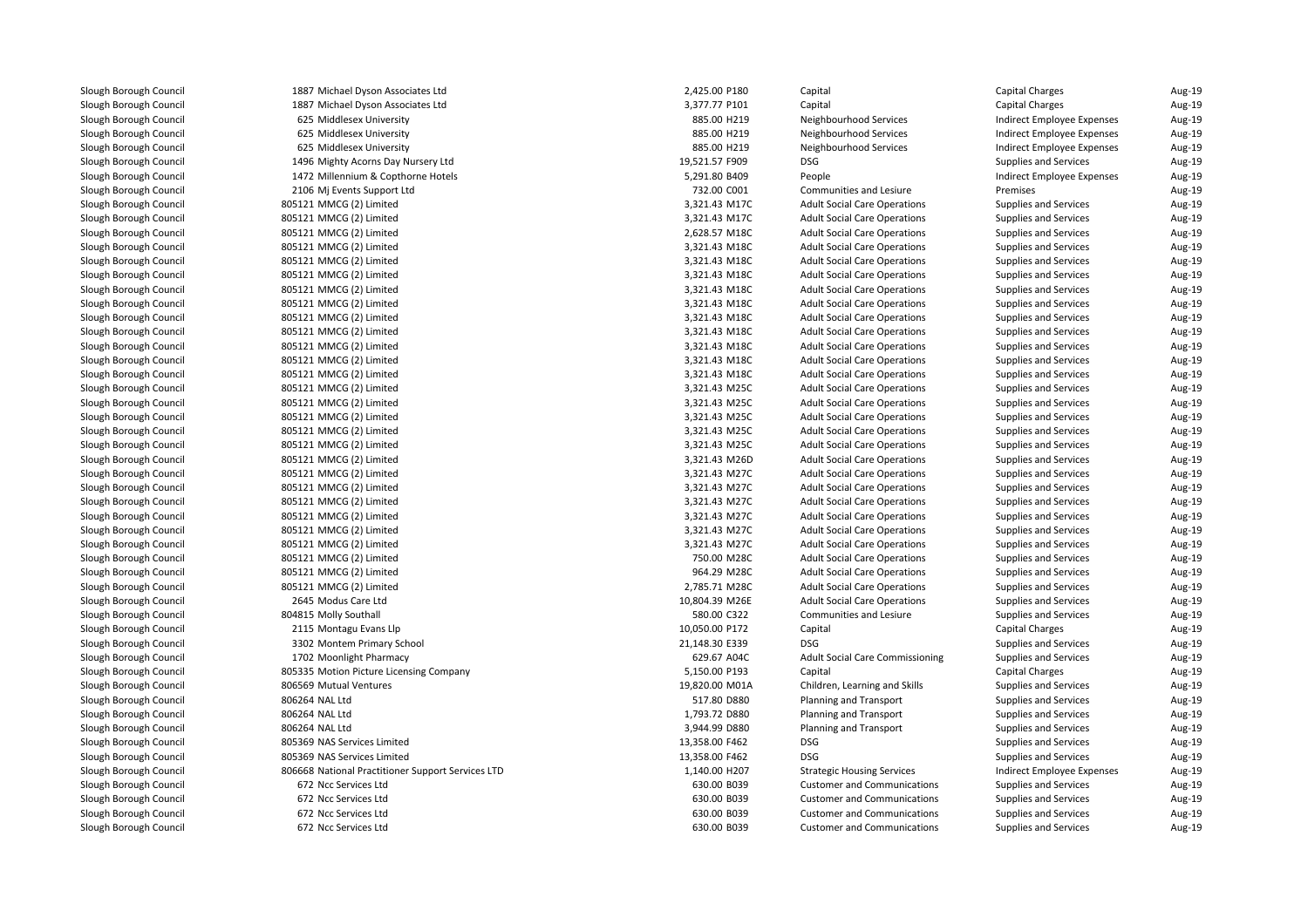| 805932 NHS East Berkshire CCG                              | 97,531.93 M07E  | <b>Adult Social Care Operations</b>    | <b>Supplies and Services</b> | Aug-19 |
|------------------------------------------------------------|-----------------|----------------------------------------|------------------------------|--------|
| 805932 NHS East Berkshire CCG                              | 16,641.80 P395  | Capital                                | <b>Capital Charges</b>       | Aug-19 |
| 805932 NHS East Berkshire CCG                              | 15,446.04 A04C  | <b>Adult Social Care Commissioning</b> | Supplies and Services        | Aug-19 |
| 1864 Noahs Ark Environmental Services Ltd                  | 2,719.66 H253   | Neighbourhood Services                 | Supplies and Services        | Aug-19 |
| 805330 Norden Farm Centre Trust Limited                    | 818.00 B175     | <b>Building Management</b>             | <b>External Receipts</b>     | Aug-19 |
| 805330 Norden Farm Centre Trust Limited                    | 1,026.00 B175   | <b>Building Management</b>             | <b>External Receipts</b>     | Aug-19 |
| 1391 Northgate Public Services (Uk) Ltd                    | 20,548.06 B039  | <b>Customer and Communications</b>     | Supplies and Services        | Aug-19 |
| 2021 Now Medical                                           | 565.00 H207     | <b>Strategic Housing Services</b>      | Supplies and Services        | Aug-19 |
| 803238 Oasis Care and Training Agency                      | 1,082.96 M42C   | <b>Adult Social Care Operations</b>    | Supplies and Services        | Aug-19 |
| 803238 Oasis Care and Training Agency                      | 945.44 M44C     | <b>Adult Social Care Operations</b>    | Supplies and Services        | Aug-19 |
| 803238 Oasis Care and Training Agency                      | 842.32 M44C     | <b>Adult Social Care Operations</b>    | Supplies and Services        | Aug-19 |
| 803238 Oasis Care and Training Agency                      | 2,406.60 M44C   | <b>Adult Social Care Operations</b>    | Supplies and Services        | Aug-19 |
| 803238 Oasis Care and Training Agency                      | 928.27 M44D     | <b>Adult Social Care Operations</b>    | Supplies and Services        | Aug-19 |
| 803238 Oasis Care and Training Agency                      | 979.84 M44D     | <b>Adult Social Care Operations</b>    | Supplies and Services        | Aug-19 |
| 803238 Oasis Care and Training Agency                      | 1,340.84 M44D   | <b>Adult Social Care Operations</b>    | Supplies and Services        | Aug-19 |
| 803238 Oasis Care and Training Agency                      | 1,495.52 M44E   | <b>Adult Social Care Operations</b>    | Supplies and Services        | Aug-19 |
| 803238 Oasis Care and Training Agency                      | 1,564.32 M44E   | <b>Adult Social Care Operations</b>    | Supplies and Services        | Aug-19 |
| 1823 Oh Works Ltd                                          | 10,112.50 B349  | People                                 | Supplies and Services        | Aug-19 |
| 1823 Oh Works Ltd                                          | 10,112.50 B349  | People                                 | Supplies and Services        | Aug-19 |
| 805304 Oldfield Primary School                             | 1,663.00 F552   | <b>DSG</b>                             | Supplies and Services        | Aug-19 |
| 1767 Olive Tree Montessori Ltd                             | 17,122.50 F909  | <b>DSG</b>                             | Supplies and Services        | Aug-19 |
| 3603 Olympia Transport Limited                             | 9,816.34 F123   | Children, Learning and Skills          | Supplies and Services        | Aug-19 |
| 804687 Optalis Limited                                     | 5,031.00 M26E   | <b>Adult Social Care Operations</b>    | Supplies and Services        | Aug-19 |
| 803490 Optimum Specialised Home Limited                    | 8,400.00 M26E   | <b>Adult Social Care Operations</b>    | Supplies and Services        | Aug-19 |
|                                                            | 57,591.19 J015  | <b>Housing Revenue Account</b>         | Premises                     |        |
| 805011 Osborne Property Services Limited                   |                 |                                        |                              | Aug-19 |
| 805011 Osborne Property Services Limited                   | 3,858.75 J350   | Housing Revenue Account                | Supplies and Services        | Aug-19 |
| 805011 Osborne Property Services Limited                   | 16,537.50 J350  | Housing Revenue Account                | Supplies and Services        | Aug-19 |
| 805011 Osborne Property Services Limited                   | 24,202.55 J350  | Housing Revenue Account                | Supplies and Services        | Aug-19 |
| 805011 Osborne Property Services Limited                   | 24,792.47 J350  | Housing Revenue Account                | Supplies and Services        | Aug-19 |
| 805011 Osborne Property Services Limited                   | 26,730.00 P432  | Capital                                | Supplies and Services        | Aug-19 |
| 805011 Osborne Property Services Limited                   | 5,842.49 J350   | Housing Revenue Account                | <b>Capital Charges</b>       | Aug-19 |
| 805011 Osborne Property Services Limited                   | 8,820.00 J350   | Housing Revenue Account                | <b>Capital Charges</b>       | Aug-19 |
| 805011 Osborne Property Services Limited                   | 8,097.08 P408   | Capital                                | <b>Capital Charges</b>       | Aug-19 |
| 805011 Osborne Property Services Limited                   | 185,196.79 P408 | Capital                                | <b>Capital Charges</b>       | Aug-19 |
| 805011 Osborne Property Services Limited                   | 82,868.53 P409  | Capital                                | <b>Capital Charges</b>       | Aug-19 |
| 805011 Osborne Property Services Limited                   | 5,623.80 P412   | Capital                                | <b>Capital Charges</b>       | Aug-19 |
| 805011 Osborne Property Services Limited                   | 104,725.76 P413 | Capital                                | <b>Capital Charges</b>       | Aug-19 |
| 805011 Osborne Property Services Limited                   | 6,295.05 P417   | Capital                                | <b>Capital Charges</b>       | Aug-19 |
| 805011 Osborne Property Services Limited                   | 1,530.98 P419   | Capital                                | <b>Capital Charges</b>       | Aug-19 |
| 805011 Osborne Property Services Limited                   | 15,846.07 P419  | Capital                                | <b>Capital Charges</b>       | Aug-19 |
| 805011 Osborne Property Services Limited                   | 88,257.81 P419  | Capital                                | <b>Capital Charges</b>       | Aug-19 |
| 805011 Osborne Property Services Limited                   | 129,829.82 P421 | Capital                                | <b>Capital Charges</b>       | Aug-19 |
| 805011 Osborne Property Services Limited                   | 19,297.89 P432  | Capital                                | <b>Capital Charges</b>       | Aug-19 |
| 805011 Osborne Property Services Limited                   | 33,490.75 P432  | Capital                                | <b>Capital Charges</b>       | Aug-19 |
| 805011 Osborne Property Services Limited                   | 23,671.26 P432  | Capital                                | <b>Capital Charges</b>       | Aug-19 |
| 805011 Osborne Property Services Limited                   | 6,622.99 P432   | Capital                                | <b>Capital Charges</b>       | Aug-19 |
| 805011 Osborne Property Services Limited                   | 12,243.26 P432  | Capital                                | <b>Capital Charges</b>       | Aug-19 |
| 805011 Osborne Property Services Limited                   | 11,000.00 J606  | Housing Revenue Account                | Supplies and Services        | Aug-19 |
| 805011 Osborne Property Services Limited                   | 260,480.36 J606 | Housing Revenue Account                | Supplies and Services        | Aug-19 |
| 3371 Our Lady Of Peace Catholic Primary and Nursery School | 15,484.89 E349  | <b>DSG</b>                             | Supplies and Services        | Aug-19 |
| 804411 Oxford Health NHS FT                                | 2,280.50 A01P   | Public Health                          | Supplies and Services        | Aug-19 |
| 680 Oxford House Community Care                            | 900.53 M44C     | <b>Adult Social Care Operations</b>    | Supplies and Services        | Aug-19 |
| 680 Oxford House Community Care                            | 1,569.92 M44C   | <b>Adult Social Care Operations</b>    | Supplies and Services        | Aug-19 |
|                                                            |                 |                                        |                              |        |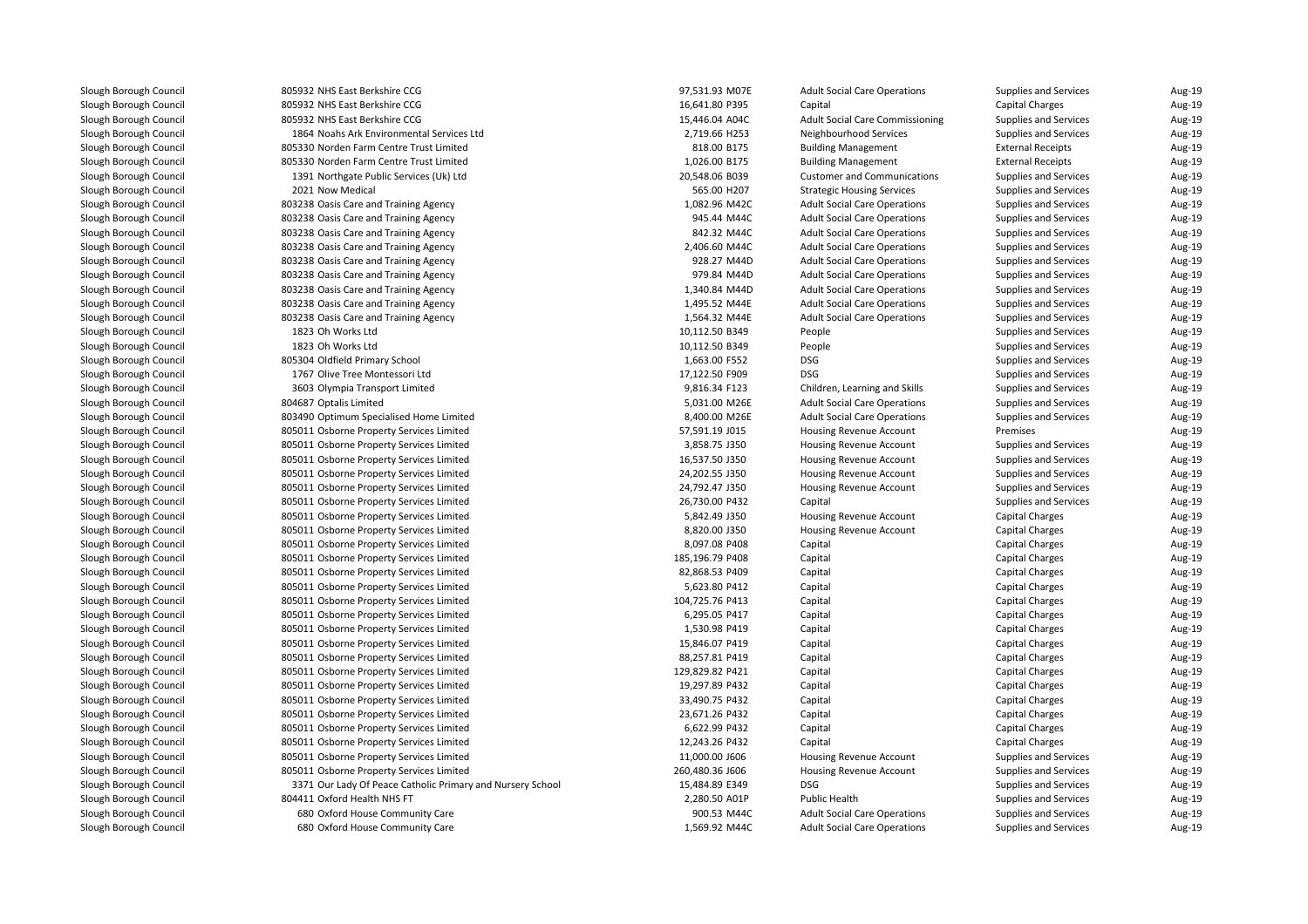| 680 Oxford House Community Care    | 2,234.03 M44C  | <b>Adult Social Care Operations</b> | Supplies and Services        | Aug-19 |
|------------------------------------|----------------|-------------------------------------|------------------------------|--------|
| 680 Oxford House Community Care    | 2,487.50 M44C  | <b>Adult Social Care Operations</b> | <b>Supplies and Services</b> | Aug-19 |
| 680 Oxford House Community Care    | 565.25 M44C    | <b>Adult Social Care Operations</b> | Supplies and Services        | Aug-19 |
| 680 Oxford House Community Care    | 569.12 M44C    | <b>Adult Social Care Operations</b> | Supplies and Services        | Aug-19 |
| 680 Oxford House Community Care    | 584.01 M44C    | <b>Adult Social Care Operations</b> | Supplies and Services        | Aug-19 |
| 680 Oxford House Community Care    | 584.03 M44C    | <b>Adult Social Care Operations</b> | Supplies and Services        | Aug-19 |
| 680 Oxford House Community Care    | 598.69 M44C    | <b>Adult Social Care Operations</b> | Supplies and Services        | Aug-19 |
| 680 Oxford House Community Care    | 667.34 M44C    | <b>Adult Social Care Operations</b> | Supplies and Services        | Aug-19 |
| 680 Oxford House Community Care    | 730.99 M44C    | <b>Adult Social Care Operations</b> | Supplies and Services        | Aug-19 |
| 680 Oxford House Community Care    | 733.04 M44C    | <b>Adult Social Care Operations</b> | Supplies and Services        | Aug-19 |
| 680 Oxford House Community Care    | 755.61 M44C    | <b>Adult Social Care Operations</b> | Supplies and Services        | Aug-19 |
| 680 Oxford House Community Care    | 781.44 M44C    | <b>Adult Social Care Operations</b> | Supplies and Services        | Aug-19 |
| 680 Oxford House Community Care    | 940.42 M44C    | <b>Adult Social Care Operations</b> | Supplies and Services        | Aug-19 |
| 680 Oxford House Community Care    | 943.06 M44C    | <b>Adult Social Care Operations</b> | Supplies and Services        | Aug-19 |
| 680 Oxford House Community Care    | 946.91 M44C    | <b>Adult Social Care Operations</b> | Supplies and Services        | Aug-19 |
| 680 Oxford House Community Care    | 972.99 M44C    | <b>Adult Social Care Operations</b> | Supplies and Services        | Aug-19 |
| 680 Oxford House Community Care    | 985.60 M44C    | <b>Adult Social Care Operations</b> | Supplies and Services        | Aug-19 |
| 680 Oxford House Community Care    | 1,013.77 M44C  | <b>Adult Social Care Operations</b> | Supplies and Services        | Aug-19 |
| 680 Oxford House Community Care    | 1,046.90 M44C  | <b>Adult Social Care Operations</b> | Supplies and Services        | Aug-19 |
| 680 Oxford House Community Care    | 1,080.07 M44C  | <b>Adult Social Care Operations</b> | Supplies and Services        | Aug-19 |
| 680 Oxford House Community Care    | 1,088.59 M44C  | <b>Adult Social Care Operations</b> | Supplies and Services        | Aug-19 |
| 680 Oxford House Community Care    | 1,093.85 M44C  | <b>Adult Social Care Operations</b> | Supplies and Services        | Aug-19 |
| 680 Oxford House Community Care    | 1,097.36 M44C  | <b>Adult Social Care Operations</b> | Supplies and Services        | Aug-19 |
| 680 Oxford House Community Care    | 1,156.66 M44C  | <b>Adult Social Care Operations</b> | Supplies and Services        | Aug-19 |
| 680 Oxford House Community Care    | 1,464.93 M44C  | <b>Adult Social Care Operations</b> | Supplies and Services        | Aug-19 |
| 680 Oxford House Community Care    | 2,088.51 M44C  | <b>Adult Social Care Operations</b> | Supplies and Services        | Aug-19 |
| 680 Oxford House Community Care    | 2,195.92 M44C  | <b>Adult Social Care Operations</b> | Supplies and Services        | Aug-19 |
| 680 Oxford House Community Care    | 2,200.30 M44C  | <b>Adult Social Care Operations</b> | Supplies and Services        | Aug-19 |
| 680 Oxford House Community Care    | 2,515.64 M44C  | <b>Adult Social Care Operations</b> | Supplies and Services        | Aug-19 |
| 680 Oxford House Community Care    | 969.48 M44D    | <b>Adult Social Care Operations</b> | Supplies and Services        | Aug-19 |
| 680 Oxford House Community Care    | 531.52 M44D    | <b>Adult Social Care Operations</b> | Supplies and Services        | Aug-19 |
| 680 Oxford House Community Care    | 577.58 M44D    | <b>Adult Social Care Operations</b> | Supplies and Services        | Aug-19 |
| 680 Oxford House Community Care    | 960.39 M44D    | <b>Adult Social Care Operations</b> | Supplies and Services        | Aug-19 |
| 680 Oxford House Community Care    | 713.65 M44F    | <b>Adult Social Care Operations</b> | Supplies and Services        | Aug-19 |
| 680 Oxford House Community Care    | 622.75 M47D    | <b>Adult Social Care Operations</b> | Supplies and Services        | Aug-19 |
| 680 Oxford House Community Care    | 732.74 M48C    | <b>Adult Social Care Operations</b> | Supplies and Services        | Aug-19 |
| 680 Oxford House Community Care    | 768.62 M48C    | <b>Adult Social Care Operations</b> | Supplies and Services        | Aug-19 |
| 680 Oxford House Community Care    | 809.60 M48C    | <b>Adult Social Care Operations</b> | <b>Supplies and Services</b> | Aug-19 |
| 680 Oxford House Community Care    | 978.28 M48C    | <b>Adult Social Care Operations</b> | Supplies and Services        | Aug-19 |
| 680 Oxford House Community Care    | 1,707.20 M48C  | <b>Adult Social Care Operations</b> | Supplies and Services        | Aug-19 |
| 518 Oxford House Nursing Home      | 2,862.00 M15D  | <b>Adult Social Care Operations</b> | Supplies and Services        | Aug-19 |
| 518 Oxford House Nursing Home      | 2,862.00 M18C  | <b>Adult Social Care Operations</b> | Supplies and Services        | Aug-19 |
| 518 Oxford House Nursing Home      | 2,862.00 M18C  | <b>Adult Social Care Operations</b> | Supplies and Services        | Aug-19 |
| 518 Oxford House Nursing Home      | 2,862.00 M18C  | <b>Adult Social Care Operations</b> | Supplies and Services        | Aug-19 |
| 518 Oxford House Nursing Home      | 2,862.00 M18C  | <b>Adult Social Care Operations</b> | Supplies and Services        | Aug-19 |
| 518 Oxford House Nursing Home      | 2,862.00 M18C  | <b>Adult Social Care Operations</b> | Supplies and Services        | Aug-19 |
| 518 Oxford House Nursing Home      | 2,862.00 M18C  | <b>Adult Social Care Operations</b> | Supplies and Services        | Aug-19 |
| 518 Oxford House Nursing Home      | 2,862.00 M18C  | <b>Adult Social Care Operations</b> | Supplies and Services        | Aug-19 |
| 518 Oxford House Nursing Home      | 2,862.00 M18C  | <b>Adult Social Care Operations</b> | Supplies and Services        | Aug-19 |
| 518 Oxford House Nursing Home      | 2,862.00 M28C  | <b>Adult Social Care Operations</b> | Supplies and Services        | Aug-19 |
| 867 Oxfordshire County Council     | 2,580.00 D206  | Planning and Transport              | Supplies and Services        | Aug-19 |
| 806520 Pangbourne valley playgroup | 630.00 F549    | <b>DSG</b>                          | Supplies and Services        | Aug-19 |
| 2520 Paradigm Housing Group Ltd    | 30,472.17 H205 |                                     | Premises                     | Aug-19 |
|                                    |                | <b>Strategic Housing Services</b>   |                              |        |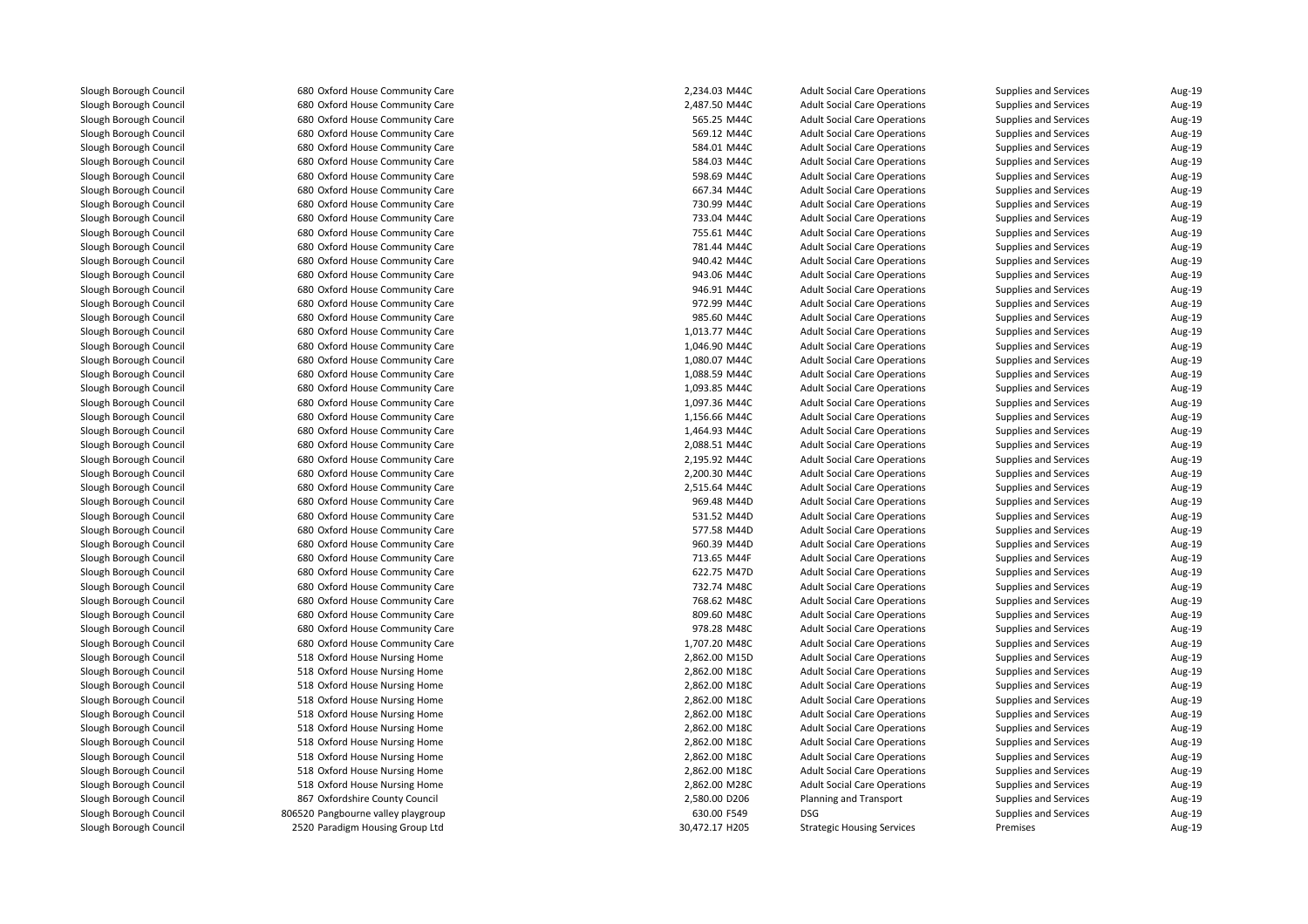| I | 682 Parlaunt Park Primary School          |
|---|-------------------------------------------|
| ı | 3271 Partnership In Care Ltd              |
| ı | 3271 Partnership In Care Ltd              |
| ı | 3271 Partnership In Care Ltd              |
|   | 3271 Partnership In Care Ltd              |
|   | 2509 Parvaaz Project                      |
| ı | 2509 Parvaaz Project                      |
|   | 2509 Parvaaz Project                      |
| I | 2509 Parvaaz Project                      |
| ı | 2509 Parvaaz Project                      |
|   | 2509 Parvaaz Project                      |
| ı | 2509 Parvaaz Project                      |
|   | 2509 Parvaaz Project                      |
| ı | 824 Penn Wood Primary and Nursery School  |
| ı | 1819 People Potential Possibilities Ta P3 |
|   | 806519 Peter Brett Associates LLP         |
| ı | 353 Phs Group Plc                         |
| ı | 353 Phs Group Plc                         |
| I | 353 Phs Group Plc                         |
| ı | 353 Phs Group Plc                         |
| I | 353 Phs Group Plc                         |
| ı | 353 Phs Group Plc                         |
| ı | 353 Phs Group Plc                         |
| I | 353 Phs Group Plc                         |
| I | 353 Phs Group Plc                         |
| I | 353 Phs Group Plc                         |
| ı | 353 Phs Group Plc                         |
| ı | 353 Phs Group Plc                         |
| I | 353 Phs Group Plc                         |
|   | 353 Phs Group Plc                         |
| I | 806328 Pipers Projects Ltd                |
| ı | 805987 Pitney Bowes Software Europe LTD   |
|   | 4034 Pod Point Limited                    |
| I | 3644 Poppy Cottage                        |
| ı | 1045 Posturite Uk Ltd                     |
| I | 1045 Posturite Uk Ltd                     |
| ı | 1045 Posturite Uk Ltd                     |
| ı | 805896 PPL PRS Ltd                        |
| ı | 803188 Pre Paid Financial Services Ltd    |
| ı | 2537 Pre School Stars                     |
| ١ | 805645 Precious Homes Ltd                 |
| ı | 805645 Precious Homes Ltd                 |
| I | 2693 Pressbeau Ltd                        |
|   | 806250 Price & Myers LLP                  |
| ı | 803790 Primula Care Limited               |
| ١ | 805398 PRIORITEYES LTD                    |
|   | 849 Priory Primary School                 |
| ı | 3861 Priory School (Slough)               |
|   | 805949 Promedica24 UK Limited             |
|   | 1138 Qed Slough Ltd                       |
|   | 1138 Qed Slough Ltd                       |
|   | 1138 Qed Slough Ltd                       |
| ı | 1138 Qed Slough Ltd                       |

| 2 Parlaunt Park Primary School         | 17,800.00 E369  | <b>DSG</b>                             | <b>Supplies and Services</b> | Aug-19 |
|----------------------------------------|-----------------|----------------------------------------|------------------------------|--------|
| 1 Partnership In Care Ltd              | 3,660.00 M27F   | <b>Adult Social Care Operations</b>    | Supplies and Services        | Aug-19 |
| 1 Partnership In Care Ltd              | 3,782.00 M27F   | <b>Adult Social Care Operations</b>    | Supplies and Services        | Aug-19 |
| 1 Partnership In Care Ltd              | 3,782.00 M27F   | <b>Adult Social Care Operations</b>    | <b>Supplies and Services</b> | Aug-19 |
| 1 Partnership In Care Ltd              | 3,782.00 M27F   | <b>Adult Social Care Operations</b>    | Supplies and Services        | Aug-19 |
| 9 Parvaaz Project                      | 720.00 M44D     | <b>Adult Social Care Operations</b>    | Supplies and Services        | Aug-19 |
| 9 Parvaaz Project                      | 540.00 M44E     | <b>Adult Social Care Operations</b>    | Supplies and Services        | Aug-19 |
| 9 Parvaaz Project                      | 900.00 M44E     | <b>Adult Social Care Operations</b>    | Supplies and Services        | Aug-19 |
| 9 Parvaaz Project                      | 1,080.00 M44E   | <b>Adult Social Care Operations</b>    | Supplies and Services        | Aug-19 |
| 9 Parvaaz Project                      | 1,440.00 M44E   | <b>Adult Social Care Operations</b>    | Supplies and Services        | Aug-19 |
| 9 Parvaaz Project                      | 2,340.00 M44E   | <b>Adult Social Care Operations</b>    | Supplies and Services        | Aug-19 |
| 9 Parvaaz Project                      | 576.00 M50E     | <b>Adult Social Care Operations</b>    | Supplies and Services        | Aug-19 |
| 9 Parvaaz Project                      | 2,944.00 M50E   | <b>Adult Social Care Operations</b>    | Supplies and Services        | Aug-19 |
| 4 Penn Wood Primary and Nursery School | 270,113.37 E459 | <b>DSG</b>                             | Supplies and Services        | Aug-19 |
| 9 People Potential Possibilities Ta P3 | 17,528.32 H211  | <b>Adult Social Care Operations</b>    | <b>Supplies and Services</b> | Aug-19 |
| 9 Peter Brett Associates LLP           | 1,952.92 P095   | Capital                                | <b>Capital Charges</b>       | Aug-19 |
| 3 Phs Group Plc                        | 3,163.26 D320   | <b>Regulatory Services</b>             | Premises                     | Aug-19 |
| 3 Phs Group Plc                        | -506.04 A107    | <b>Building Management</b>             | Supplies and Services        | Aug-19 |
| 3 Phs Group Plc                        | 673.51 A107     | <b>Building Management</b>             | Supplies and Services        | Aug-19 |
| 3 Phs Group Plc                        | -673.40 B152    | <b>Building Management</b>             | Supplies and Services        | Aug-19 |
| 3 Phs Group Plc                        | 630.92 B152     | <b>Building Management</b>             | Supplies and Services        | Aug-19 |
| 3 Phs Group Plc                        | -643.83 B163    | <b>Building Management</b>             | Supplies and Services        | Aug-19 |
| 3 Phs Group Plc                        | 536.80 B163     | <b>Building Management</b>             | Supplies and Services        | Aug-19 |
| 3 Phs Group Plc                        | -2,690.39 B175  | <b>Building Management</b>             | Supplies and Services        | Aug-19 |
| 3 Phs Group Plc                        | 3,580.65 B175   | <b>Building Management</b>             | Supplies and Services        | Aug-19 |
| 3 Phs Group Plc                        | -2,372.97 B177  | <b>Building Management</b>             | Supplies and Services        | Aug-19 |
| 3 Phs Group Plc                        | 3,158.20 B177   | <b>Building Management</b>             | Supplies and Services        | Aug-19 |
| 3 Phs Group Plc                        | -797.35 B179    | <b>Building Management</b>             | Supplies and Services        | Aug-19 |
| 3 Phs Group Plc                        | 1,057.35 B179   | <b>Building Management</b>             | <b>Supplies and Services</b> | Aug-19 |
| 3 Phs Group Plc                        | -2,376.77 D320  | <b>Regulatory Services</b>             | Premises                     | Aug-19 |
| 8 Pipers Projects Ltd                  | 17,500.00 B415  | <b>Strategy and Performance</b>        | <b>Supplies and Services</b> | Aug-19 |
| 7 Pitney Bowes Software Europe LTD     | 2,085.00 J020   | <b>Housing Revenue Account</b>         | Indirect Employee Expenses   | Aug-19 |
| 4 Pod Point Limited                    | 35,462.90 P125  | Capital                                | <b>Capital Charges</b>       | Aug-19 |
| 4 Poppy Cottage                        | 6,159.00 M42E   | <b>Adult Social Care Operations</b>    | Supplies and Services        | Aug-19 |
| 5 Posturite Uk Ltd                     | 650.16 A01H     | <b>Adult Social Care Operations</b>    | Supplies and Services        | Aug-19 |
| 5 Posturite Uk Ltd                     | 669.66 A07E     | <b>Adult Social Care Operations</b>    | Supplies and Services        | Aug-19 |
| 5 Posturite Uk Ltd                     | 706.17 F500     | Children, Learning and Skills          | Supplies and Services        | Aug-19 |
| 6 PPL PRS Ltd                          | 4,526.54 P193   | Capital                                | <b>Capital Charges</b>       | Aug-19 |
| 8 Pre Paid Financial Services Ltd      | 600.72 A01D     | <b>Adult Social Care Operations</b>    | Supplies and Services        | Aug-19 |
| 7 Pre School Stars                     | 7,673.02 F909   | <b>DSG</b>                             | <b>Supplies and Services</b> | Aug-19 |
| 5 Precious Homes Ltd                   | 4,620.44 M42F   | <b>Adult Social Care Operations</b>    | Supplies and Services        | Aug-19 |
| 5 Precious Homes Ltd                   | 4,620.44 M42F   | <b>Adult Social Care Operations</b>    | Supplies and Services        | Aug-19 |
| 3 Pressbeau Ltd                        | 4,340.00 M17C   | <b>Adult Social Care Operations</b>    | Supplies and Services        | Aug-19 |
| 0 Price & Myers LLP                    | 1,147.50 P051   | Capital                                | Capital Charges              | Aug-19 |
| 0 Primula Care Limited                 | 2,657.14 M25C   | <b>Adult Social Care Operations</b>    | Supplies and Services        | Aug-19 |
| 8 PRIORITEYES LTD                      | 15,000.00 A05C  | <b>Adult Social Care Commissioning</b> | Supplies and Services        | Aug-19 |
| 9 Priory Primary School                | 425,556.90 E389 | <b>DSG</b>                             | Supplies and Services        | Aug-19 |
| 1 Priory School (Slough)               | 1,200.00 F417   | <b>DSG</b>                             | Supplies and Services        | Aug-19 |
| 9 Promedica24 UK Limited               | 3,764.28 M48C   | <b>Adult Social Care Operations</b>    | Supplies and Services        | Aug-19 |
| 8 Qed Slough Ltd                       | 10,829.00 P153  | Capital                                | <b>Capital Charges</b>       | Aug-19 |
| 8 Qed Slough Ltd                       | 10,823.98 F868  | Children, Learning and Skills          | Supplies and Services        | Aug-19 |
| 8 Qed Slough Ltd                       | 4,332.48 F868   | Children, Learning and Skills          | Supplies and Services        | Aug-19 |
| 8 Qed Slough Ltd                       | 567,081.12 F868 | Children, Learning and Skills          | <b>Supplies and Services</b> | Aug-19 |
|                                        |                 |                                        |                              |        |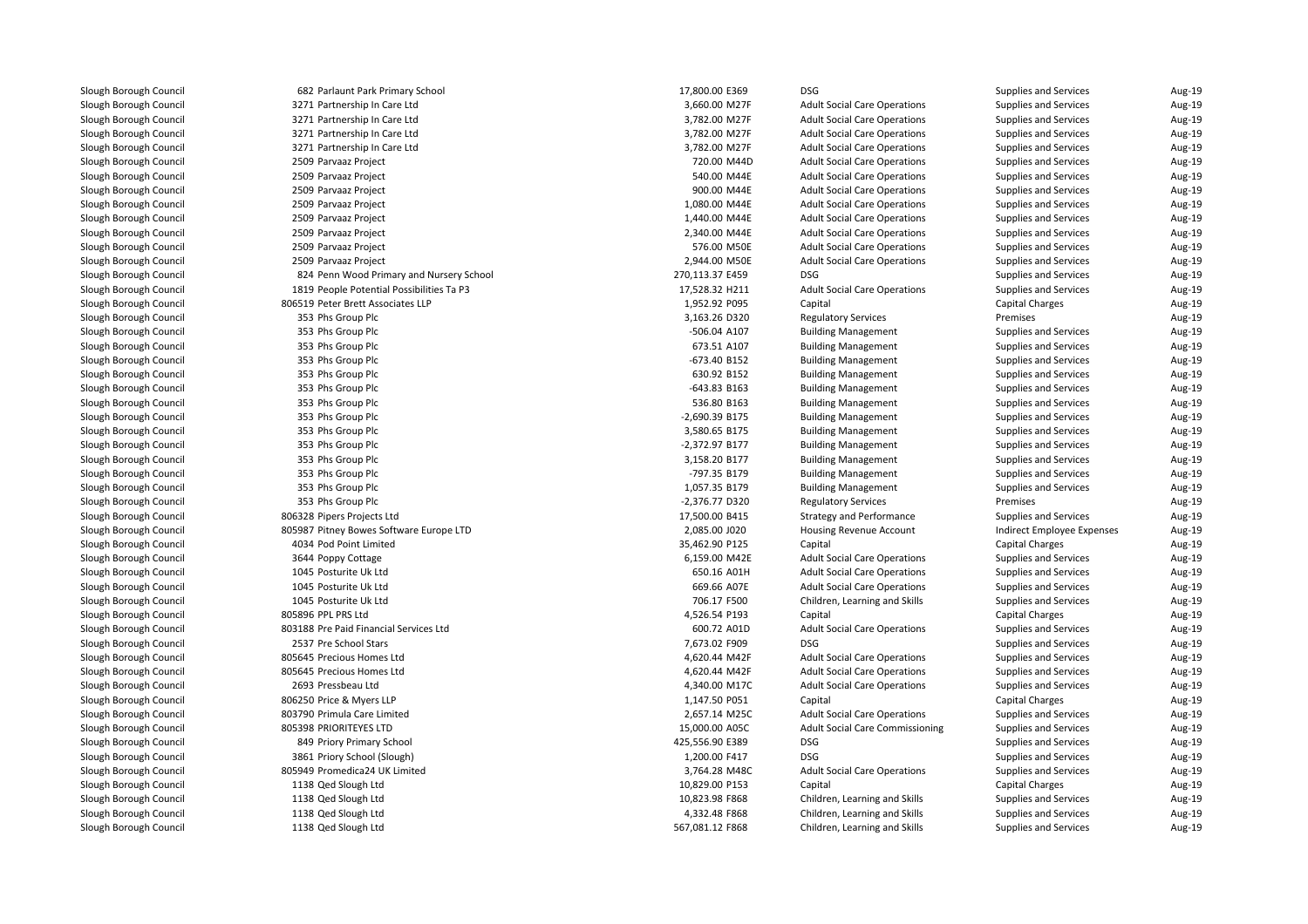| 805746 Qfree (Bristol) UK Ltd                          | 976.16 D500                | Planning and Transport              | <b>Supplies and Services</b> | Aug-19 |
|--------------------------------------------------------|----------------------------|-------------------------------------|------------------------------|--------|
| 805746 Qfree (Bristol) UK Ltd                          | 976.17 D500                | <b>Planning and Transport</b>       | Supplies and Services        | Aug-19 |
| 2376 Quality Care Homes Uk Ltd                         | 7,180.00 M26E              | <b>Adult Social Care Operations</b> | Supplies and Services        | Aug-19 |
| 2376 Quality Care Homes Uk Ltd                         | 9,000.00 M26E              | <b>Adult Social Care Operations</b> | <b>Supplies and Services</b> | Aug-19 |
| 3006 Quench.Me.Uk Limited                              | 11,900.00 P193             | Capital                             | <b>Capital Charges</b>       | Aug-19 |
| 3006 Quench.Me.Uk Limited                              | 24,220.00 P193             | Capital                             | <b>Capital Charges</b>       | Aug-19 |
| 1942 Quickson (South & West) Ltd                       | 420,237.02 P180            | Capital                             | <b>Capital Charges</b>       | Aug-19 |
| 1979 R Bensons Property Maintenance Ltd                | 30,835.31 H202             | <b>Strategic Housing Services</b>   | Premises                     | Aug-19 |
| 1979 R Bensons Property Maintenance Ltd                | 6,463.63 H205              | <b>Strategic Housing Services</b>   | Premises                     | Aug-19 |
| 1872 R&D Contractors                                   | 6,891.65 P006              | Capital                             | <b>Capital Charges</b>       | Aug-19 |
| 1872 R&D Contractors                                   | 6,823.64 P006              | Capital                             | <b>Capital Charges</b>       | Aug-19 |
| 2685 R.E.A.C.H                                         | 4,757.52 M26E              | <b>Adult Social Care Operations</b> | Supplies and Services        | Aug-19 |
| 2685 R.E.A.C.H                                         | 4,959.40 M26E              | <b>Adult Social Care Operations</b> | Supplies and Services        | Aug-19 |
| 2685 R.E.A.C.H                                         | 6,400.00 M26E              | <b>Adult Social Care Operations</b> | Supplies and Services        | Aug-19 |
| 2685 R.E.A.C.H                                         | 6,471.44 M26E              | <b>Adult Social Care Operations</b> | Supplies and Services        | Aug-19 |
| 2685 R.E.A.C.H                                         | 7,056.00 M26E              | <b>Adult Social Care Operations</b> | Supplies and Services        | Aug-19 |
| 2685 R.E.A.C.H                                         | -521.80 M26E               | <b>Adult Social Care Operations</b> | <b>External Receipts</b>     | Aug-19 |
| 1305 Rackspace Limited                                 | 3,050.56 B342              | Digital and Strategic IT            | Supplies and Services        | Aug-19 |
| 805201 Ramgroup Ltd                                    | 2,450.00 D750              | <b>Environmental Services</b>       | Supplies and Services        | Aug-19 |
| 690 Reading Borough Council                            | 374,745.63 P160            | Capital                             | <b>Capital Charges</b>       | Aug-19 |
| 805444 Reading Transport Ltd                           | 8,803.50 D512              | <b>Planning and Transport</b>       | Supplies and Services        | Aug-19 |
| 805444 Reading Transport Ltd                           | 13,852.91 D512             | <b>Planning and Transport</b>       | Supplies and Services        | Aug-19 |
| 805444 Reading Transport Ltd                           | 12,236.84 D512             | Planning and Transport              | Supplies and Services        | Aug-19 |
| 805153 Redacted                                        | 1,822.50 F123              | Children, Learning and Skills       | Supplies and Services        | Aug-19 |
| 806541 Redacted                                        | 8,335.89 F909              | <b>DSG</b>                          | Supplies and Services        | Aug-19 |
| 805403 Redacted                                        | 503.03 F909                | <b>DSG</b>                          | Supplies and Services        | Aug-19 |
| 805101 Redacted                                        | 511.10 F909                | <b>DSG</b>                          | Supplies and Services        | Aug-19 |
| 804707 Redacted                                        | 511.10 F909                | <b>DSG</b>                          | Supplies and Services        | Aug-19 |
| 806157 Redacted                                        |                            | <b>DSG</b>                          |                              |        |
|                                                        | 520.78 F909                | <b>DSG</b>                          | Supplies and Services        | Aug-19 |
| 804932 Redacted<br>806671 Redacted                     | 537.54 F909<br>576.43 F909 | <b>DSG</b>                          | Supplies and Services        | Aug-19 |
| 803824 Redacted                                        |                            | <b>DSG</b>                          | Supplies and Services        | Aug-19 |
|                                                        | 637.89 F909                |                                     | Supplies and Services        | Aug-19 |
| 804919 Redacted                                        | 659.05 F909                | <b>DSG</b>                          | Supplies and Services        | Aug-19 |
| 803864 Redacted                                        | 688.64 F909                | <b>DSG</b>                          | Supplies and Services        | Aug-19 |
| 803842 Redacted                                        | 714.93 F909                | <b>DSG</b>                          | Supplies and Services        | Aug-19 |
| 3251 Redacted                                          | 925.55 F909                | <b>DSG</b>                          | Supplies and Services        | Aug-19 |
| 3903 Redacted                                          | 933.43 F909                | <b>DSG</b>                          | Supplies and Services        | Aug-19 |
| 803807 Redacted                                        | 978.76 F909                | <b>DSG</b>                          | Supplies and Services        | Aug-19 |
| 804763 Redacted                                        | 1,004.54 F909              | <b>DSG</b>                          | Supplies and Services        | Aug-19 |
| 805806 Redacted                                        | 1,109.63 F909              | <b>DSG</b>                          | Supplies and Services        | Aug-19 |
| 803825 Redacted                                        | 1,277.75 F909              | <b>DSG</b>                          | Supplies and Services        | Aug-19 |
| 2229 Reliance High-Tech Limited (T/A Reliance Project) | 679.32 J006                | Housing Revenue Account             | Supplies and Services        | Aug-19 |
| 805200 RJ Morgan Fencing Ltd                           | 800.00 D880                | <b>Planning and Transport</b>       | Supplies and Services        | Aug-19 |
| 805200 RJ Morgan Fencing Ltd                           | 1,200.00 D880              | <b>Planning and Transport</b>       | Supplies and Services        | Aug-19 |
| 805054 Rollapaluza Ltd                                 | 1,035.00 D508              | Planning and Transport              | Supplies and Services        | Aug-19 |
| 805580 Rouge Media                                     | 900.00 A07M                | <b>Adult Social Care Operations</b> | Supplies and Services        | Aug-19 |
| 1220 Royal Borough Of Windsor & Mhead                  | 8,385.50 D012              | Planning and Transport              | Supplies and Services        | Aug-19 |
| 696 Royal Borough Of Windsor And Maidenhead            | 62,500.00 B924             | Finance                             | <b>FRS 17</b>                | Aug-19 |
| 696 Royal Borough Of Windsor And Maidenhead            | 4,165.00 D012              | <b>Planning and Transport</b>       | Supplies and Services        | Aug-19 |
| 696 Royal Borough Of Windsor And Maidenhead            | 2,440.00 F211              | Communities and Lesiure             | Supplies and Services        | Aug-19 |
| 696 Royal Borough Of Windsor And Maidenhead            | 8,000.00 F211              | Communities and Lesiure             | Supplies and Services        | Aug-19 |
| 356 Royal Mail Group Ltd                               | 1,504.14 B246              | Governance                          | Supplies and Services        | Aug-19 |
| 2168 RSM Risk Assurance Services LLP                   | 24,919.35 B132             | Finance                             | Supplies and Services        | Aug-19 |
|                                                        |                            |                                     |                              |        |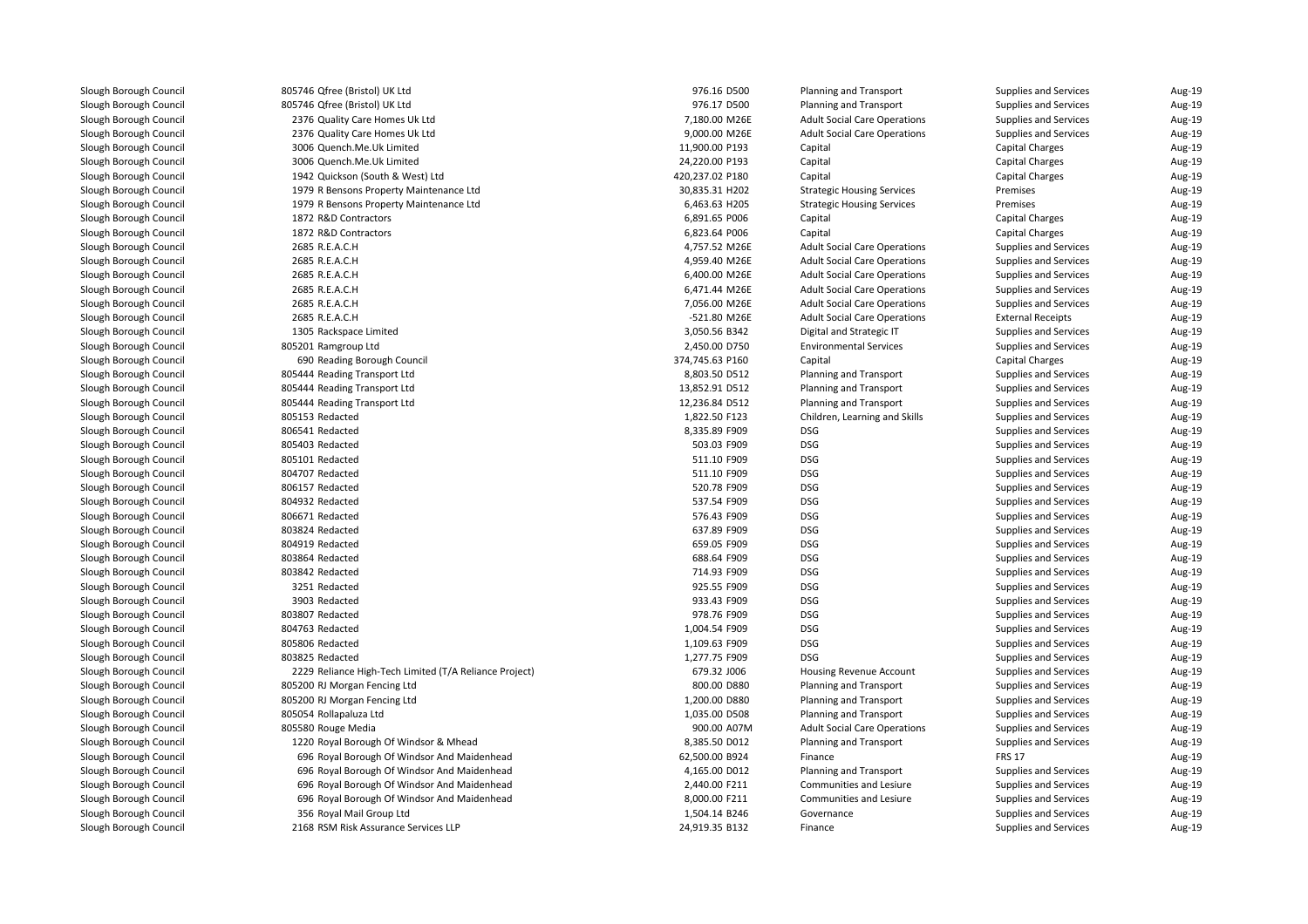| 2168 RSM Risk Assurance Services LLP               | 26,750.00 B132 | Finance                             | <b>Supplies and Services</b> | Aug-19           |
|----------------------------------------------------|----------------|-------------------------------------|------------------------------|------------------|
| 2168 RSM Risk Assurance Services LLP               | 21,299.00 B132 | Finance                             | Supplies and Services        | Aug-19           |
| 2168 RSM Risk Assurance Services LLP               | 22,162.50 B146 | Governance                          | Supplies and Services        | Aug-19           |
| 2168 RSM Risk Assurance Services LLP               | 31,350.50 B146 | Governance                          | Supplies and Services        | Aug-19           |
| 842 Ryvers Primary School                          | 1,400.00 F200  | Children, Learning and Skills       | <b>Agency Staff</b>          | Aug-19           |
| 842 Ryvers Primary School                          | 29,608.33 E399 | <b>DSG</b>                          | Supplies and Services        | Aug-19           |
| 806398 Saba Park UK Services Limited               | 12,385.01 D010 | <b>Planning and Transport</b>       | Supplies and Services        | Aug-19           |
| 806398 Saba Park UK Services Limited               | 12,580.08 D122 | <b>Planning and Transport</b>       | Premises                     | Aug-19           |
| 806398 Saba Park UK Services Limited               | 2,475.72 D123  | Planning and Transport              | Supplies and Services        | Aug-19           |
| 806398 Saba Park UK Services Limited               | 91,178.35 D123 | <b>Planning and Transport</b>       | Supplies and Services        | Aug-19           |
| 806398 Saba Park UK Services Limited               | 10,310.93 D122 | Planning and Transport              | Supplies and Services        | Aug-19           |
| 806398 Saba Park UK Services Limited               | 1,544.97 D123  | Planning and Transport              | Supplies and Services        | Aug-19           |
| 2023 Sadlers Wells                                 | 1,882.33 C322  | Communities and Lesiure             | Supplies and Services        | Aug-19           |
| 3729 Sainsburys Business Direct                    | 1,950.00 D305  | <b>Customer and Communications</b>  | Supplies and Services        | Aug-19           |
| 3729 Sainsburys Business Direct                    | 1,950.00 D305  | <b>Customer and Communications</b>  | Supplies and Services        | Aug-19           |
| 3729 Sainsburys Business Direct                    | 1,950.00 D305  | <b>Customer and Communications</b>  | Supplies and Services        | Aug-19           |
| 3729 Sainsburys Business Direct                    | 1,950.00 D305  | <b>Customer and Communications</b>  | Supplies and Services        | Aug-19           |
| 3729 Sainsburys Business Direct                    | 1,950.00 D305  | <b>Customer and Communications</b>  | Supplies and Services        | Aug-19           |
| 805875 Salutem LD Bidco IV Limited T/A Ambito Care | 4,698.05 M15D  | <b>Adult Social Care Operations</b> | Supplies and Services        | Aug-19           |
| 805875 Salutem LD Bidco IV Limited T/A Ambito Care | 3,619.25 M25D  | <b>Adult Social Care Operations</b> | Supplies and Services        | Aug-19           |
| 805875 Salutem LD Bidco IV Limited T/A Ambito Care | 4,494.56 M26E  | <b>Adult Social Care Operations</b> | Supplies and Services        | Aug-19           |
| 805875 Salutem LD Bidco IV Limited T/A Ambito Care | -611.59 M26E   | <b>Adult Social Care Operations</b> | <b>External Receipts</b>     | Aug-19           |
| 804350 Sandra's Childcare                          | 948.49 F909    | <b>DSG</b>                          | Supplies and Services        | Aug-19           |
| 925 Sara Wood                                      | 575.00 D320    | <b>Regulatory Services</b>          | Supplies and Services        | Aug-19           |
| 925 Sara Wood                                      | 650.00 D320    | <b>Regulatory Services</b>          | Supplies and Services        | Aug-19           |
| 925 Sara Wood                                      | 687.50 D320    | <b>Regulatory Services</b>          | Supplies and Services        | Aug-19           |
| 925 Sara Wood                                      | 500.00 D320    |                                     | Supplies and Services        |                  |
| 1580 Savills (UK) Ltd                              | 1,855.00 P431  | <b>Regulatory Services</b>          |                              | Aug-19<br>Aug-19 |
|                                                    | 1,890.00 P431  | Capital                             | Supplies and Services        |                  |
| 1580 Savills (UK) Ltd                              |                | Capital                             | Supplies and Services        | Aug-19           |
| 1580 Savills (UK) Ltd                              | 3,850.00 P431  | Capital                             | Supplies and Services        | Aug-19           |
| 1580 Savills (UK) Ltd                              | 3,850.00 P431  | Capital                             | Supplies and Services        | Aug-19           |
| 1580 Savills (UK) Ltd                              | 6,440.00 P431  | Capital                             | Supplies and Services        | Aug-19           |
| 1580 Savills (UK) Ltd                              | 7,000.00 P431  | Capital                             | Supplies and Services        | Aug-19           |
| 1580 Savills (UK) Ltd                              | 12,500.00 P405 | Capital                             | <b>Capital Charges</b>       | Aug-19           |
| 1580 Savills (UK) Ltd                              | 1,400.00 P412  | Capital                             | <b>Capital Charges</b>       | Aug-19           |
| 1580 Savills (UK) Ltd                              | 3,850.00 P412  | Capital                             | <b>Capital Charges</b>       | Aug-19           |
| 1580 Savills (UK) Ltd                              | 600.00 P414    | Capital                             | <b>Capital Charges</b>       | Aug-19           |
| 804404 Seashell Trust                              | 16,062.65 M26E | <b>Adult Social Care Operations</b> | Supplies and Services        | Aug-19           |
| 3169 Seeability                                    | 8,210.13 M26E  | <b>Adult Social Care Operations</b> | <b>Supplies and Services</b> | Aug-19           |
| 1935 Selborne Chambers                             | 3,930.00 P128  | Capital                             | <b>Capital Charges</b>       | Aug-19           |
| 803999 Sequence Care Group                         | 11,782.83 M26E | <b>Adult Social Care Operations</b> | Supplies and Services        | Aug-19           |
| 1680 Service Point                                 | 944.00 A02D    | <b>Adult Social Care Operations</b> | Supplies and Services        | Aug-19           |
| 2003 Sharpe Pritchard Llp                          | 512.00 J006    | Housing Revenue Account             | Supplies and Services        | Aug-19           |
| 2003 Sharpe Pritchard Llp                          | 742.00 J016    | Housing Revenue Account             | Supplies and Services        | Aug-19           |
| 804905 SHB Hire Limited                            | 707.07 D880    | <b>Planning and Transport</b>       | Supplies and Services        | Aug-19           |
| 804905 SHB Hire Limited                            | 1,052.97 D750  | <b>Environmental Services</b>       | Supplies and Services        | Aug-19           |
| 804905 SHB Hire Limited                            | 1,160.00 D620  | <b>Environmental Services</b>       | Supplies and Services        | Aug-19           |
| 804905 SHB Hire Limited                            | 1,160.00 D620  | <b>Environmental Services</b>       | Supplies and Services        | Aug-19           |
| 804905 SHB Hire Limited                            | 1,160.00 D620  | <b>Environmental Services</b>       | Supplies and Services        | Aug-19           |
| 804905 SHB Hire Limited                            | -1,215.72 D620 | <b>Environmental Services</b>       | Transport                    | Aug-19           |
| 804905 SHB Hire Limited                            | -1,215.72 D620 | <b>Environmental Services</b>       | Transport                    | Aug-19           |
| 804905 SHB Hire Limited                            | 30,991.64 D910 | <b>Environmental Services</b>       | Transport                    | Aug-19           |
| 804905 SHB Hire Limited                            | 30,991.64 D910 | <b>Environmental Services</b>       | Transport                    | Aug-19           |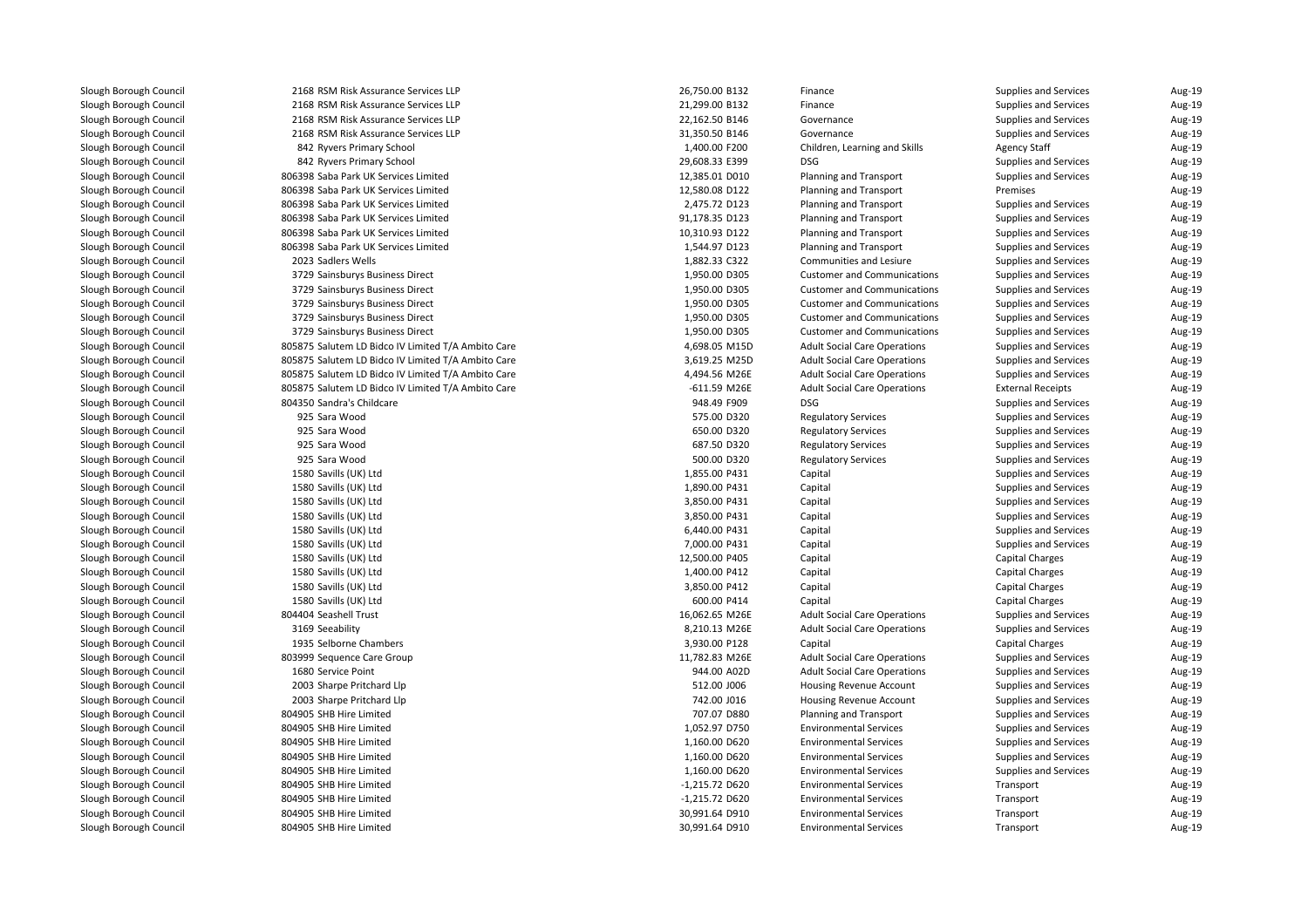| 2934 Shl Group Ltd                                    | 4,999.00 B348                 | People                              | Supplies and Services  | Aug-19 |
|-------------------------------------------------------|-------------------------------|-------------------------------------|------------------------|--------|
| 805203 Shorts Agricultural Services Ltd               | 14,694.40 D342                | <b>Environmental Services</b>       | Supplies and Services  | Aug-19 |
| 805203 Shorts Agricultural Services Ltd               | 14,847.50 D342                | <b>Environmental Services</b>       | Supplies and Services  | Aug-19 |
| 805419 Signpost Solutions Ltd                         | 1,513.80 D880                 | <b>Planning and Transport</b>       | Supplies and Services  | Aug-19 |
| 2853 Skyways Hotel                                    | 1,860.00 J016                 | Housing Revenue Account             | Supplies and Services  | Aug-19 |
| 2853 Skyways Hotel                                    | 1,020.00 J018                 | <b>Housing Revenue Account</b>      | Supplies and Services  | Aug-19 |
| 2853 Skyways Hotel                                    | 1,260.00 J017                 | Housing Revenue Account             | Supplies and Services  | Aug-19 |
| 2853 Skyways Hotel                                    | 1,870.00 J017                 | Housing Revenue Account             | Supplies and Services  | Aug-19 |
| 3333 Slk Services                                     | 10,135.00 F123                | Children, Learning and Skills       | Supplies and Services  | Aug-19 |
| 2466 Slough Childrens Services Trust Limited          | 2,262,088.58 M99C             | Children, Learning and Skills       | Supplies and Services  | Aug-19 |
| 276 Slough Community Transport & Shopmobility         | 531.42 M44E                   | <b>Adult Social Care Operations</b> | Supplies and Services  | Aug-19 |
| 276 Slough Community Transport & Shopmobility         | 17,411.00 F123                | Children, Learning and Skills       | Supplies and Services  | Aug-19 |
| 276 Slough Community Transport & Shopmobility         | 7,505.00 M50A                 | <b>Planning and Transport</b>       | Transport              | Aug-19 |
| 1913 Slough Crossroads Caring For Carers              | 570.00 M44D                   | <b>Adult Social Care Operations</b> | Supplies and Services  | Aug-19 |
| 1913 Slough Crossroads Caring For Carers              | 576.18 M44E                   | <b>Adult Social Care Operations</b> | Supplies and Services  | Aug-19 |
| 1913 Slough Crossroads Caring For Carers              | 780.00 M44E                   | <b>Adult Social Care Operations</b> | Supplies and Services  | Aug-19 |
| 1913 Slough Crossroads Caring For Carers              | 1,200.00 M44E                 | <b>Adult Social Care Operations</b> | Supplies and Services  | Aug-19 |
| 1913 Slough Crossroads Caring For Carers              | 1,440.00 M44E                 | <b>Adult Social Care Operations</b> | Supplies and Services  | Aug-19 |
| 1913 Slough Crossroads Caring For Carers              | 790.00 M44F                   | <b>Adult Social Care Operations</b> | Supplies and Services  | Aug-19 |
| 1913 Slough Crossroads Caring For Carers              | 825.00 M44F                   | <b>Adult Social Care Operations</b> | Supplies and Services  | Aug-19 |
| 3503 Slough Day Nursery                               | 7,263.22 F909                 | <b>DSG</b>                          | Supplies and Services  | Aug-19 |
| 806396 Sockmonkey Consulting Limited                  | 6,000.00 H217                 | <b>Strategic Housing Services</b>   | Supplies and Services  | Aug-19 |
| 803580 Software solutions                             | 1,350.00 F211                 | Communities and Lesiure             | Supplies and Services  | Aug-19 |
| 114 Solutions 4 Health Ltd                            | 11,000.00 A01P                | Public Health                       | Supplies and Services  | Aug-19 |
| 114 Solutions 4 Health Ltd                            | 7,500.00 A01P                 | Public Health                       | Supplies and Services  | Aug-19 |
| 114 Solutions 4 Health Ltd                            | 226,216.31 A01P               | Public Health                       | Supplies and Services  | Aug-19 |
| 1598 Sorbon Estates Limited                           | 3,300.00 H205                 | <b>Strategic Housing Services</b>   | Premises               | Aug-19 |
| 1611 South Bucks District Council                     | 17,042.50 D012                | <b>Planning and Transport</b>       | Supplies and Services  | Aug-19 |
| 1611 South Bucks District Council                     | 7,875.00 D012                 | Planning and Transport              | Supplies and Services  | Aug-19 |
| 710 Southern Electric Plc                             | 507.67 J015                   | Housing Revenue Account             | Premises               | Aug-19 |
| 804781 Sports and Leisure Management Ltd              | 20,000.00 C025                | Communities and Lesiure             | Supplies and Services  | Aug-19 |
| 1875 Ss & Kk. Hothi                                   | 11,771.25 H205                | <b>Strategic Housing Services</b>   | Premises               | Aug-19 |
| 1875 Ss & Kk. Hothi                                   | 15,816.66 H205                | <b>Strategic Housing Services</b>   | Premises               | Aug-19 |
| 1875 Ss & Kk. Hothi                                   | 15,816.66 H205                | <b>Strategic Housing Services</b>   | Premises               | Aug-19 |
| 1875 Ss & Kk. Hothi                                   | 2,060.00 H205                 | <b>Strategic Housing Services</b>   | Premises               | Aug-19 |
| 1875 Ss & Kk. Hothi                                   | 11,771.25 H205                | <b>Strategic Housing Services</b>   | Premises               | Aug-19 |
| 1875 Ss & Kk. Hothi                                   |                               |                                     | Premises               | Aug-19 |
|                                                       | 15,816.66 H205<br>627.00 P141 | <b>Strategic Housing Services</b>   |                        |        |
| 1636 Sse Metering Limited                             |                               | Capital                             | <b>Capital Charges</b> | Aug-19 |
| 1366 Ssi Schaefer Ltd                                 | 9,760.50 P581                 | Capital                             | <b>Capital Charges</b> | Aug-19 |
| 2019 Ssr General & Management Ltd                     | 500.00 F640                   | Children, Learning and Skills       | <b>Agency Staff</b>    | Aug-19 |
| 2019 Ssr General & Management Ltd                     | 500.00 F640                   | Children, Learning and Skills       | <b>Agency Staff</b>    | Aug-19 |
| 2019 Ssr General & Management Ltd                     | 500.00 F640                   | Children, Learning and Skills       | <b>Agency Staff</b>    | Aug-19 |
| 2019 Ssr General & Management Ltd                     | 500.00 F640                   | Children, Learning and Skills       | <b>Agency Staff</b>    | Aug-19 |
| 803165 St Anthony's Catholic Primary School & Nursery | 16,116.67 E409                | <b>DSG</b>                          | Supplies and Services  | Aug-19 |
| 3383 St Bernards Catholic Grammar School              | 335,321.10 E559               | <b>DSG</b>                          | Supplies and Services  | Aug-19 |
| 2918 St Bernard'S Rc Preparatory School               | 14,694.13 F909                | <b>DSG</b>                          | Supplies and Services  | Aug-19 |
| 3547 St Ethelberts School                             | 17,062.53 E419                | <b>DSG</b>                          | Supplies and Services  | Aug-19 |
| 1378 St Josephs Catholic High School                  | 8,833.33 E569                 | <b>DSG</b>                          | Supplies and Services  | Aug-19 |
| 468 Stannah Lift Services Ltd                         | 5,752.00 P006                 | Capital                             | <b>Capital Charges</b> | Aug-19 |
| 805206 Staysure Tyres Ltd                             | 1,074.40 D750                 | <b>Environmental Services</b>       | Transport              | Aug-19 |
| 804910 Stennetts Limited                              | 5,070.00 D630                 | <b>Environmental Services</b>       | Supplies and Services  | Aug-19 |
| 804910 Stennetts Limited                              | 1,000.00 D750                 | <b>Environmental Services</b>       | Supplies and Services  | Aug-19 |
| 804910 Stennetts Limited                              | 1,365.00 D880                 | <b>Planning and Transport</b>       | Supplies and Services  | Aug-19 |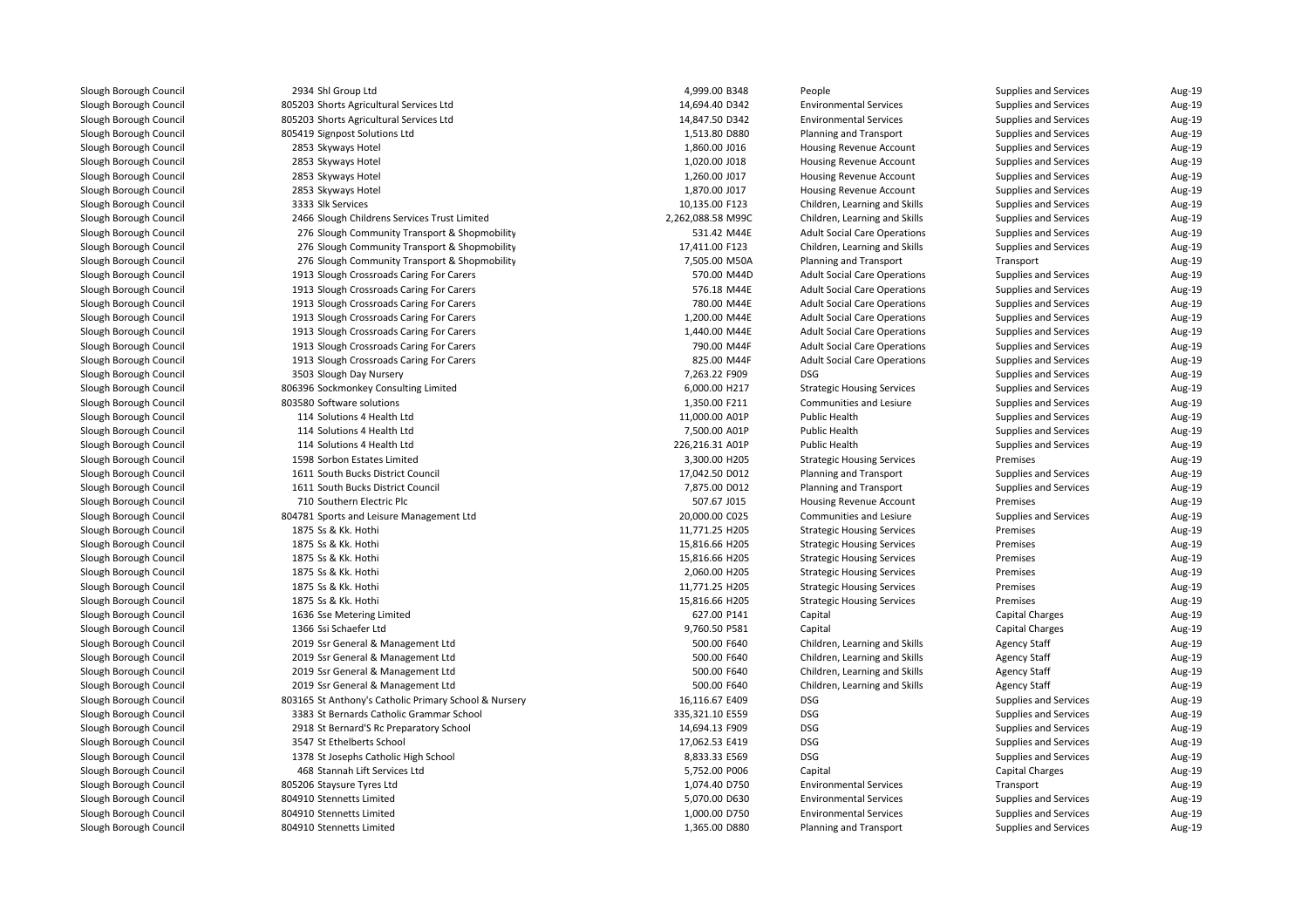804910 Stennetts Limited2687 Stepping Stones 2687 Stepping Stones 1330 Storm Technologies Ltd 805181 Street Furnishings Ltd 805181 Street Furnishings Ltd 805181 Street Furnishings Ltd 805181 Street Furnishings Ltd 2688 Sunnyside Nursing Home 2,979.80 M17C 293 Surecare Slough 293 Surecare Slough 293 Surecare Slough 293 Surecare Slough 293 Surecare Slough 293 Surecare Slough 293 Surecare Slough 293 Surecare Slough 293 Surecare Slough 293 Surecare Slough 293 Surecare Slough 293 Surecare Slough 293 Surecare Slough 293 Surecare Slough 293 Surecare Slough 293 Surecare Slough 293 Surecare Slough 293 Surecare Slough 293 Surecare Slough 293 Surecare Slough 293 Surecare Slough 293 Surecare Slough 293 Surecare Slough 293 Surecare Slough 293 Surecare Slough 293 Surecare Slough 293 Surecare Slough 293 Surecare Slough 293 Surecare Slough 293 Surecare Slough 293 Surecare Slough 293 Surecare Slough 293293 Surecare Slough 293 Surecare Slough 293 Surecare Slough 293 Surecare Slough 293 Surecare Slough 293 Surecare Slough 293 Surecare Slough 293 Surecare Slough 293 Surecare Slough 293 Surecare Slough 293 Surecare Slough293 Surecare Slough

| 0 Stennetts Limited                    | 1,343.42 D630                  | <b>Environmental Services</b>       | Supplies and Services        | Aug-19 |
|----------------------------------------|--------------------------------|-------------------------------------|------------------------------|--------|
| 7 Stepping Stones                      | 5,133.24 M26E                  | <b>Adult Social Care Operations</b> | Supplies and Services        | Aug-19 |
| 7 Stepping Stones                      | 5,133.24 M26E                  | <b>Adult Social Care Operations</b> | Supplies and Services        | Aug-19 |
| 0 Storm Technologies Ltd               | 624.45 B342                    | Digital and Strategic IT            | Supplies and Services        | Aug-19 |
| 1 Street Furnishings Ltd               | 695.00 D880                    | <b>Planning and Transport</b>       | Supplies and Services        | Aug-19 |
| 1 Street Furnishings Ltd               | 1,727.50 D880                  | Planning and Transport              | Supplies and Services        | Aug-19 |
| 1 Street Furnishings Ltd               | 3,845.00 D880                  | Planning and Transport              | Supplies and Services        | Aug-19 |
| 1 Street Furnishings Ltd               | 533.60 D880                    | Planning and Transport              | Supplies and Services        | Aug-19 |
| 8 Sunnyside Nursing Home               | 2,979.80 M17C                  | <b>Adult Social Care Operations</b> | Supplies and Services        | Aug-19 |
| 3 Surecare Slough                      | 666.11 M44C                    | <b>Adult Social Care Operations</b> | Supplies and Services        | Aug-19 |
| 3 Surecare Slough                      | 763.56 M44C                    | <b>Adult Social Care Operations</b> | Supplies and Services        | Aug-19 |
| 3 Surecare Slough                      | 901.55 M44C                    | <b>Adult Social Care Operations</b> | Supplies and Services        | Aug-19 |
| 3 Surecare Slough                      | 975.37 M44C                    | <b>Adult Social Care Operations</b> | Supplies and Services        | Aug-19 |
| 3 Surecare Slough                      | 1,037.49 M44C                  | <b>Adult Social Care Operations</b> | Supplies and Services        | Aug-19 |
| 3 Surecare Slough                      | 1,317.08 M44C                  | <b>Adult Social Care Operations</b> | Supplies and Services        | Aug-19 |
| 3 Surecare Slough                      | 2,254.29 M44C                  | <b>Adult Social Care Operations</b> | Supplies and Services        | Aug-19 |
| 3 Surecare Slough                      | 2,336.01 M44C                  | <b>Adult Social Care Operations</b> | Supplies and Services        | Aug-19 |
| 3 Surecare Slough                      | 2,367.92 M44C                  | <b>Adult Social Care Operations</b> | Supplies and Services        | Aug-19 |
| 3 Surecare Slough                      | 1,139.12 M44C                  | <b>Adult Social Care Operations</b> | Supplies and Services        | Aug-19 |
| 3 Surecare Slough                      | 1,272.88 M44C                  | <b>Adult Social Care Operations</b> | Supplies and Services        | Aug-19 |
| 3 Surecare Slough                      | 502.98 M44C                    | <b>Adult Social Care Operations</b> | Supplies and Services        | Aug-19 |
| 3 Surecare Slough                      | 507.53 M44C                    | <b>Adult Social Care Operations</b> | Supplies and Services        | Aug-19 |
| 3 Surecare Slough                      | 508.14 M44C                    | <b>Adult Social Care Operations</b> | <b>Supplies and Services</b> | Aug-19 |
| 3 Surecare Slough                      | 509.04 M44C                    | <b>Adult Social Care Operations</b> | Supplies and Services        | Aug-19 |
| 3 Surecare Slough                      | 527.32 M44C                    | <b>Adult Social Care Operations</b> | Supplies and Services        | Aug-19 |
| 3 Surecare Slough                      | 527.32 M44C                    | <b>Adult Social Care Operations</b> | Supplies and Services        | Aug-19 |
| 3 Surecare Slough                      | 633.09 M44C                    | <b>Adult Social Care Operations</b> | Supplies and Services        | Aug-19 |
| 3 Surecare Slough                      | 736.90 M44C                    | <b>Adult Social Care Operations</b> | Supplies and Services        | Aug-19 |
| 3 Surecare Slough                      | 762.06 M44C                    | <b>Adult Social Care Operations</b> | Supplies and Services        | Aug-19 |
| 3 Surecare Slough                      | 763.56 M44C                    | <b>Adult Social Care Operations</b> | Supplies and Services        | Aug-19 |
| 3 Surecare Slough                      | 779.76 M44C                    | <b>Adult Social Care Operations</b> | <b>Supplies and Services</b> | Aug-19 |
| 3 Surecare Slough                      | 882.78 M44C                    | <b>Adult Social Care Operations</b> | Supplies and Services        | Aug-19 |
| 3 Surecare Slough                      | 886.10 M44C                    | <b>Adult Social Care Operations</b> | Supplies and Services        | Aug-19 |
| 3 Surecare Slough                      | 988.09 M44C                    | <b>Adult Social Care Operations</b> | Supplies and Services        | Aug-19 |
| 3 Surecare Slough                      | 1,006.36 M44C                  | <b>Adult Social Care Operations</b> | Supplies and Services        | Aug-19 |
| 3 Surecare Slough                      | 1,008.69 M44C                  | <b>Adult Social Care Operations</b> | Supplies and Services        | Aug-19 |
| 3 Surecare Slough                      | 1,027.40 M44C                  | <b>Adult Social Care Operations</b> |                              | Aug-19 |
|                                        |                                |                                     | Supplies and Services        | Aug-19 |
| 3 Surecare Slough<br>3 Surecare Slough | 1,129.10 M44C<br>1,130.00 M44C | <b>Adult Social Care Operations</b> | Supplies and Services        | Aug-19 |
|                                        |                                | <b>Adult Social Care Operations</b> | Supplies and Services        |        |
| 3 Surecare Slough                      | 1,132.16 M44C                  | <b>Adult Social Care Operations</b> | Supplies and Services        | Aug-19 |
| 3 Surecare Slough                      | 1,145.17 M44C                  | <b>Adult Social Care Operations</b> | Supplies and Services        | Aug-19 |
| 3 Surecare Slough                      | 1,197.57 M44C                  | <b>Adult Social Care Operations</b> | Supplies and Services        | Aug-19 |
| 3 Surecare Slough                      | 1,263.18 M44C                  | <b>Adult Social Care Operations</b> | Supplies and Services        | Aug-19 |
| 3 Surecare Slough                      | 1,305.29 M44C                  | <b>Adult Social Care Operations</b> | Supplies and Services        | Aug-19 |
| 3 Surecare Slough                      | 1,720.47 M44C                  | <b>Adult Social Care Operations</b> | Supplies and Services        | Aug-19 |
| 3 Surecare Slough                      | 1,779.17 M44C                  | <b>Adult Social Care Operations</b> | Supplies and Services        | Aug-19 |
| 3 Surecare Slough                      | 2,275.68 M44C                  | <b>Adult Social Care Operations</b> | Supplies and Services        | Aug-19 |
| 3 Surecare Slough                      | 2,276.72 M44C                  | <b>Adult Social Care Operations</b> | Supplies and Services        | Aug-19 |
| 3 Surecare Slough                      | 2,280.37 M44C                  | <b>Adult Social Care Operations</b> | Supplies and Services        | Aug-19 |
| 3 Surecare Slough                      | 2,323.04 M44C                  | <b>Adult Social Care Operations</b> | Supplies and Services        | Aug-19 |
| 3 Surecare Slough                      | 2,324.22 M44C                  | <b>Adult Social Care Operations</b> | <b>Supplies and Services</b> | Aug-19 |
| 3 Surecare Slough                      | 2,363.40 M44C                  | <b>Adult Social Care Operations</b> | Supplies and Services        | Aug-19 |
| 3 Surecare Slough                      | 2,543.04 M44C                  | <b>Adult Social Care Operations</b> | Supplies and Services        | Aug-19 |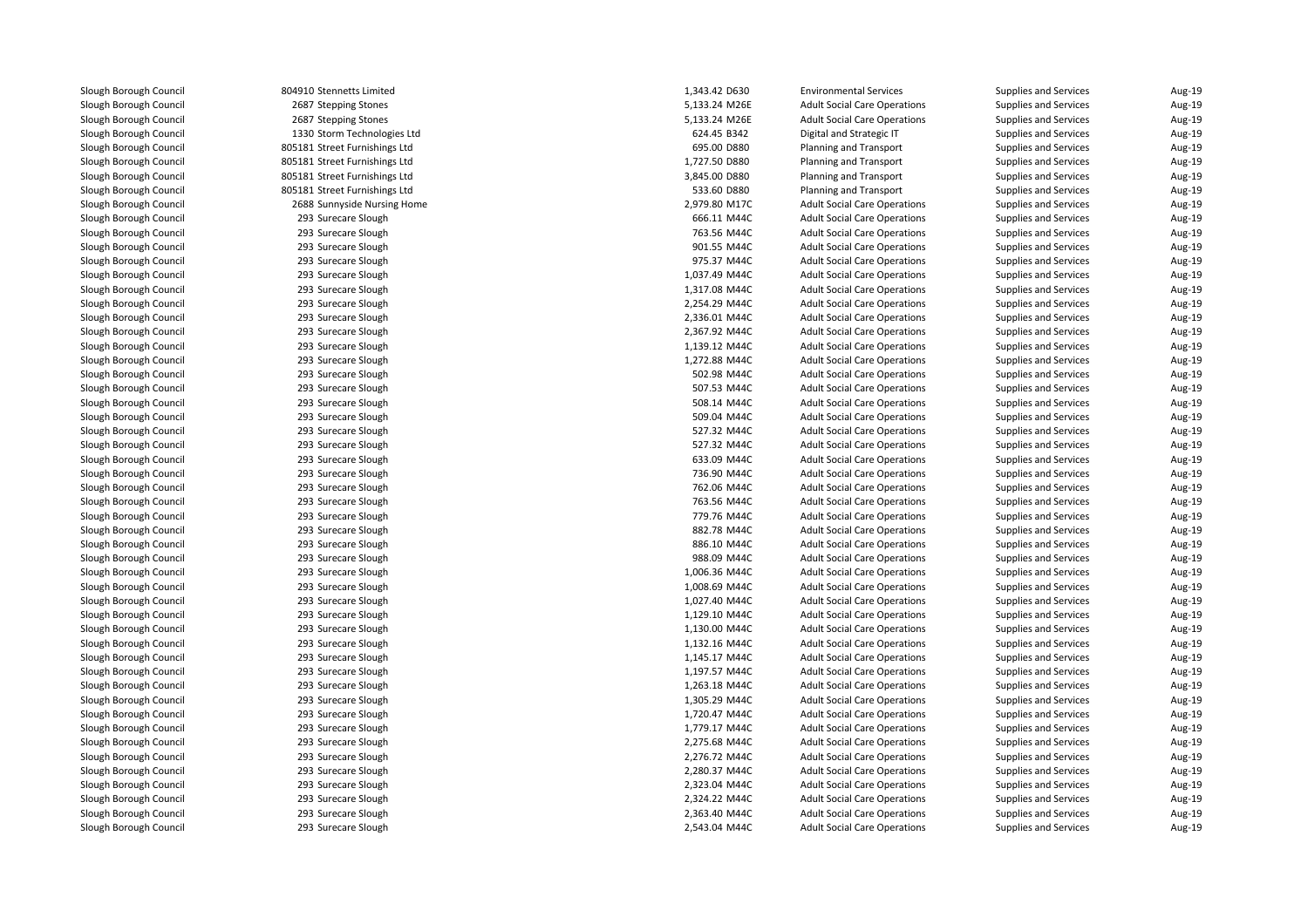| 293 Surecare Slough                               | 2,662.16 M44C  | <b>Adult Social Care Operations</b>    | Supplies and Services        | Aug-19 |
|---------------------------------------------------|----------------|----------------------------------------|------------------------------|--------|
| 293 Surecare Slough                               | 2,795.12 M44C  | <b>Adult Social Care Operations</b>    | Supplies and Services        | Aug-19 |
| 293 Surecare Slough                               | 3,152.58 M44C  | <b>Adult Social Care Operations</b>    | Supplies and Services        | Aug-19 |
| 293 Surecare Slough                               | 636.30 M44D    | <b>Adult Social Care Operations</b>    | Supplies and Services        | Aug-19 |
| 293 Surecare Slough                               | 1,147.71 M44D  | <b>Adult Social Care Operations</b>    | Supplies and Services        | Aug-19 |
| 293 Surecare Slough                               | 2,023.96 M44D  | <b>Adult Social Care Operations</b>    | Supplies and Services        | Aug-19 |
| 293 Surecare Slough                               | 2,276.11 M44D  | <b>Adult Social Care Operations</b>    | Supplies and Services        | Aug-19 |
| 293 Surecare Slough                               | 2,283.97 M44D  | <b>Adult Social Care Operations</b>    | Supplies and Services        | Aug-19 |
| 293 Surecare Slough                               | 2,398.81 M44D  | <b>Adult Social Care Operations</b>    | Supplies and Services        | Aug-19 |
| 293 Surecare Slough                               | 2,537.03 M44D  | <b>Adult Social Care Operations</b>    | Supplies and Services        | Aug-19 |
| 293 Surecare Slough                               | 2,775.53 M44D  | <b>Adult Social Care Operations</b>    | <b>Supplies and Services</b> | Aug-19 |
| 293 Surecare Slough                               | 654.48 M44E    | <b>Adult Social Care Operations</b>    | Supplies and Services        | Aug-19 |
| 293 Surecare Slough                               | 1,010.52 M44E  | <b>Adult Social Care Operations</b>    | Supplies and Services        | Aug-19 |
| 293 Surecare Slough                               | 1,272.02 M44E  | <b>Adult Social Care Operations</b>    | Supplies and Services        | Aug-19 |
| 293 Surecare Slough                               | 1,163.52 M44F  | <b>Adult Social Care Operations</b>    | Supplies and Services        | Aug-19 |
| 293 Surecare Slough                               | 2,272.78 M47D  | <b>Adult Social Care Operations</b>    | Supplies and Services        | Aug-19 |
| 293 Surecare Slough                               | 1,503.58 M48C  | <b>Adult Social Care Operations</b>    | Supplies and Services        | Aug-19 |
| 293 Surecare Slough                               | 636.44 M48C    | <b>Adult Social Care Operations</b>    | Supplies and Services        | Aug-19 |
| 293 Surecare Slough                               | 1,749.21 M48C  | <b>Adult Social Care Operations</b>    | Supplies and Services        | Aug-19 |
| 293 Surecare Slough                               | 2,021.54 M48C  | <b>Adult Social Care Operations</b>    | Supplies and Services        | Aug-19 |
| 293 Surecare Slough                               | 2,282.48 M48C  | <b>Adult Social Care Operations</b>    | Supplies and Services        | Aug-19 |
| 293 Surecare Slough                               | 2,542.81 M48C  | <b>Adult Social Care Operations</b>    | Supplies and Services        | Aug-19 |
| 1833 Swarco Traffic Limited                       | 2,010.00 D500  | Planning and Transport                 | <b>Supplies and Services</b> | Aug-19 |
| 803889 Swift Cleaning Services Ltd                | 579.81 F279    | Children, Learning and Skills          | Premises                     | Aug-19 |
| 803889 Swift Cleaning Services Ltd                | 592.31 F283    | Children, Learning and Skills          | Premises                     | Aug-19 |
| 803889 Swift Cleaning Services Ltd                | 731.44 F297    | Children, Learning and Skills          | Premises                     | Aug-19 |
| 803889 Swift Cleaning Services Ltd                | 572.78 F373    | Children, Learning and Skills          | Premises                     | Aug-19 |
| 903 Taylor & Francis                              | 674.78 F640    | Children, Learning and Skills          | Supplies and Services        | Aug-19 |
| 805683 Team Carita DCS Limited                    | 1,147.00 M44C  | <b>Adult Social Care Operations</b>    | Supplies and Services        | Aug-19 |
| 805683 Team Carita DCS Limited                    | 1,193.50 M44C  | <b>Adult Social Care Operations</b>    | Supplies and Services        | Aug-19 |
| 805683 Team Carita DCS Limited                    | 1,216.75 M44C  | <b>Adult Social Care Operations</b>    | Supplies and Services        | Aug-19 |
| 805683 Team Carita DCS Limited                    | 1,224.50 M44C  | <b>Adult Social Care Operations</b>    | Supplies and Services        | Aug-19 |
| 3369 Teeny Boppers Montessori School              | 9,170.90 F909  | <b>DSG</b>                             | Supplies and Services        | Aug-19 |
| 805607 Telehealth Solutions Ltd                   | 1,112.00 A06C  | <b>Adult Social Care Commissioning</b> | Supplies and Services        | Aug-19 |
| 951 Templewood Security Systems Ltd               | 554.40 A04F    | <b>Adult Social Care Operations</b>    | Supplies and Services        | Aug-19 |
| 806335 Tennyson Finn Ltd                          | 650.00 C322    | Communities and Lesiure                | Supplies and Services        | Aug-19 |
| 806669 Tessa Bide                                 | 570.00 C010    | Communities and Lesiure                | Supplies and Services        | Aug-19 |
| 803712 Thames Valley Transport Services LTD       | 91,973.83 F123 | Children, Learning and Skills          | Supplies and Services        | Aug-19 |
| 717 Thames Water Utilities Limited                | 15,808.61 J015 | Housing Revenue Account                | Premises                     | Aug-19 |
| 717 Thames Water Utilities Limited                | 5,045.80 J015  | Housing Revenue Account                | Premises                     | Aug-19 |
| 717 Thames Water Utilities Limited                | 4,353.51 J015  | Housing Revenue Account                | Premises                     | Aug-19 |
| 805247 The Eden Academy T/A Pentland Field School | 11,616.44 F551 | <b>DSG</b>                             | Supplies and Services        | Aug-19 |
| 653 The Godolphin Junior Academy                  | 9,750.00 E779  | <b>DSG</b>                             | Supplies and Services        | Aug-19 |
| 1908 The Groundwork South Trust Ltd               | 36,000.00 D012 | <b>Planning and Transport</b>          | Supplies and Services        | Aug-19 |
| 804768 The Helping Hand Company Limited           | 1,914.00 D620  | <b>Environmental Services</b>          | Supplies and Services        | Aug-19 |
| 804559 The Kinetic Science Foundation             | 650.00 C010    | Communities and Lesiure                | Supplies and Services        | Aug-19 |
| 1385 The Langley Academy                          | 9,250.00 E719  | <b>DSG</b>                             | Supplies and Services        | Aug-19 |
| 803300 The Langley Academy Primary                | 16,983.33 E469 | <b>DSG</b>                             | Supplies and Services        | Aug-19 |
| 805400 The Leading Care Company                   | 519.79 M44C    | <b>Adult Social Care Operations</b>    | Supplies and Services        | Aug-19 |
| 805400 The Leading Care Company                   | 535.49 M44C    | <b>Adult Social Care Operations</b>    | Supplies and Services        | Aug-19 |
| 805400 The Leading Care Company                   | 537.38 M44C    | <b>Adult Social Care Operations</b>    | <b>Supplies and Services</b> | Aug-19 |
| 805400 The Leading Care Company                   | 608.35 M44C    | <b>Adult Social Care Operations</b>    | Supplies and Services        | Aug-19 |
| 805400 The Leading Care Company                   | 623.45 M44C    | <b>Adult Social Care Operations</b>    | Supplies and Services        | Aug-19 |
|                                                   |                |                                        |                              |        |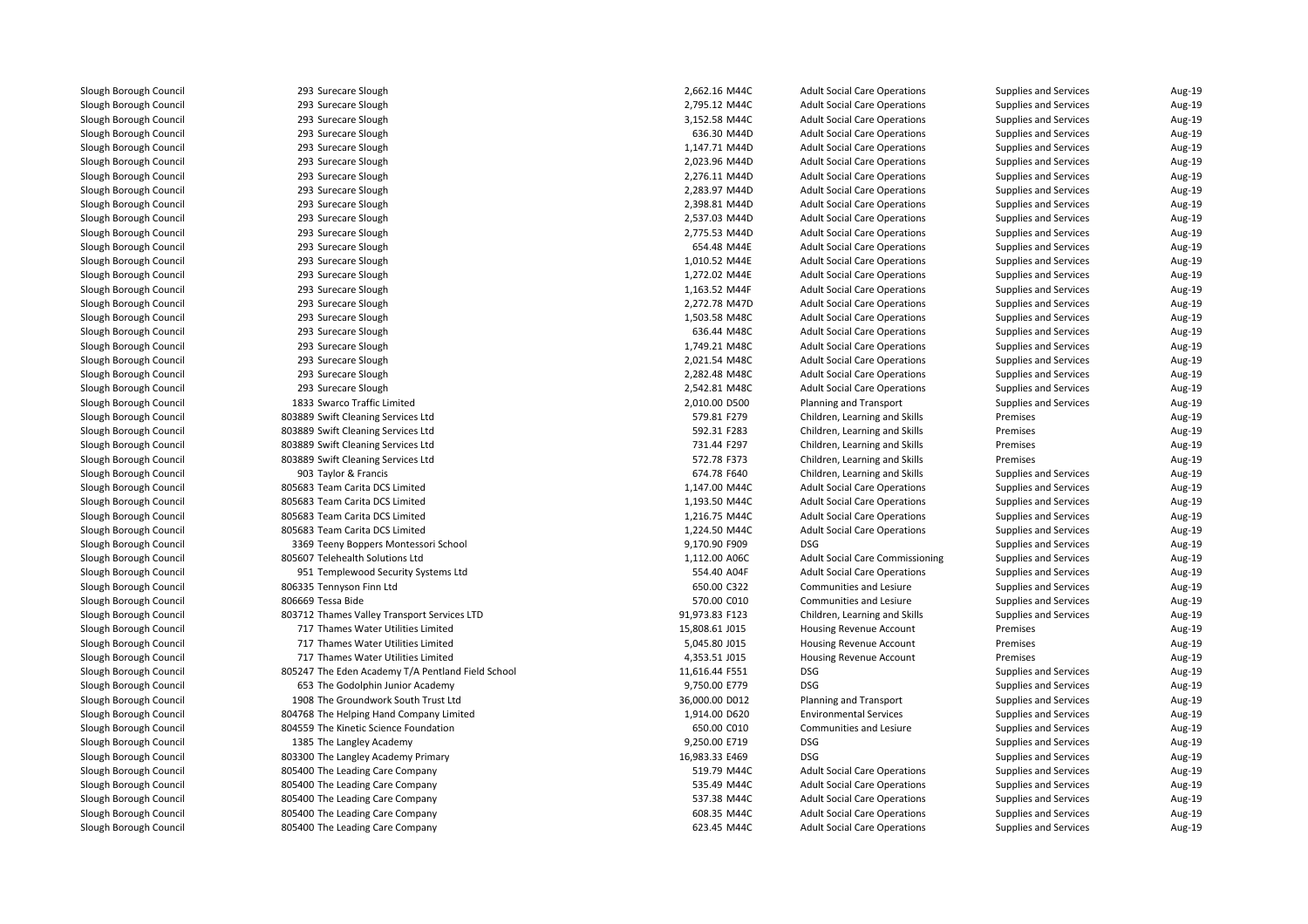| 805400 The Leading Care Company                   | 676.23 M44C    | <b>Adult Social Care Operations</b> | Supplies and Services        | Aug-19 |
|---------------------------------------------------|----------------|-------------------------------------|------------------------------|--------|
| 805400 The Leading Care Company                   | 729.62 M44C    | <b>Adult Social Care Operations</b> | Supplies and Services        | Aug-19 |
| 805400 The Leading Care Company                   | 864.96 M44C    | <b>Adult Social Care Operations</b> | Supplies and Services        | Aug-19 |
| 805400 The Leading Care Company                   | 901.22 M44C    | <b>Adult Social Care Operations</b> | Supplies and Services        | Aug-19 |
| 805400 The Leading Care Company                   | 904.77 M44C    | <b>Adult Social Care Operations</b> | Supplies and Services        | Aug-19 |
| 805400 The Leading Care Company                   | 1,262.01 M44C  | <b>Adult Social Care Operations</b> | Supplies and Services        | Aug-19 |
| 805400 The Leading Care Company                   | 2,025.58 M44C  | <b>Adult Social Care Operations</b> | Supplies and Services        | Aug-19 |
| 805400 The Leading Care Company                   | 807.48 M44D    | <b>Adult Social Care Operations</b> | Supplies and Services        | Aug-19 |
| 805400 The Leading Care Company                   | 1,217.20 M44D  | <b>Adult Social Care Operations</b> | Supplies and Services        | Aug-19 |
| 805400 The Leading Care Company                   | 1,631.97 M44D  | <b>Adult Social Care Operations</b> | Supplies and Services        | Aug-19 |
| 1794 The Light UK                                 | 502.50 M44E    | <b>Adult Social Care Operations</b> | Supplies and Services        | Aug-19 |
| 1794 The Light UK                                 | 502.50 M44E    | <b>Adult Social Care Operations</b> | Supplies and Services        | Aug-19 |
| 1794 The Light UK                                 | 670.00 M44E    | <b>Adult Social Care Operations</b> | Supplies and Services        | Aug-19 |
| 1794 The Light UK                                 | 837.50 M44E    | <b>Adult Social Care Operations</b> | Supplies and Services        | Aug-19 |
| 1794 The Light UK                                 | 1,005.00 M44E  | <b>Adult Social Care Operations</b> | Supplies and Services        | Aug-19 |
| 1794 The Light UK                                 | 1,256.25 M44E  | <b>Adult Social Care Operations</b> | Supplies and Services        | Aug-19 |
| 1794 The Light UK                                 | 1,675.00 M44E  | <b>Adult Social Care Operations</b> | Supplies and Services        | Aug-19 |
| 1794 The Light UK                                 | 1,675.00 M44E  | <b>Adult Social Care Operations</b> | Supplies and Services        | Aug-19 |
| 1794 The Light UK                                 | 1,758.75 M44E  | <b>Adult Social Care Operations</b> | Supplies and Services        | Aug-19 |
| 3883 The Maples Reading                           | 4,340.00 M26E  | <b>Adult Social Care Operations</b> | Supplies and Services        | Aug-19 |
| 3883 The Maples Reading                           | 12,178.57 M26E | <b>Adult Social Care Operations</b> | Supplies and Services        | Aug-19 |
| 3116 The Oratory Montessori Day Nursery           | 7,137.92 F909  | <b>DSG</b>                          | Supplies and Services        | Aug-19 |
| 2002 The Pace Centre                              | 4,121.20 F550  | <b>DSG</b>                          | Supplies and Services        | Aug-19 |
| 96 The Play Inspection Company Ltd                | 2,020.00 D750  | <b>Environmental Services</b>       | Indirect Employee Expenses   | Aug-19 |
| 2898 The Regard Partnership Ltd                   | 1,485.71 M26E  | <b>Adult Social Care Operations</b> | Supplies and Services        | Aug-19 |
| 2898 The Regard Partnership Ltd                   | 5,571.43 M26E  | <b>Adult Social Care Operations</b> | Supplies and Services        | Aug-19 |
| 2898 The Regard Partnership Ltd                   | 5,757.14 M26E  | <b>Adult Social Care Operations</b> | Supplies and Services        | Aug-19 |
| 2831 The Turner Home                              | 1,725.60 M15D  | <b>Adult Social Care Operations</b> | Supplies and Services        | Aug-19 |
| 821 The Westgate School                           | 17,078.80 E789 | <b>DSG</b>                          | Supplies and Services        | Aug-19 |
| 1549 Thebigword Group                             | 585.43 A02D    | <b>Adult Social Care Operations</b> | Supplies and Services        | Aug-19 |
| 1127 Tinies Childcare Berkshire Nurseries Limited | 654.89 F187    | Children, Learning and Skills       | <b>Agency Staff</b>          | Aug-19 |
| 806360 Tiny Turtles Daycare Nursery Ltd           | 6,953.79 F909  | <b>DSG</b>                          | Supplies and Services        | Aug-19 |
| 1051 Tmp (Uk) Ltd                                 | 1,535.60 B348  | People                              | Supplies and Services        | Aug-19 |
| 1051 Tmp (Uk) Ltd                                 | 2,447.50 B348  | People                              | Supplies and Services        | Aug-19 |
| 1051 Tmp (Uk) Ltd                                 | 6,069.57 B348  | People                              | Supplies and Services        | Aug-19 |
| 171 Toad Hall Nursery                             | 21,690.57 F909 | <b>DSG</b>                          | <b>Supplies and Services</b> | Aug-19 |
| 1157 Total Gas & Power                            | 4,179.33 K524  | <b>Building Management</b>          | Premises                     | Aug-19 |
| 1157 Total Gas & Power                            | 6,380.60 K526  | <b>Building Management</b>          | Premises                     | Aug-19 |
| 1157 Total Gas & Power                            | 6,913.05 K526  | <b>Building Management</b>          | Premises                     | Aug-19 |
| 1157 Total Gas & Power                            | 8,225.68 K526  | <b>Building Management</b>          | Premises                     | Aug-19 |
| 1157 Total Gas & Power                            | 11,428.62 K526 | <b>Building Management</b>          | Premises                     | Aug-19 |
| 1157 Total Gas & Power                            | 11,512.15 K526 | <b>Building Management</b>          | Premises                     | Aug-19 |
| 1157 Total Gas & Power                            | 20,326.60 K526 | <b>Building Management</b>          | Premises                     | Aug-19 |
| 1157 Total Gas & Power                            | 27,276.60 K526 | <b>Building Management</b>          | Premises                     | Aug-19 |
| 1157 Total Gas & Power                            | 27,979.00 K526 | <b>Building Management</b>          | Premises                     | Aug-19 |
| 1157 Total Gas & Power                            | 635.02 P193    | Capital                             | <b>Capital Charges</b>       | Aug-19 |
| 1476 Transport For London - London Buses          | 1,064.25 D512  | <b>Planning and Transport</b>       | Supplies and Services        | Aug-19 |
| 806231 Treka Bus Ltd                              | 53,947.36 P188 | Capital                             | <b>Capital Charges</b>       | Aug-19 |
| 806231 Treka Bus Ltd                              | 53,947.36 P188 | Capital                             | <b>Capital Charges</b>       | Aug-19 |
| 806231 Treka Bus Ltd                              | 53,947.36 P188 | Capital                             | <b>Capital Charges</b>       | Aug-19 |
| 806231 Treka Bus Ltd                              | 53,947.36 P188 | Capital                             | <b>Capital Charges</b>       | Aug-19 |
| 806231 Treka Bus Ltd                              | 69,178.81 P188 | Capital                             | <b>Capital Charges</b>       | Aug-19 |
| 806231 Treka Bus Ltd                              | 69,178.81 P188 | Capital                             | <b>Capital Charges</b>       | Aug-19 |
|                                                   |                |                                     |                              |        |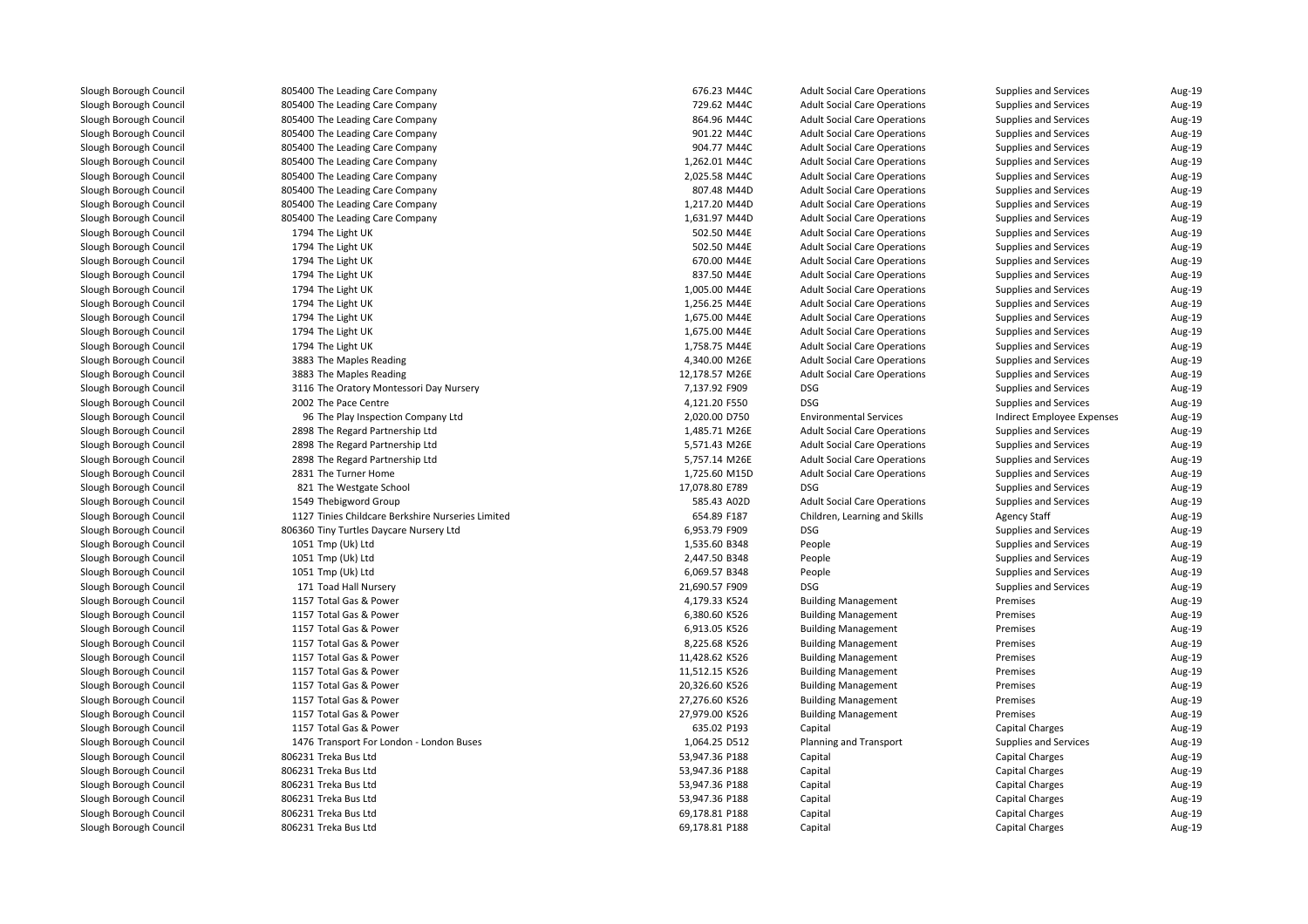| 806231 Treka Bus Ltd                        | 69,178.81 P188 | Capital                             | <b>Capital Charges</b>       | Aug-19           |
|---------------------------------------------|----------------|-------------------------------------|------------------------------|------------------|
| 803458 Treloars                             | 29,006.87 F462 | DSG                                 | Supplies and Services        | Aug-19           |
| 803458 Treloars                             | 29,006.87 F462 | <b>DSG</b>                          | Supplies and Services        | Aug-19           |
| 2288 Trowers & Hamlins                      | 1,421.00 C025  | Communities and Lesiure             | Supplies and Services        | Aug-19           |
| 2288 Trowers & Hamlins                      | 506.00 J006    | Housing Revenue Account             | Supplies and Services        | Aug-19           |
| 2288 Trowers & Hamlins                      | 3,739.00 P405  | Capital                             | <b>Capital Charges</b>       | Aug-19           |
| 2288 Trowers & Hamlins                      | 9,982.00 J006  | Housing Revenue Account             | Supplies and Services        | Aug-19           |
| 309 Trustmarque Solutions Ltd               | 4,450.00 B342  | Digital and Strategic IT            | Supplies and Services        | Aug-19           |
| 2889 Tudor (UK) Ltd t/a Tudor Environmental | 1,198.00 D750  | <b>Environmental Services</b>       | Supplies and Services        | Aug-19           |
| 803597 Upton News Ltd                       | 674.80 C104    | <b>Communities and Lesiure</b>      | Supplies and Services        | Aug-19           |
| 803597 Upton News Ltd                       | 700.45 C104    | Communities and Lesiure             | Supplies and Services        | Aug-19           |
| 577 Upton Park Hotel                        | 1,260.00 M80F  | <b>Adult Social Care Operations</b> | Supplies and Services        | Aug-19           |
| 577 Upton Park Hotel                        | 1,400.00 M80F  | <b>Adult Social Care Operations</b> | Supplies and Services        | Aug-19           |
| 803251 Vail Williams LLP                    | 2,802.50 B079  | Regeneration                        | <b>Capital Charges</b>       | Aug-19           |
| 803251 Vail Williams LLP                    | 25,612.11 P156 | Capital                             | <b>Capital Charges</b>       | Aug-19           |
| 803251 Vail Williams LLP                    | 3,200.00 P156  | Capital                             | <b>Capital Charges</b>       | Aug-19           |
| 803251 Vail Williams LLP                    | 37,750.00 P156 | Capital                             | <b>Capital Charges</b>       | Aug-19           |
| 806717 VerticA Consulting Ltd               | 696.45 B079    | Regeneration                        | <b>Capital Charges</b>       | Aug-19           |
| 1671 Vigilant Security Systems Ltd          | 575.00 A07M    | <b>Adult Social Care Operations</b> | Premises                     | Aug-19           |
| 1212 Virgin Media Ltd                       | 26,903.00 B023 | Finance                             | Supplies and Services        | Aug-19           |
| 1212 Virgin Media Ltd                       | 17,972.52 B023 | Finance                             | Supplies and Services        | Aug-19           |
| 1212 Virgin Media Ltd                       | 1,820.89 B039  | <b>Customer and Communications</b>  | Supplies and Services        | Aug-19           |
| 1839 Vistascapes                            | 12,247.92 P547 | Capital                             | <b>Capital Charges</b>       | Aug-19           |
| 1839 Vistascapes                            | 5,798.50 P006  | Capital                             | <b>Capital Charges</b>       | Aug-19           |
| 803163 Volker Highays                       | 22,564.52 P160 | Capital                             | <b>Capital Charges</b>       | Aug-19           |
| 803779 Voxvisions Overseas Ltd              | 625.00 A02A    | <b>Adult Social Care Operations</b> | Supplies and Services        | Aug-19           |
| 2682 Voyage 1 Limited                       | 607.11 M26E    | <b>Adult Social Care Operations</b> | Supplies and Services        | Aug-19           |
| 2682 Voyage 1 Limited                       | 5,066.54 M26E  | <b>Adult Social Care Operations</b> | Supplies and Services        | Aug-19           |
| 2682 Voyage 1 Limited                       | 5,477.92 M26E  | <b>Adult Social Care Operations</b> | <b>Supplies and Services</b> | Aug-19           |
| 2682 Voyage 1 Limited                       | 6,475.55 M26E  | <b>Adult Social Care Operations</b> | Supplies and Services        | Aug-19           |
| 2682 Voyage 1 Limited                       | 7,164.91 M26E  | <b>Adult Social Care Operations</b> | Supplies and Services        | Aug-19           |
| 2682 Voyage 1 Limited                       | 5,016.97 M27F  | <b>Adult Social Care Operations</b> | Supplies and Services        | Aug-19           |
| 2682 Voyage 1 Limited                       | 6,478.14 M26E  | <b>Adult Social Care Operations</b> | Supplies and Services        |                  |
| 2682 Voyage 1 Limited                       | $-617.65$ M26E | <b>Adult Social Care Operations</b> | <b>External Receipts</b>     | Aug-19<br>Aug-19 |
|                                             | 3,575.98 M26E  | <b>Adult Social Care Operations</b> | Supplies and Services        | Aug-19           |
| 3436 Voyage Ltd                             | 5,723.62 M26E  | <b>Adult Social Care Operations</b> | Supplies and Services        | Aug-19           |
| 3436 Voyage Ltd                             | 3,343.99 M42E  |                                     |                              | Aug-19           |
| 3436 Voyage Ltd                             |                | <b>Adult Social Care Operations</b> | Supplies and Services        |                  |
| 3436 Voyage Ltd                             | 4,571.76 M42E  | <b>Adult Social Care Operations</b> | Supplies and Services        | Aug-19           |
| 3436 Voyage Ltd                             | 4,594.26 M42E  | <b>Adult Social Care Operations</b> | Supplies and Services        | Aug-19           |
| 3436 Voyage Ltd                             | 5,058.29 M42E  | <b>Adult Social Care Operations</b> | Supplies and Services        | Aug-19           |
| 3436 Voyage Ltd                             | 5,089.26 M42E  | <b>Adult Social Care Operations</b> | Supplies and Services        | Aug-19           |
| 3436 Voyage Ltd                             | 5,479.26 M42E  | <b>Adult Social Care Operations</b> | Supplies and Services        | Aug-19           |
| 3436 Voyage Ltd                             | 6,240.51 M42E  | <b>Adult Social Care Operations</b> | Supplies and Services        | Aug-19           |
| 3436 Voyage Ltd                             | 6,510.51 M42E  | <b>Adult Social Care Operations</b> | Supplies and Services        | Aug-19           |
| 3436 Voyage Ltd                             | 1,215.00 M44E  | <b>Adult Social Care Operations</b> | Supplies and Services        | Aug-19           |
| 3436 Voyage Ltd                             | 6,934.40 M44E  | <b>Adult Social Care Operations</b> | Supplies and Services        | Aug-19           |
| 3436 Voyage Ltd                             | 7,260.00 M44E  | <b>Adult Social Care Operations</b> | Supplies and Services        | Aug-19           |
| 3436 Voyage Ltd                             | 8,130.00 M44E  | <b>Adult Social Care Operations</b> | Supplies and Services        | Aug-19           |
| 3436 Voyage Ltd                             | 8,801.25 M44E  | <b>Adult Social Care Operations</b> | Supplies and Services        | Aug-19           |
| 1762 Wellingtons For Langley Hall           | 2,310.00 F550  | <b>DSG</b>                          | Supplies and Services        | Aug-19           |
| 1762 Wellingtons For Langley Hall           | 2,310.00 F550  | <b>DSG</b>                          | Supplies and Services        | Aug-19           |
| 1762 Wellingtons For Langley Hall           | 70,373.32 F909 | <b>DSG</b>                          | Supplies and Services        | Aug-19           |
| 2891 West Berkshire Council                 | 1,580.00 F123  | Children, Learning and Skills       | Supplies and Services        | Aug-19           |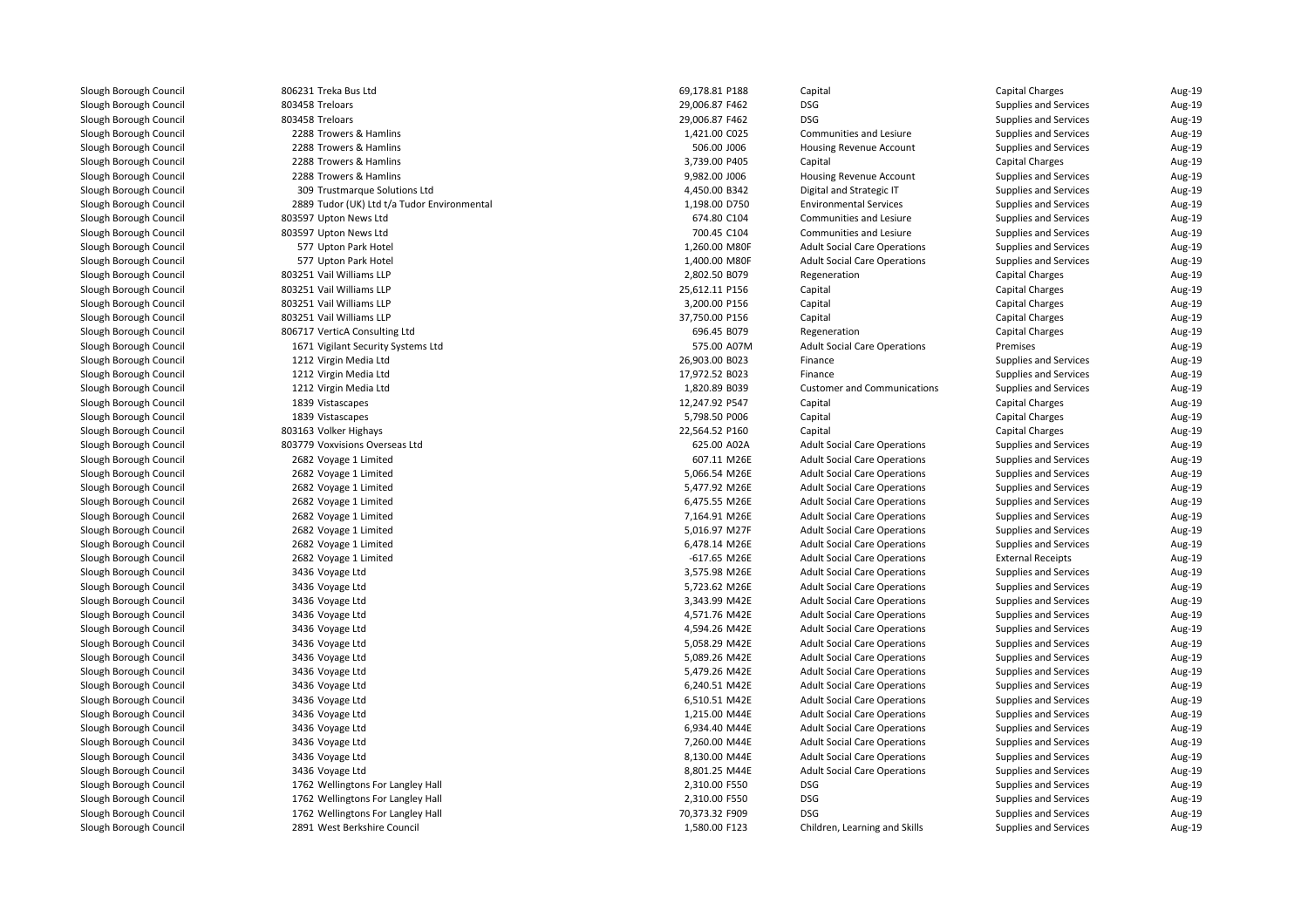| 774 West Berkshire County Council                                | 2,281.52 M36E  | <b>Adult Social Care Operations</b>    | Supplies and Services        | Aug-19           |
|------------------------------------------------------------------|----------------|----------------------------------------|------------------------------|------------------|
| 806685 West London College                                       | 51,780.00 F558 | <b>DSG</b>                             | Supplies and Services        | Aug-19           |
| 1649 Western House Primary School                                | 24,724.10 E439 | <b>DSG</b>                             | Supplies and Services        | Aug-19           |
| 2201 Wexham Road Pharmacy                                        | 726.31 A04C    | <b>Adult Social Care Commissioning</b> | Supplies and Services        | Aug-19           |
| 803677 Wheelie Bin Direct Limited                                | 1,334.75 D610  | <b>Environmental Services</b>          | Supplies and Services        | Aug-19           |
| 805207 Whitby Partnership Ltd                                    | 3,000.00 D750  | <b>Environmental Services</b>          | Supplies and Services        | Aug-19           |
| 805207 Whitby Partnership Ltd                                    | 1,250.00 D750  | <b>Environmental Services</b>          | <b>Transfer Payments</b>     | Aug-19           |
| 806331 White Label Publishing Ltd T/A White Label Creative       | 1,440.00 B415  | <b>Strategy and Performance</b>        | Supplies and Services        | Aug-19           |
| 3628 White Leaf Care Ltd                                         | 4,542.84 M26E  | <b>Adult Social Care Operations</b>    | Supplies and Services        | Aug-19           |
| 804908 Whitestone Care                                           | 4,536.00 M42E  | <b>Adult Social Care Operations</b>    | Supplies and Services        | Aug-19           |
| 805928 Wild Acres Rest Home                                      | 3,200.00 M27C  | <b>Adult Social Care Operations</b>    | Supplies and Services        | Aug-19           |
| 172 Wilks Head & Eve Chartered Surveyors                         | 1,000.00 J350  | Housing Revenue Account                | Supplies and Services        | Aug-19           |
| 1753 Willow Primary School                                       | 10,259.64 E499 | <b>DSG</b>                             | Supplies and Services        | Aug-19           |
| 805208 Wilson & Scott (Highways) Ltd                             | 13,902.70 D880 | <b>Planning and Transport</b>          | Supplies and Services        | Aug-19           |
| 1475 Windowflowers Ltd                                           | 5,000.00 D347  | <b>Environmental Services</b>          | Premises                     | Aug-19           |
| 804807 Windsar Care Centre Ltd                                   | 3,432.14 M15D  | <b>Adult Social Care Operations</b>    | Supplies and Services        | Aug-19           |
| 804807 Windsar Care Centre Ltd                                   | 6,642.86 M15D  | <b>Adult Social Care Operations</b>    | Supplies and Services        | Aug-19           |
| 804807 Windsar Care Centre Ltd                                   | 3,321.43 M17C  | <b>Adult Social Care Operations</b>    | Supplies and Services        | Aug-19           |
| 804807 Windsar Care Centre Ltd                                   | 3,432.14 M17C  | <b>Adult Social Care Operations</b>    | Supplies and Services        | Aug-19           |
| 804807 Windsar Care Centre Ltd                                   | 3,432.14 M17C  | <b>Adult Social Care Operations</b>    | Supplies and Services        | Aug-19           |
| 804807 Windsar Care Centre Ltd                                   | 3,432.14 M17C  | <b>Adult Social Care Operations</b>    | Supplies and Services        | Aug-19           |
| 804807 Windsar Care Centre Ltd                                   | 3,432.14 M17C  | <b>Adult Social Care Operations</b>    | Supplies and Services        | Aug-19           |
| 804807 Windsar Care Centre Ltd                                   | 3,542.86 M17C  | <b>Adult Social Care Operations</b>    | Supplies and Services        | Aug-19           |
| 804807 Windsar Care Centre Ltd                                   | 3,542.86 M17C  | <b>Adult Social Care Operations</b>    | Supplies and Services        | Aug-19           |
| 804807 Windsar Care Centre Ltd                                   | 1,178.57 M18C  | <b>Adult Social Care Operations</b>    | Supplies and Services        | Aug-19           |
| 804807 Windsar Care Centre Ltd                                   | 3,214.27 M18C  | <b>Adult Social Care Operations</b>    | Supplies and Services        | Aug-19           |
| 804807 Windsar Care Centre Ltd                                   | 3,214.29 M18C  | <b>Adult Social Care Operations</b>    | Supplies and Services        | Aug-19           |
| 804807 Windsar Care Centre Ltd                                   | 3,321.41 M18C  | <b>Adult Social Care Operations</b>    | Supplies and Services        | Aug-19           |
| 804807 Windsar Care Centre Ltd                                   | 3,321.43 M18C  | <b>Adult Social Care Operations</b>    | Supplies and Services        | Aug-19           |
| 804807 Windsar Care Centre Ltd                                   | 5,142.86 M18C  | <b>Adult Social Care Operations</b>    | Supplies and Services        | Aug-19           |
| 804807 Windsar Care Centre Ltd                                   | 5,314.29 M18C  | <b>Adult Social Care Operations</b>    | Supplies and Services        | Aug-19           |
| 804807 Windsar Care Centre Ltd                                   | 3,321.43 M18C  | <b>Adult Social Care Operations</b>    | Supplies and Services        | Aug-19           |
| 804807 Windsar Care Centre Ltd                                   | 3,321.43 M18C  | <b>Adult Social Care Operations</b>    | Supplies and Services        | Aug-19           |
| 804807 Windsar Care Centre Ltd                                   | 3,321.43 M18C  | <b>Adult Social Care Operations</b>    | Supplies and Services        | Aug-19           |
| 804807 Windsar Care Centre Ltd                                   | 3,321.43 M18C  | <b>Adult Social Care Operations</b>    | Supplies and Services        | Aug-19           |
| 804807 Windsar Care Centre Ltd                                   | 3,432.14 M18C  | <b>Adult Social Care Operations</b>    | Supplies and Services        | Aug-19           |
| 804807 Windsar Care Centre Ltd                                   | 3,432.14 M18C  | <b>Adult Social Care Operations</b>    | Supplies and Services        | Aug-19           |
| 804807 Windsar Care Centre Ltd                                   | 3,432.14 M18C  | <b>Adult Social Care Operations</b>    | Supplies and Services        | Aug-19           |
| 804807 Windsar Care Centre Ltd                                   | 3,542.86 M18C  | <b>Adult Social Care Operations</b>    | Supplies and Services        | Aug-19           |
| 804807 Windsar Care Centre Ltd                                   | 3,321.43 M25C  | <b>Adult Social Care Operations</b>    | Supplies and Services        | Aug-19           |
| 804807 Windsar Care Centre Ltd                                   | 2,500.00 M27C  | <b>Adult Social Care Operations</b>    | Supplies and Services        | Aug-19           |
| 804807 Windsar Care Centre Ltd                                   | 3,100.00 M27C  | <b>Adult Social Care Operations</b>    | Supplies and Services        | Aug-19           |
| 804807 Windsar Care Centre Ltd                                   | 3,764.28 M27C  | <b>Adult Social Care Operations</b>    | Supplies and Services        | Aug-19           |
| 804807 Windsar Care Centre Ltd                                   | 850.00 M27C    | <b>Adult Social Care Operations</b>    | Supplies and Services        | Aug-19           |
| 804807 Windsar Care Centre Ltd                                   | 3,764.28 M27C  | <b>Adult Social Care Operations</b>    | Supplies and Services        | Aug-19           |
| 804807 Windsar Care Centre Ltd                                   | 1,942.86 M28C  | <b>Adult Social Care Operations</b>    | <b>Supplies and Services</b> | Aug-19           |
| 804807 Windsar Care Centre Ltd                                   | 3,428.57 M28C  | <b>Adult Social Care Operations</b>    | Supplies and Services        | Aug-19           |
|                                                                  |                |                                        |                              |                  |
| 804807 Windsar Care Centre Ltd<br>804807 Windsar Care Centre Ltd | 3,542.86 M28C  | <b>Adult Social Care Operations</b>    | Supplies and Services        | Aug-19<br>Aug-19 |
|                                                                  | 3,432.14 M28C  | <b>Adult Social Care Operations</b>    | Supplies and Services        |                  |
| 804807 Windsar Care Centre Ltd                                   | 3,432.14 M29C  | <b>Adult Social Care Operations</b>    | Supplies and Services        | Aug-19           |
| 3604 Windsar Care Ltd                                            | 3,321.43 M15F  | <b>Adult Social Care Operations</b>    | Supplies and Services        | Aug-19           |
| 3604 Windsar Care Ltd                                            | 3,432.14 M15F  | <b>Adult Social Care Operations</b>    | Supplies and Services        | Aug-19           |
| 3604 Windsar Care Ltd                                            | 1,992.86 M17C  | <b>Adult Social Care Operations</b>    | Supplies and Services        | Aug-19           |